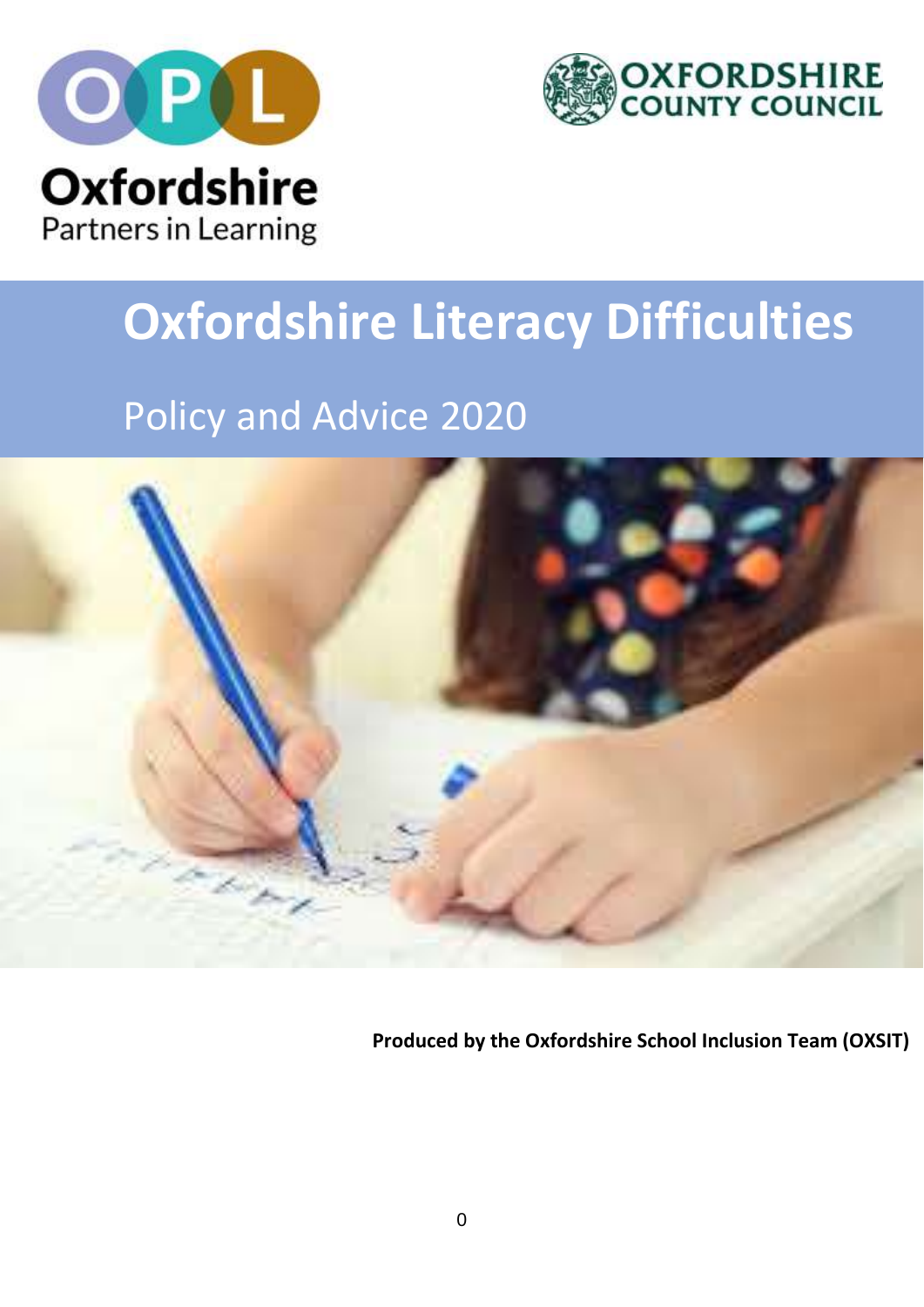



# **Oxfordshire Literacy Difficulties Policy and Advice 2020**

The Oxfordshire Literacy Difficulties Policy and Advice aims to provide schools with evidence-based guidance on the assessment and support of pupils with literacy difficulties. The types of difficulty that pupils may experience, including dyslexia, are discussed, and suggestions made for assessment materials that will help schools analyse barriers to learning. The Oxfordshire Literacy Assessment Pack (LAPack) is included.



Recommendations are made for intervention programmes that have been used successfully in schools across the county. Each child is an individual and provision should be carefully matched to need: some pupils will fit comfortably into an intervention group, while others may need individually tailored support.

This document, in conjunction with the Oxfordshire Guidance for SEN Support, will help schools plan the best provision for their pupils. Advice is also given on building school capacity to support literacy difficulties, with strategies for inclusive teaching and effective ways of working with parents.

### **Oxfordshire School Inclusion Team (OXSIT)**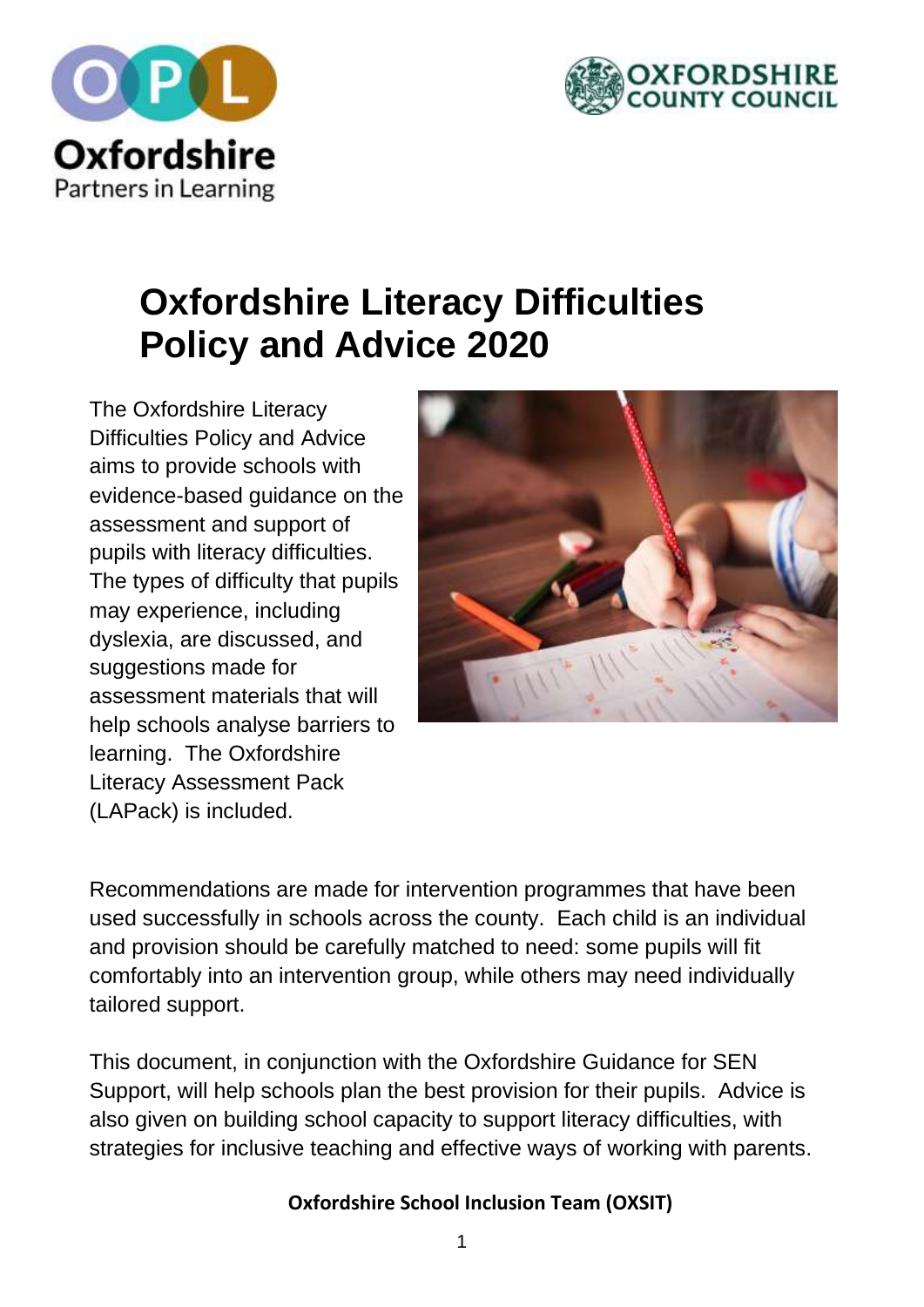# **Contents**

| Working with pupils with literacy difficulties  42 |  |
|----------------------------------------------------|--|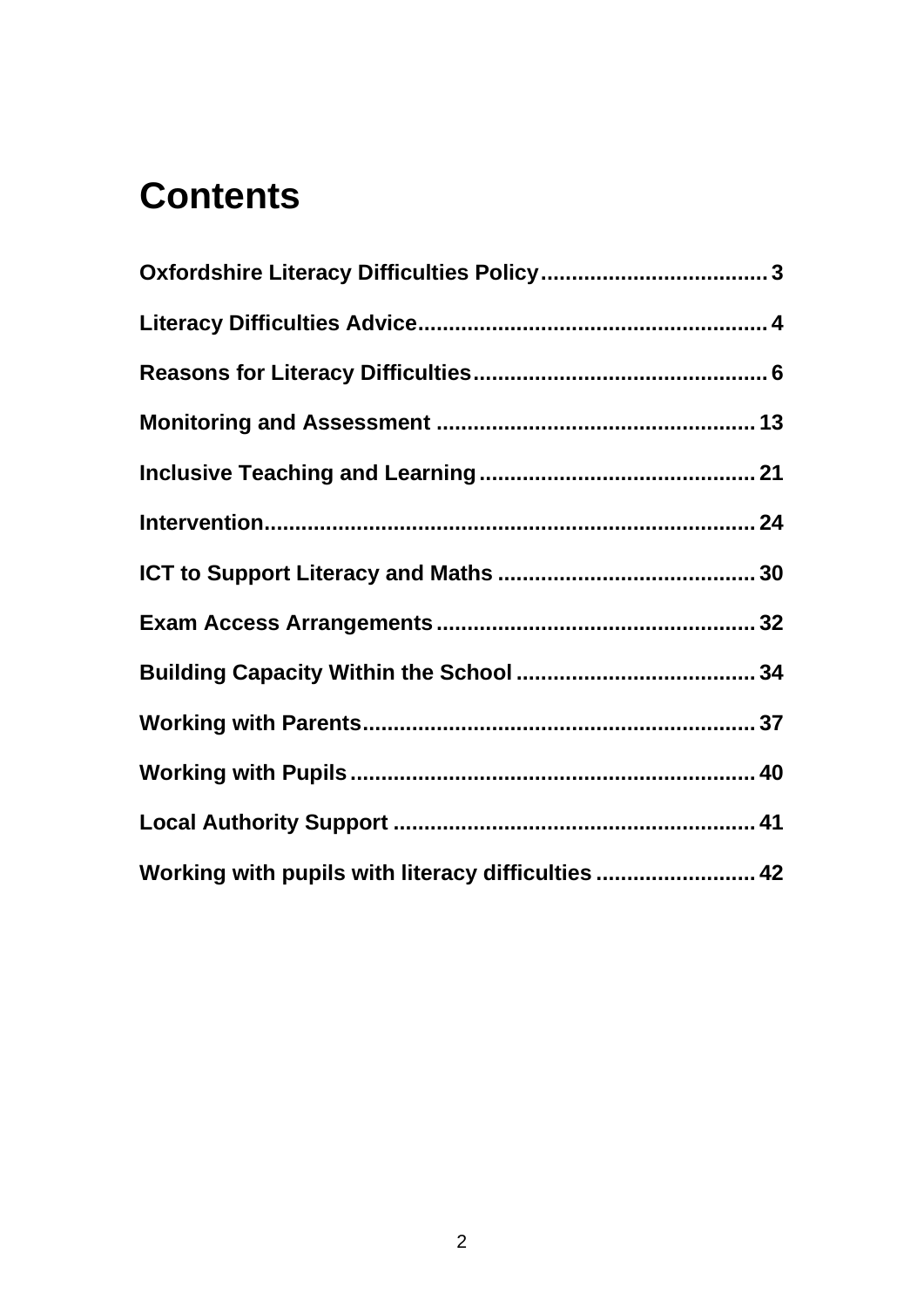# <span id="page-3-0"></span>**Oxfordshire Literacy Difficulties Policy**

### **Introduction**

The Oxfordshire Literacy Difficulties Policy and Advice is designed to give schools clear guidance on supporting children and young people with literacy difficulties.

### **Principles**

Oxfordshire Local Authority recognises that literacy difficulties create a barrier to learning and achievement. The principles of good practice are:

- Teachers take responsibility for the learning of all pupils, including those with literacy difficulties.
- Teachers take notice of individual differences and adjust their teaching accordingly.
- Class teaching is inclusive and promotes independent learning skills.
- Detailed assessment informs teaching and provision.
- Assessment is culturally and contextually unbiased, and literacy difficulties are identified irrespective of language, culture, socio-economic status, race and gender.
- Intervention and support are evidence-based and rigorously evaluated to ensure that it has sufficient impact.
- Early Years teachers are aware of the risk factors for literacy difficulties and identify pupils at risk as early as possible, so that intervention occurs as early as possible to prevent pupils falling further behind and frustration impacting on behaviour.
- Pupils with literacy difficulties make accelerated progress in order to catch up with their peers.
- Pupils' feelings about their difficulties are taken into account and pupils are involved in their own target setting and planning their own provision.
- Parents' concerns are listened to and parents are kept fully informed about their child's difficulties and the support that the school is providing.
- Teachers and support staff are trained to recognise and support pupils with literacy difficulties, including dyslexia.

### **The Literacy Difficulties Advice gives schools guidance on:**

- The causes of literacy difficulties and other related difficulties
- Assessment and monitoring of literacy difficulties, including early identification and assessment of pupils with English as an Additional Language (EAL)
- Teaching and learning, including Teaching Assistant support
- Interventions and ICT to support literacy
- Exam Access Arrangements
- Building capacity of the school to support pupils with literacy difficulties
- Working with parents and pupils themselves to plan their learning
- Extra support that is available to schools from the Local Authority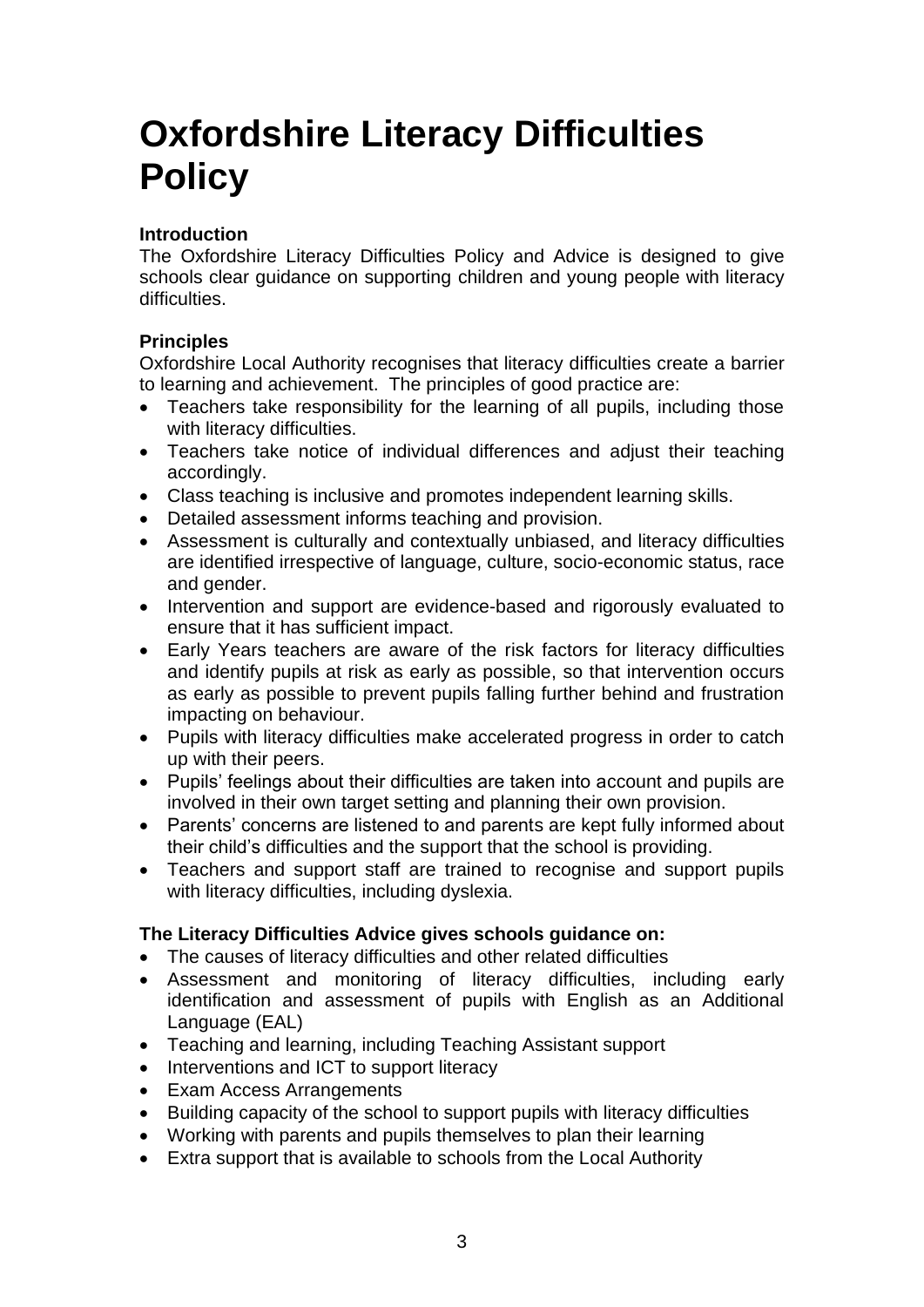# <span id="page-4-0"></span>**Literacy Difficulties Advice**

Low literacy rates are associated with low educational attainment, social exclusion, poor physical and mental health, offending, unemployment and lack of access to training and skills. Low literacy undermines individual confidence, happiness and resilience. Research shows how patterns of achievement are set in families during a child's early years.

- At the end of primary school: 1 in 8 children fail to master the basics of reading and 1 in 5 the basics of writing (Fish in the Tree (2014), Driver Youth Trust) [https://www.driveryouthtrust.com/wp](https://www.driveryouthtrust.com/wp-content/uploads/2019/12/Fish-in-the-Tree.pdf)[content/uploads/2019/12/Fish-in-the-Tree.pdf](https://www.driveryouthtrust.com/wp-content/uploads/2019/12/Fish-in-the-Tree.pdf)
- In 2019 38.2% of students attained below grade 4 in GSCE English. (Student Performance Analysis) <http://www.bstubbs.co.uk/gcse.htm#E> Findings from the National Literacy Trust Annual Survey (2019) show that:
	- Children who say they have a book of their own are six times more likely to read above the level expected for their age than their peers who don't own a book (22% vs. 3.6%).
	- 383,755 children and young people in the UK don't have a book of their own
	- Disadvantaged children are more likely than their peers to not own a book (9.3% vs 6%)
	- The gap in book ownership between disadvantaged children and their more advantaged peers has almost halved in the past six years (from 6.1 percentage points in 2013 to 3.3 percentage points in 2019) *National Literacy Trust Annual Survey* (2019) [https://literacytrust.org.uk/research-services/research-reports/gift](https://literacytrust.org.uk/research-services/research-reports/gift-reading-childrens-book-ownership-2019/)[reading-childrens-book-ownership-2019/](https://literacytrust.org.uk/research-services/research-reports/gift-reading-childrens-book-ownership-2019/)
	- At age 14, children who enjoy reading have an average reading age of 15.3 years, while those who don't enjoy reading have an average reading age of just 12 years, a difference of 3.3 years.
	- Children and young people who are the most engaged with literacy have better mental wellbeing than their peers who are the least engaged (Mental Wellbeing Index scores of 7.9/10 vs 6.6/10)
	- 16.4% of adults in England, or 7.1 million people, can be described as having 'very poor literacy skills.' Adults with poor literacy skills will be locked out of the job market and, as a parent, they won't be able to support their child's learning.

(National Literacy Trust) <https://literacytrust.org.uk/>

- 1 in 6 people in the UK struggle with literacy, with their level being below that expected of an 11 year old.4
- 6 million UK adults are functionally illiterate, meaning they cannot read a medicine bottle, food labels or fill out a job application form. (Fish in the Tree, Driver Youth Trust) [https://www.driveryouthtrust.com/wp](https://www.driveryouthtrust.com/wp-content/uploads/2019/12/Fish-in-the-Tree.pdf)[content/uploads/2019/12/Fish-in-the-Tree.pdf](https://www.driveryouthtrust.com/wp-content/uploads/2019/12/Fish-in-the-Tree.pdf)
	- '*Functional literacy'* is described in the UK as Level 1. This is deemed to be the level of literacy necessary to cope with the literacy demands of everyday life. It is equivalent to a marginal pass at GCSE. Below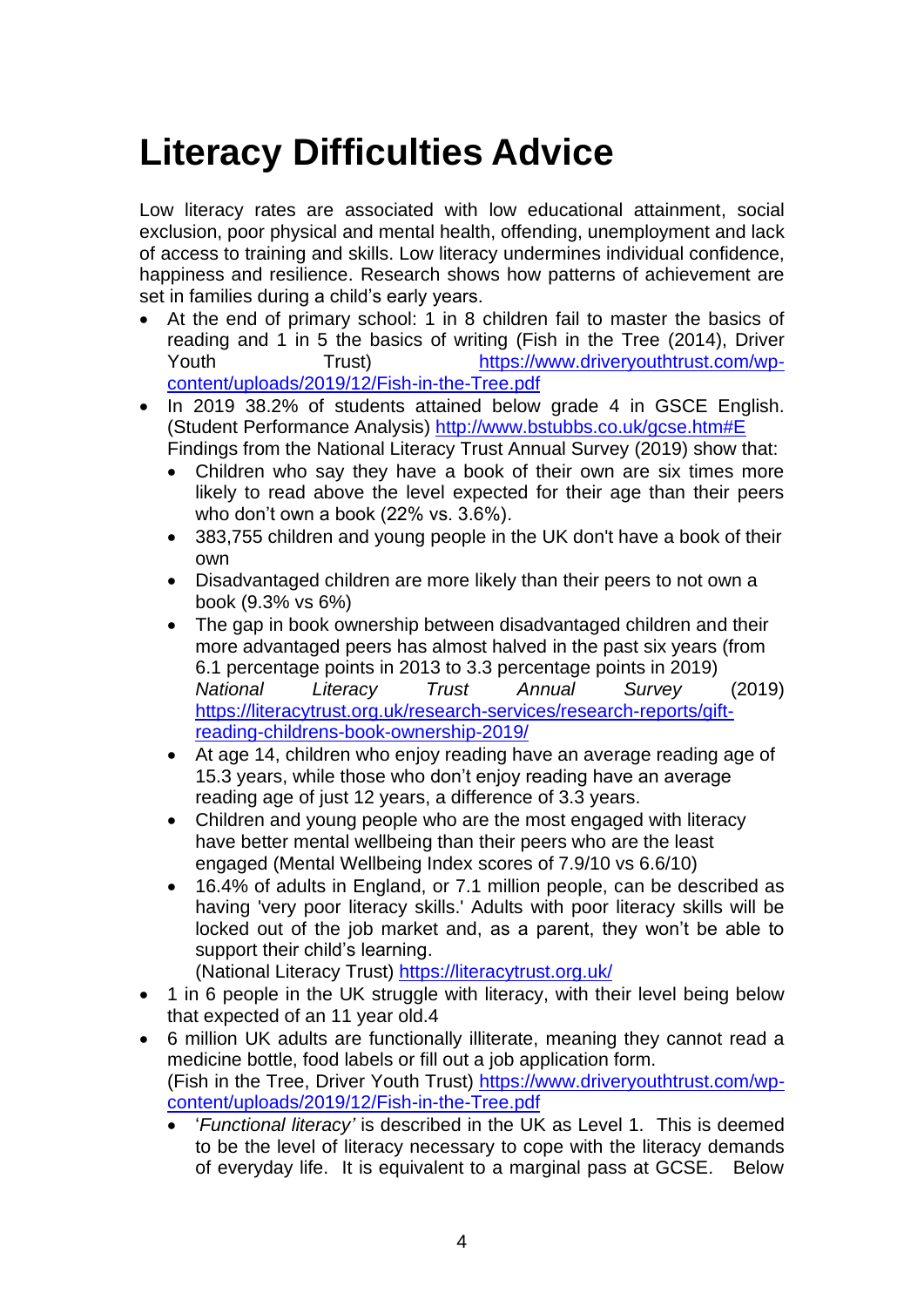this level is considered '*Entry level'.* It is estimated that 14.9% of the population have entry level literacy and may not be able to read a bus timetable or check their wage slips. (Department of Business, Innovation and Skills: *The 2011 Skills for Life Survey)*

This Literacy Difficulties Advice is designed to give schools guidance on including pupils with literacy difficulties in the curriculum and for providing support for pupils to overcome their difficulties. There is advice on working with individual pupils, as well as on building school capacity to deal with literacy difficulties more generally.

### **Aims**

To provide schools with the advice and guidance they need to meet the diversity of children's literacy learning needs through appropriate provision in mainstream settings.

To promote partnership with parents

To enable schools to provide a range of high-quality support for pupils with literacy difficulties by:

- Raising awareness of literacy difficulties in all schools by ensuring that all staff are trained to support pupils in the classroom.
- Ensuring that parents and carers are fully informed about pupils' learning and that parental concerns are acknowledged and addressed
- Improving assessment and intervention practice so that children's learning differences are identified, and teaching is adjusted as early as possible in a pupil's school career and throughout all key stages
- Making teachers aware of further training opportunities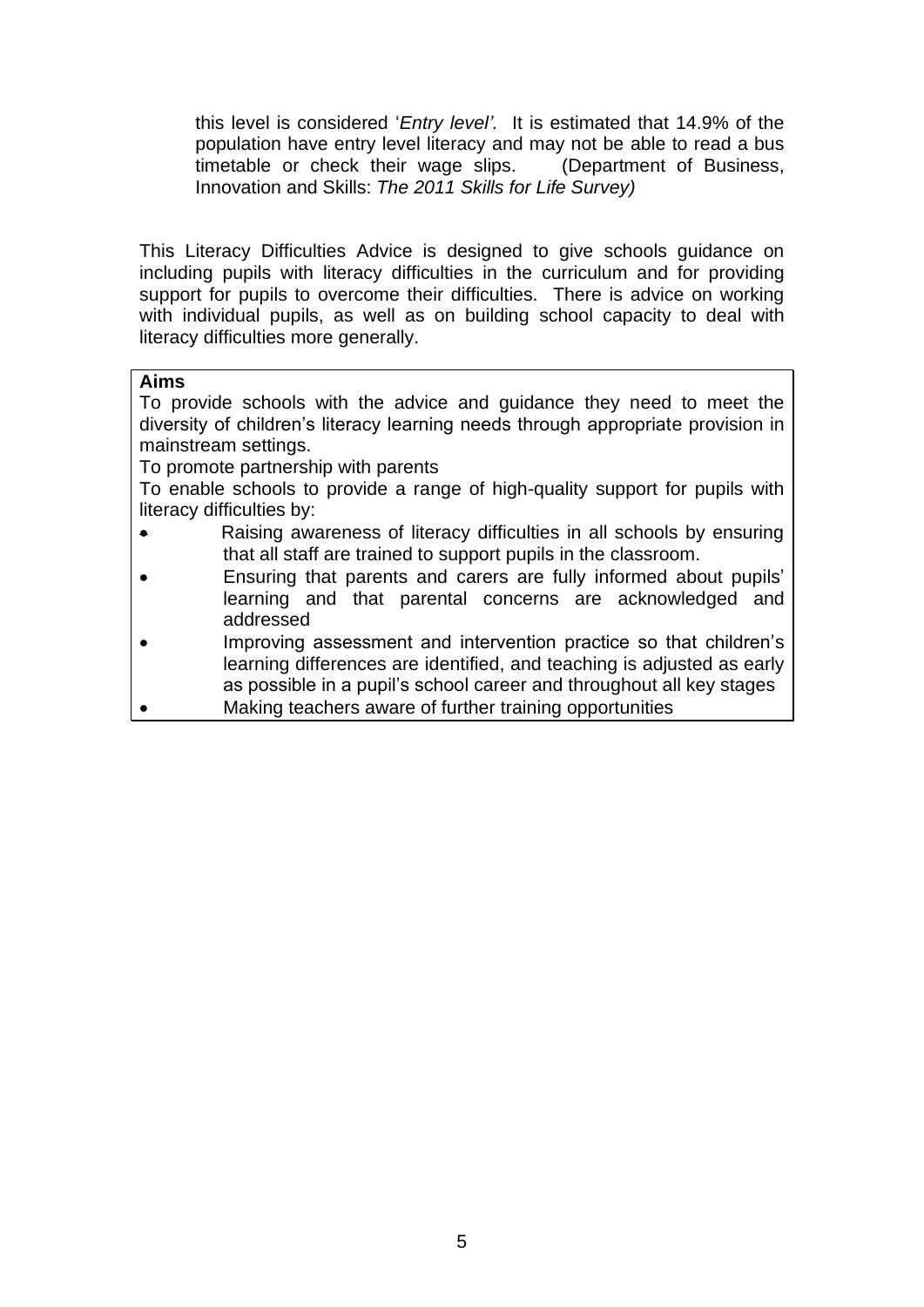# <span id="page-6-0"></span>**Reasons for Literacy Difficulties**

**For some children, biological factors will adversely affect their ability to acquire literacy skills:**

- global developmental delay
- poor hearing or vision
- poor short term or working memory difficulties
- specific learning difficulties, such as dyslexia, dyscalculia or developmental coordination delay (DCD)/dyspraxia
- poor spoken language skills receptive and/or expressive
- poor attention

Literacy is built upon language, so if a child has poor language skills or has had poor experience of language, they will be approaching literacy from a low starting point. An assessment of language skills can often inform provision for language work, and it is essential that any literacy provision is implemented in the context of also addressing wider language deficits.

### **For some children environmental factors will impact on their literacy skills:**

- lack of experience of literacy and books at home
- lack of preschool experience
- poor school attendance
- cultural factors
- lack of appropriate teaching
- low self esteem

It is impossible for schools to make up for what pupils may have missed out on at home but reading to and sharing books with children is a vital part of preparing them for literacy.

### **The Simple View of Reading**

The diagram below illustrates the interaction between language comprehension and word recognition skills. Depending upon which quadrant they fall into, pupils may need support in both areas.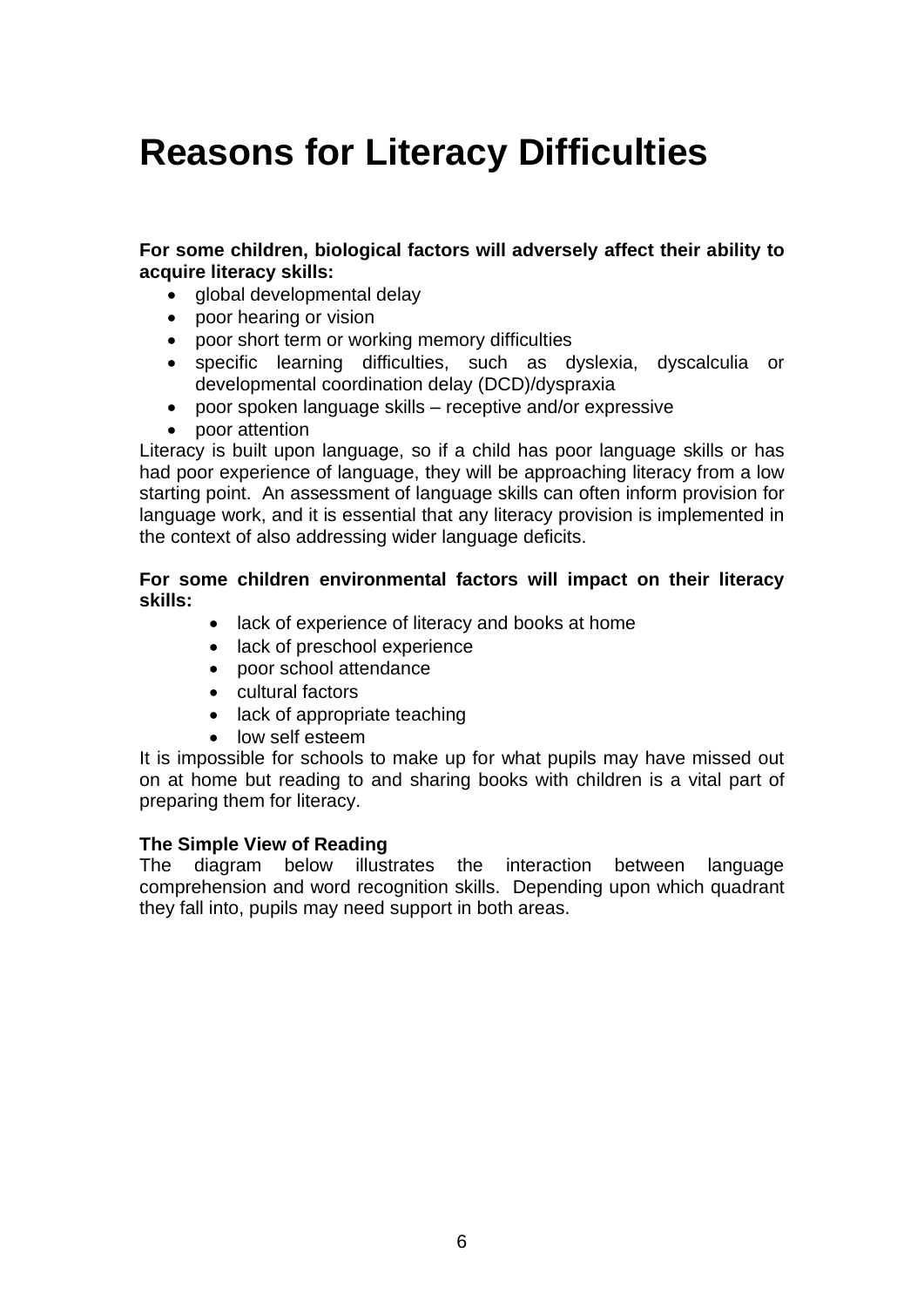

### **Dyslexia**

'*Dyslexia*' comes from the Greek, meaning 'difficulty with words' and is used to describe a learning difficulty that hinders the acquisition of literacy skills. However, there are a number of definitions.

The British Psychological Society website states that:

Dyslexia is a relatively common condition epitomised by chronic difficulties with reading, writing, and spelling. It can be inherited (**Developmental Dyslexia**) or can be caused by damage to the brain (**Acquired Dyslexia**).

The Equality Act of 2010 officially defined Dyslexia as a disability, and it is estimated that around 10% of the UK population are dyslexic to some extent, with around 4% suffering from severe difficulties and impairment.

Individuals with dyslexia may require extra support in school or in the workplace, and current legislation requires all employers and educators to provide reasonable adjustments for students and employees who may have dyslexia.

For more information [click here to access the NHS website](http://www.nhs.uk/Conditions/Dyslexia/Pages/Introduction.aspx) or click here to [visit the British Dyslexia Association.](http://www.bdadyslexia.org.uk/about)

The British Dyslexia Association has adopted the following definition of dyslexia from Rose (2009)

*Dyslexia is a learning difficulty that primarily affects the skills involved in accurate and fluent word reading and spelling. Characteristic features of dyslexia are difficulties in phonological awareness, verbal memory and verbal processing speed. Dyslexia occurs across the range of intellectual abilities. It is best thought of as a continuum, not a distinct category, and there are no clear cut-off points. Co-occurring difficulties may be seen in aspects of language, motor co-ordination, mental calculation, concentration and personal organisation, but these are not, by themselves, markers of dyslexia. A good indication of the severity and persistence of dyslexic difficulties can be gained*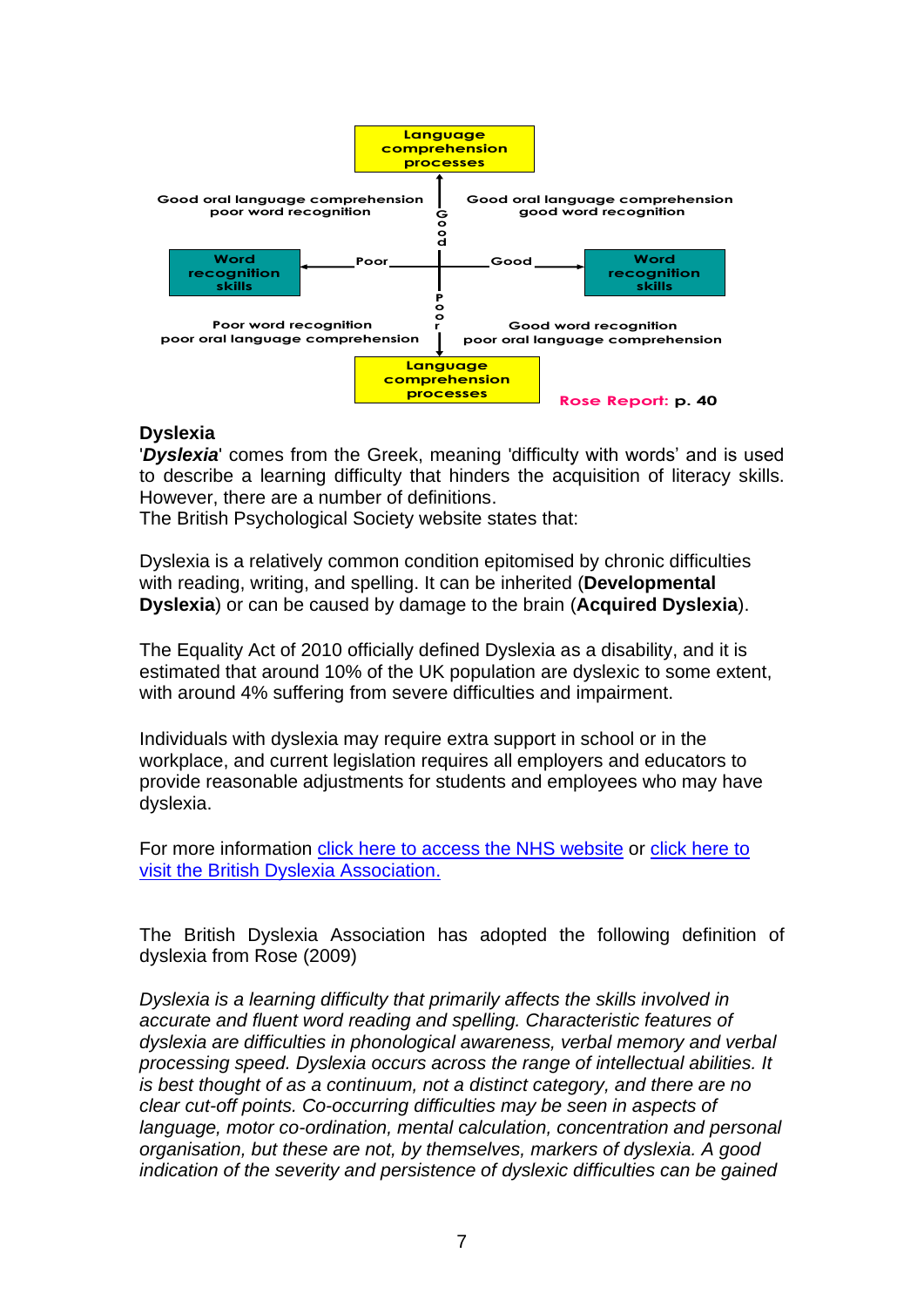*by examining how the individual responds or has responded to well-founded intervention. (Rose, J. (2009) Identifying and Teaching Children and Young People with Dyslexia and Literacy Difficulties, DCSF, pp.9-10)*

[http://www.thedyslexia-spldtrust.org.uk/media/downloads/inline/the-rose](http://www.thedyslexia-spldtrust.org.uk/media/downloads/inline/the-rose-report.1294933674.pdf)[report.1294933674.pdf](http://www.thedyslexia-spldtrust.org.uk/media/downloads/inline/the-rose-report.1294933674.pdf)

*In addition to these characteristics, the British Dyslexia Association (BDA) acknowledges the visual and auditory processing difficulties that some individuals with dyslexia can experience and points out that dyslexic readers can show a combination of abilities and difficulties that affect the learning process. Some also have strengths in other areas, such as design, problem solving, creative skills, interactive skills and oral skills. (BDA 2010)*

Dyslexia is a continuum with no clear cut off point. The characteristic features of dyslexia are difficulties in:

- identifying and manipulating the sounds in words (phonological awareness)
- retaining an ordered sequence of verbal material (verbal memory)
- processing familiar verbal information such as letters and digits (verbal processing speed)
- visual memory, tracking and processing

Dyslexia occurs in pupils of all intellectual abilities and research has shown that it is not valid to identify dyslexia on the basis of a discrepancy between cognitive ability and attainment in literacy.

If it is known that good quality intervention has been put in place and the pupil has a persistent difficulty, this suggests that the pupil's difficulties are of a dyslexic nature. Dyslexia is not a medical diagnosis and can be identified by monitoring the pupil over time. Detailed assessments and screening tools can help teachers understand a child or young person's difficulties, but a diagnostic assessment must be carried out by a certified assessor. However, schools should be able to provide appropriate support and provision without a formal diagnosis, as long as the CYP's needs are fully understood and addressed. The Monitoring and Assessment section will help schools identify suitable assessments for clarifying needs.

Schools should use the *[Oxfordshire Guidance for SEN](http://www.oxfordshire.gov.uk/sites/default/files/file/special-educational-needs/Schools_SEN_guidance.docx) Support* to assess pupils' needs. The Initial Screening Tool in the guidance can be used to identify which areas of learning are causing most difficulty and more detailed descriptors help to analyse difficulties further. For pupils with difficulties around literacy it is important to look at the descriptors for Cognition and Learning- Literacy and Maths. The SEN Support guidance also gives ideas for further assessment and possible intervention.

[Oxfordshire Early Years SEN Guidance](http://www.oxfordshire.gov.uk/sites/default/files/file/special-educational-needs/early_years_SEN_guidance.docx) [Oxfordshire SEN Guidance for Schools](http://www.oxfordshire.gov.uk/sites/default/files/file/special-educational-needs/Schools_SEN_guidance.docx)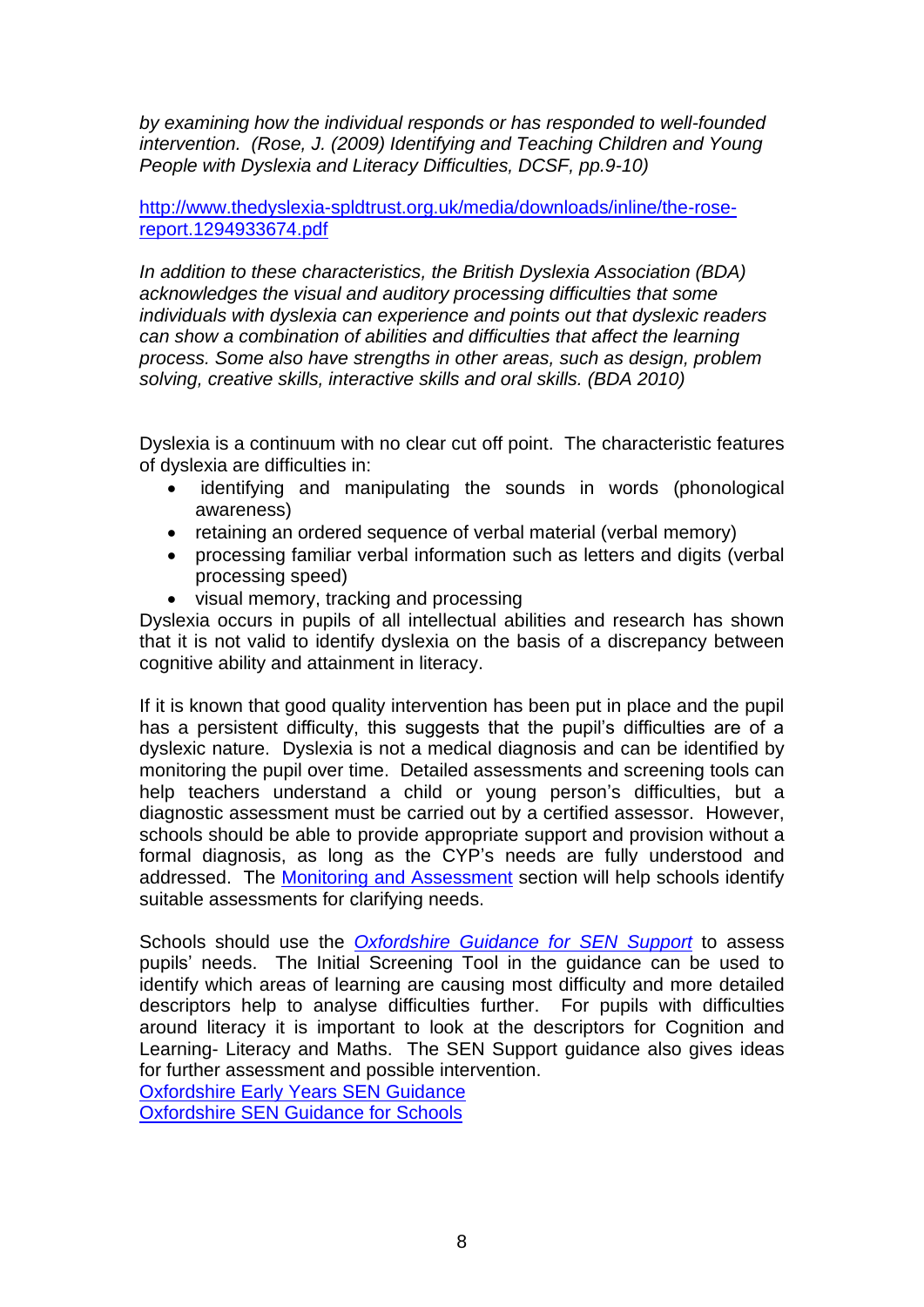### **Co-occurring Difficulties**

Dyslexia is essentially a difficulty with word level literacy skills; however, it may co-occur with other difficulties. For instance, a large proportion of pupils with Attention Deficit Hyperactivity Disorder (ADHD) also have dyslexic difficulties. Other difficulties often co-occurring with dyslexia are with:

- language
- motor co-ordination
- mental calculation
- concentration
- personal organisation

These difficulties are not in themselves markers of dyslexia. When assessing pupils, it is important to look across the whole range of their abilities and difficulties to be able to tailor provision to meet their specific needs.

Development Coordination Delay (DCD) or Dyspraxia and Dyscalculia are recognised as separate specific learning difficulties but can also co-occur with dyslexia.

### **Developmental Coordination Delay (DCD) or Dyspraxia**

*Developmental co-ordination disorder (DCD), also known as dyspraxia, is a condition affecting physical co-ordination that causes a child to perform less well than expected in daily activities for his or her age and appear to move clumsily.* (NHS)

<https://www.nhs.uk/conditions/developmental-coordination-disorder-dyspraxia/>

DCD will affect a child or young person's ability to carry out physical tasks, and difficulties with planning and organisation can also impact on learning more widely. Occupational Therapists recommend that children and young people with DCD should practise the skills they need for everyday life, rather than doing abstract physical exercises. They need opportunities to practise skills repeatedly until they are embedded. Visual timetables and checklists can be used to develop independence, for instance, changing for PE, and by decreasing support incrementally as each small skill is mastered. Support may be needed for such tasks as cutting things out or drawing shapes in maths. A focus on content rather than on presentation when assessing work will help foster self-esteem and confidence. Many children and young people will develop alternative strategies to cope with their difficulties if they are supported to develop independence through scaffolding and practice.

Use the advice and activities on the Oxfordshire Occupational Therapy website.

<https://www.oxfordhealth.nhs.uk/childrens-occupational-therapy/resources/>

If problems persist despite focused intervention, make a referral to the Occupational Therapy Service for assessment and advice.

[http://www.oxfordhealth.nhs.uk/children-and-young-people/oxon/integrated](http://www.oxfordhealth.nhs.uk/children-and-young-people/oxon/integrated-therapies/occupational-therapy-2/)[therapies/occupational-therapy-2/](http://www.oxfordhealth.nhs.uk/children-and-young-people/oxon/integrated-therapies/occupational-therapy-2/)

Email: [oxonchildrens.therapies@oxfordhealth.nhs.uk](mailto:oxonchildrens.therapies@oxfordhealth.nhs.uk)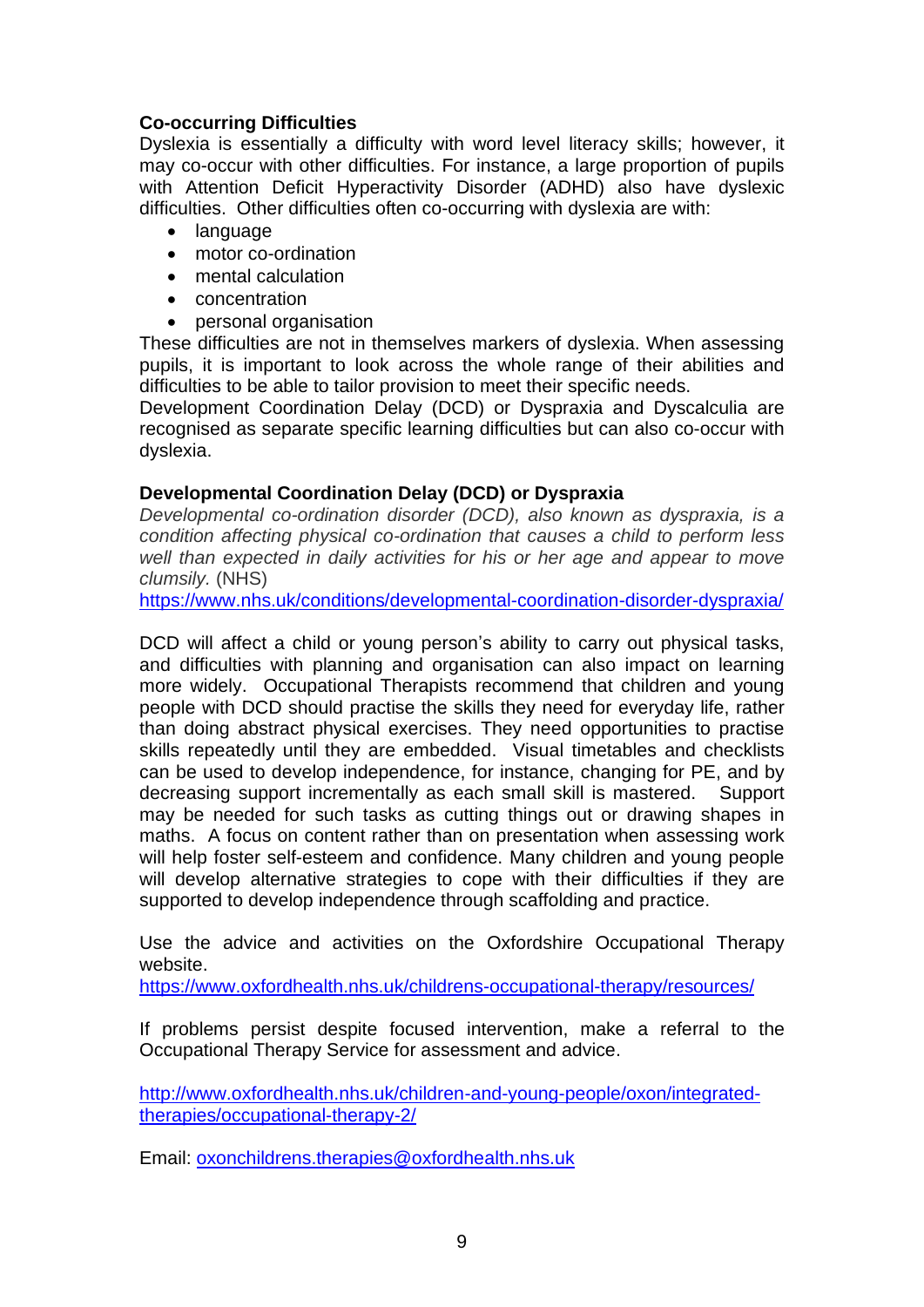The Oxfordshire branch of the Dyspraxia Foundation run activities for children with dyspraxia and offer support to parents. [https://fisd.oxfordshire.gov.uk/kb5/oxfordshire/directory/service.page?id=zikE](https://fisd.oxfordshire.gov.uk/kb5/oxfordshire/directory/service.page?id=zikENg3Gy_4) Ng<sub>3</sub>G<sub>v</sub> 4

### **Dyscalculia**

*Dyscalculia is a specific and persistent difficulty in understanding numbers which can lead to a diverse range of difficulties with mathematics. It will be unexpected in relation to age, level of education and experience and occurs across all ages and abilities.*

*Mathematics difficulties are best thought of as a continuum, not a distinct category, and they have many causal factors. Dyscalculia falls at one end of the spectrum and will be distinguishable from other maths issues due to the severity of difficulties with number sense, including subitising, symbolic and non-symbolic magnitude comparison, and ordering. It can occur singly but often co-occurs with other specific learning difficulties, mathematics anxiety and medical conditions. (Definition adopted by the British Dyslexia Association 2019)*

[https://www.bdadyslexia.org.uk/dyslexia/neurodiversity-and-co-occurring](https://www.bdadyslexia.org.uk/dyslexia/neurodiversity-and-co-occurring-differences/dyscalculia-and-maths-difficulties)[differences/dyscalculia-and-maths-difficulties](https://www.bdadyslexia.org.uk/dyslexia/neurodiversity-and-co-occurring-differences/dyscalculia-and-maths-difficulties)

There are a number of reasons why an individual may have difficulty with maths. The range of contributing factors include some factors which affect learning more generally such as meta-cognition, language and working memory, and some factors which are specific to maths such as understanding number/quantity, understanding mathematical concepts and learning mathematical procedures and facts. Understanding a pupil's difficulties is best achieved through individual assessment, where the teacher is able to discuss with the pupil their thinking and the rationale for their answers so that misunderstandings can be addressed.

*Dyscalculia* is the name given to a condition that affects the ability to acquire arithmetical skills. The research into this dyscalculia is on-going but suggests that there is a deficit in 'numerosity' or 'number sense'. Dyscalculic learners may have difficulty understanding simple number concepts and lack an intuitive grasp of numbers. Even if they produce a correct answer, they may do so mechanically and without confidence. They have little intuitive feel for numbers and little understanding of concepts and principles of logic and often find it difficult to learn number facts and procedures.

Arithmetical development is dependent on the ability to 'subitise'. Subitising is the instant recognition of the numerosity of a set of objects, for example to see that there are 3 people without needing to count them. Therefore, children with dyscalculia may count all items in a set because they are unable to subitise, i.e. for  $5 + 3$  they would be unable to hold up one hand and three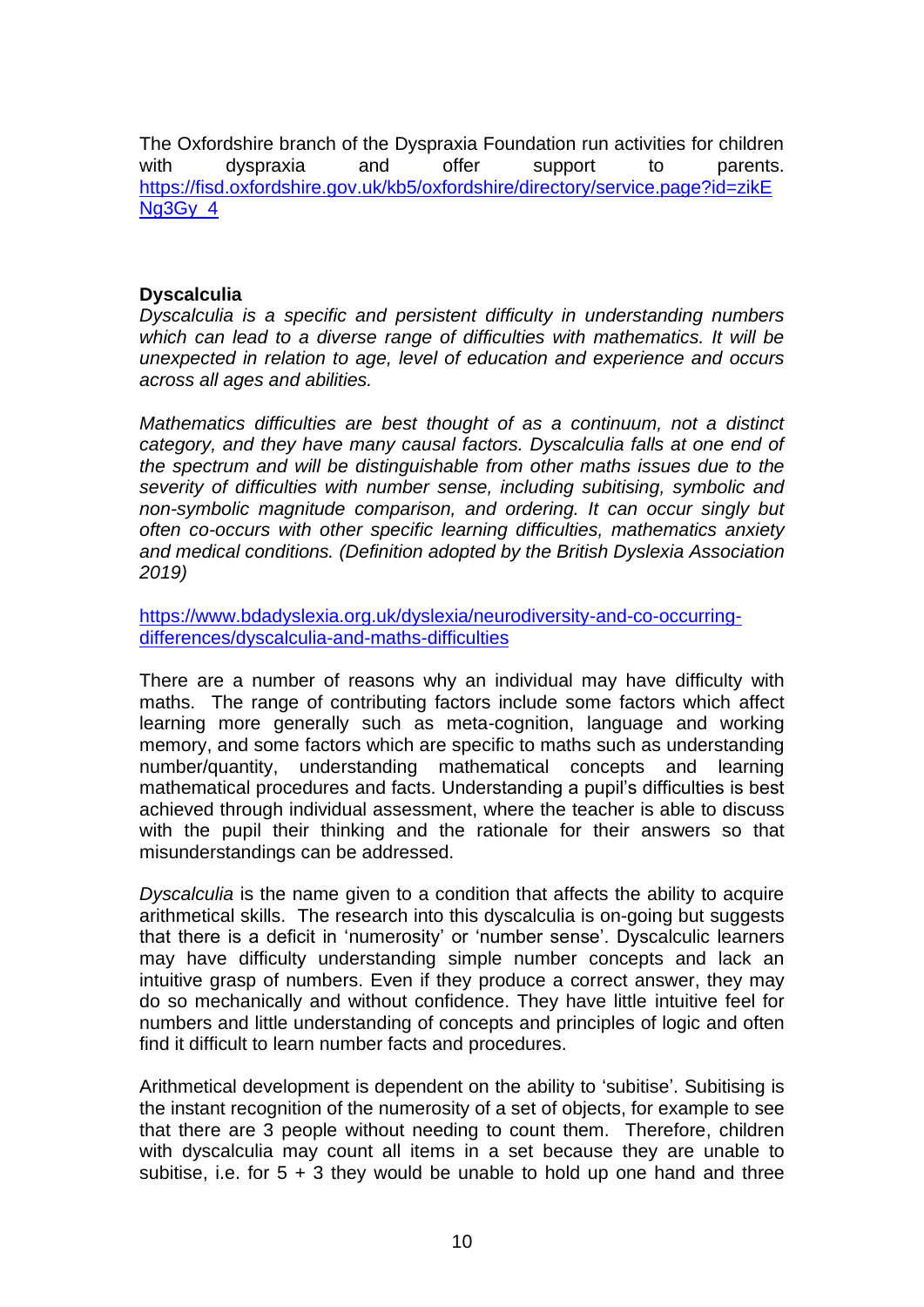fingers but would need to count them all out one by one. Many children can become stuck at this developmental stage if finger flashing and subitisation are not developed at home or within EY/KS1. A dyscalculic child may find subitising and retaining dot patterns extremely difficult even with consistent support.

The following are generally agreed to be symptoms of dyscalculia but may also be present in children with more general mathematical learning difficulties:

- Has difficulty when counting backwards.
- Has a poor sense of number and estimation.
- Has difficulty in remembering 'basic' facts, despite many hours of practice/rote learning.
- Has no strategy to compensate for lack of recall, other than to use counting.
- Has difficulty in understanding place value and the role of zero in the Arabic/Hindu number system.
- Has no sense of whether any answers that are obtained are right or nearly right.
- Tends to be slower to perform calculations. (Therefore, give less examples, rather than more time.)
- Forgets mathematical procedures, especially as they become more complex, for example 'long' division.
- Addition is often the default operation. The other operations are usually very poorly executed (or avoided altogether).
- Avoids tasks that are perceived as difficult and likely to result in a wrong answer.
- Weak mental arithmetic skills.
- High levels of mathematics anxiety.

### British Dyslexia Association

[https://www.bdadyslexia.org.uk/dyslexia/neurodiversity-and-co-occurring](https://www.bdadyslexia.org.uk/dyslexia/neurodiversity-and-co-occurring-differences/dyscalculia-and-maths-difficulties)[differences/dyscalculia-and-maths-difficulties](https://www.bdadyslexia.org.uk/dyslexia/neurodiversity-and-co-occurring-differences/dyscalculia-and-maths-difficulties)

Research estimates that about 5% of the population will have dyscalculia, but that in the UK 25% may have more general mathematical difficulties.

Pupils with dyscalculic difficulties will need opportunities for a good deal of over-learning. There needs to be an emphasis on helping pupils develop strategies for solving calculations and problems, a development of 'number sense' and place value, and experiences provided to help them develop images of number that will help them understand the concepts. Many maths books and sites specifically recommend Cuisenaire rods as structured apparatus to help children with dyscalculia develop understanding. Ronit Bird and Jane Emerson are authors with very practical ideas for working with children with dyscalculia to develop number sense. As with any provision, adjustments need to be tailored to the needs of the individual**.**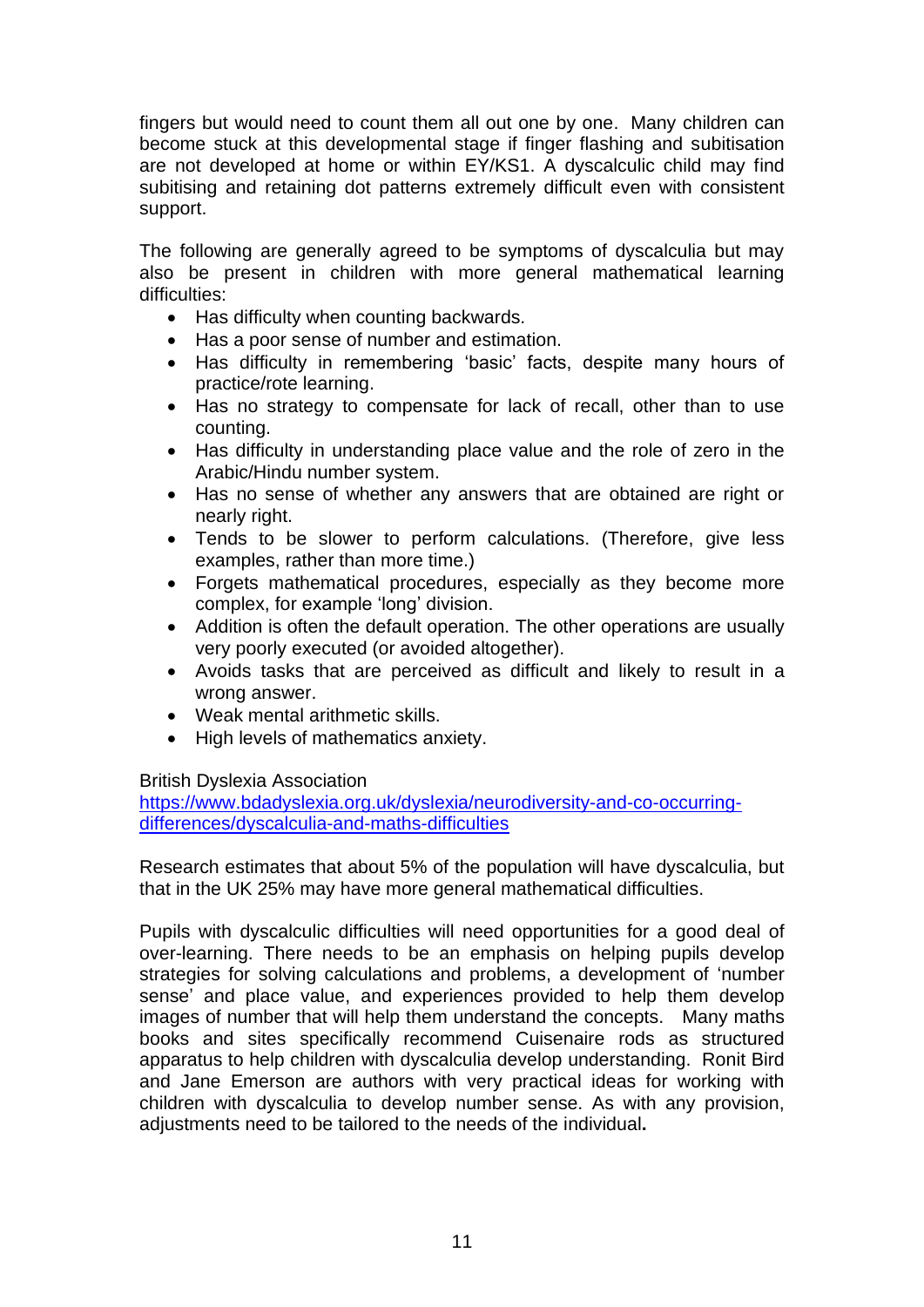'Dyscalculia friendly' classrooms promote models and images to develop understanding, overlearning and use of working walls to support memory and an emphasis on helping children to use what they know to derive further number facts. A classroom where maths is seen as fun, where the explanation rather than the answer is valued and where speed is not overemphasised is helpful in reducing maths anxiety.

There are many common indicators between dyspraxia and dyslexia and many children present with elements of both. Dyslexic pupils tend towards poor organisation, poor spatial awareness and some difficulties with social situations. However, this is by no means true for all pupils with dyslexia, or necessarily for all those with dyspraxia. Both conditions have a wide range of characteristics with a significant cross over.

The Oxfordshire Guidance for SEN Support will help teachers identify individual pupil's particular strengths and difficulties. There are Dyscalculia Screeners on the market, but the Sandwell Numeracy Tests (GL Assessment) are useful in identifying areas of maths in which pupils need support.

### **Poor Comprehension**

Research has shown that pupils with poor reading comprehension often have even poorer verbal comprehension, so it is important to put some language provision in for these pupils. A full guide and suggested activities are given in the Oxfordshire County Council (OCC) *Reading Comprehension* document. This covers five areas for the development of comprehension skills:

- establishing context and accessing prior knowledge
- vocabulary
- sequencing
- inference
- prediction

### [http://portal.oxfordshire.gov.uk/content/public/LandC/Childserv/sen/advisory/re](http://portal.oxfordshire.gov.uk/content/public/LandC/Childserv/sen/advisory/reading_comprehension.pdf) [ading\\_comprehension.pdf](http://portal.oxfordshire.gov.uk/content/public/LandC/Childserv/sen/advisory/reading_comprehension.pdf)

### **Poor Short Term and Working Memory**

Children and young people with literacy difficulties will often have difficulty with short term and working memory. 'Short term memory' allows us to hold a piece of information for a short time, e.g. remembering and repeating a few digits, whilst 'working memory' allows us to hold and manipulate the information, e.g. reverse the digits. Learning is much harder for pupils who struggle with these areas of memory. These pupils will need tasks breaking down and scaffolded to decrease the 'cognitive load' on their working memory. For things they need to remember, such as high frequency words, spellings, times tables etc. children will need the opportunity to over-learn skills in a multi-sensory way that enables them to use their sensory pathways to embed their learning.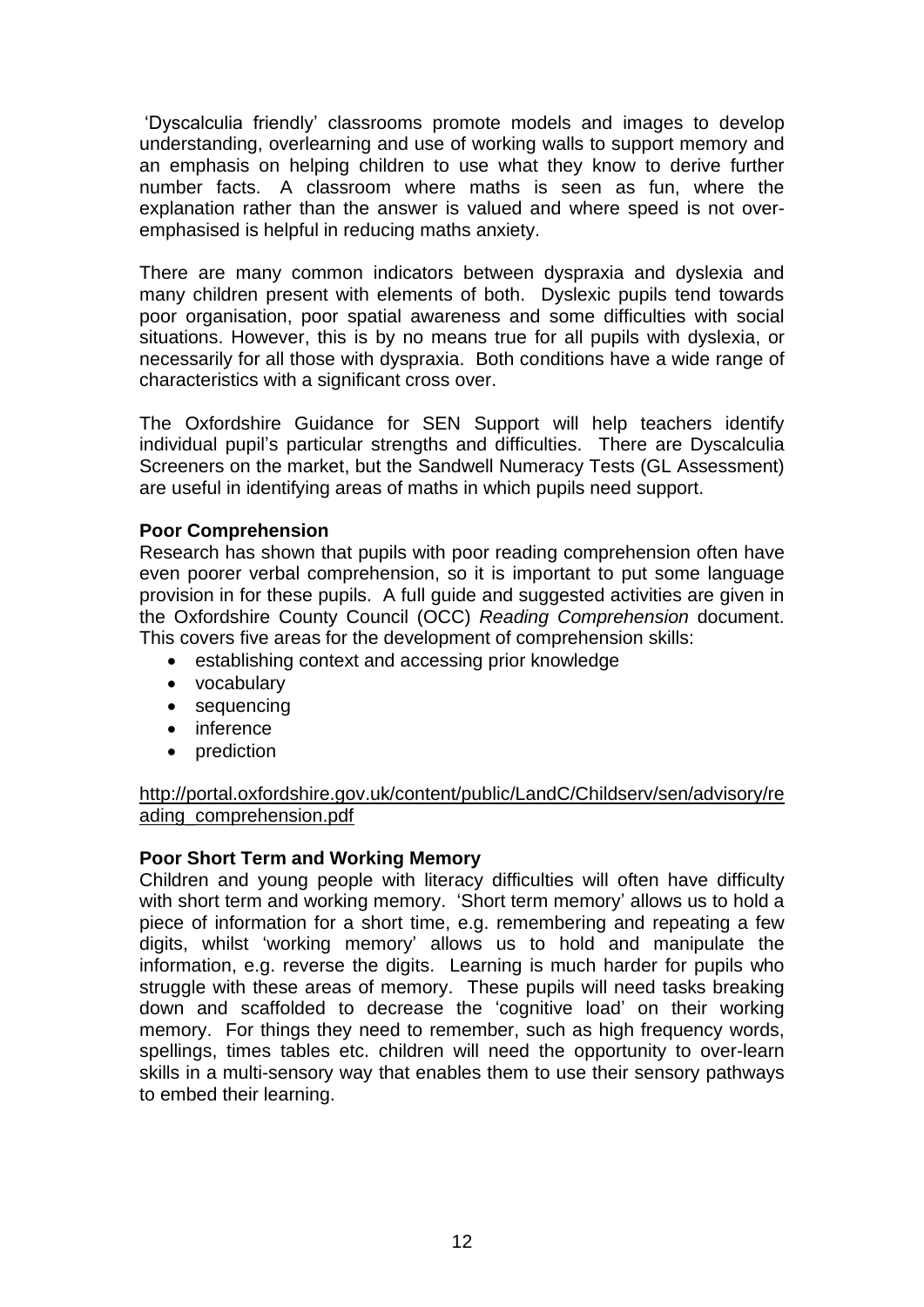# <span id="page-13-0"></span>**Monitoring and Assessment**

### **Tracking pupils**

School tracking systems allow teachers to monitor pupil progress closely. Any pupil failing to make progress should be assessed as outlined in the **Assessment of Individuals** section below and support put in accordingly. Pupils with SEND to be making accelerated progress in order to catch up with their peers. An Individual Pupil Tracker can be used to track pupils through interventions and monitor progress as they move through the school. Using a **Pupil Profile** is a useful way of sharing information about a pupil's learning with staff and parents. An example of a pupil profile for a child with SPLD is provided on.

### **Early Identification and Intervention**

Early identification is a key factor in improving outcomes for children. Children's brains are very flexible, and intervention put in at a young age can benefit pupils at a neurological level and improve their life-long learning and achievement.

Use of the *Early [Years Foundation Profile](https://www.gov.uk/government/publications/early-years-foundation-stage-profile-handbook)*, *[Development Matters](https://www.foundationyears.org.uk/files/2012/03/Development-Matters-FINAL-PRINT-AMENDED.pdf)* and the *[Oxfordshire Guidance for SEN Support](http://www.oxfordshire.gov.uk/sites/default/files/file/special-educational-needs/early_years_SEN_guidance.docx) in EYFS* will help teachers to understand pupils' strengths and difficulties and help identify areas where they may need additional support.

*Development Matters* can be found at:

<https://www.early-education.org.uk/development-matters>

For older children, whose needs are being picked up later, the *[Oxfordshire](http://www.oxfordshire.gov.uk/sites/default/files/file/special-educational-needs/Schools_SEN_guidance.docx)  [SEN Guidance for Schools](http://www.oxfordshire.gov.uk/sites/default/files/file/special-educational-needs/Schools_SEN_guidance.docx)* will be needed.

These assessment documents encourage teachers to notice learning differences from the earliest years in school and to adjust their teaching accordingly. Early identification of literacy difficulties is important, and teaching should be adjusted from Foundation Stage onwards.

The key risk indicators for literacy difficulties are:

- speech difficulties post 5 years
- poor phonological skills, or difficulty hearing the sound in words
- difficulty acquiring letter knowledge both sounds and letter names
- poor phoneme awareness and difficulty sounding out words for reading
- poor ability to segment and manipulate phonemes for spelling

**It is better to monitor and support pupils who may be 'at risk' in this area, than to delay intervention and allow them to fall further behind.**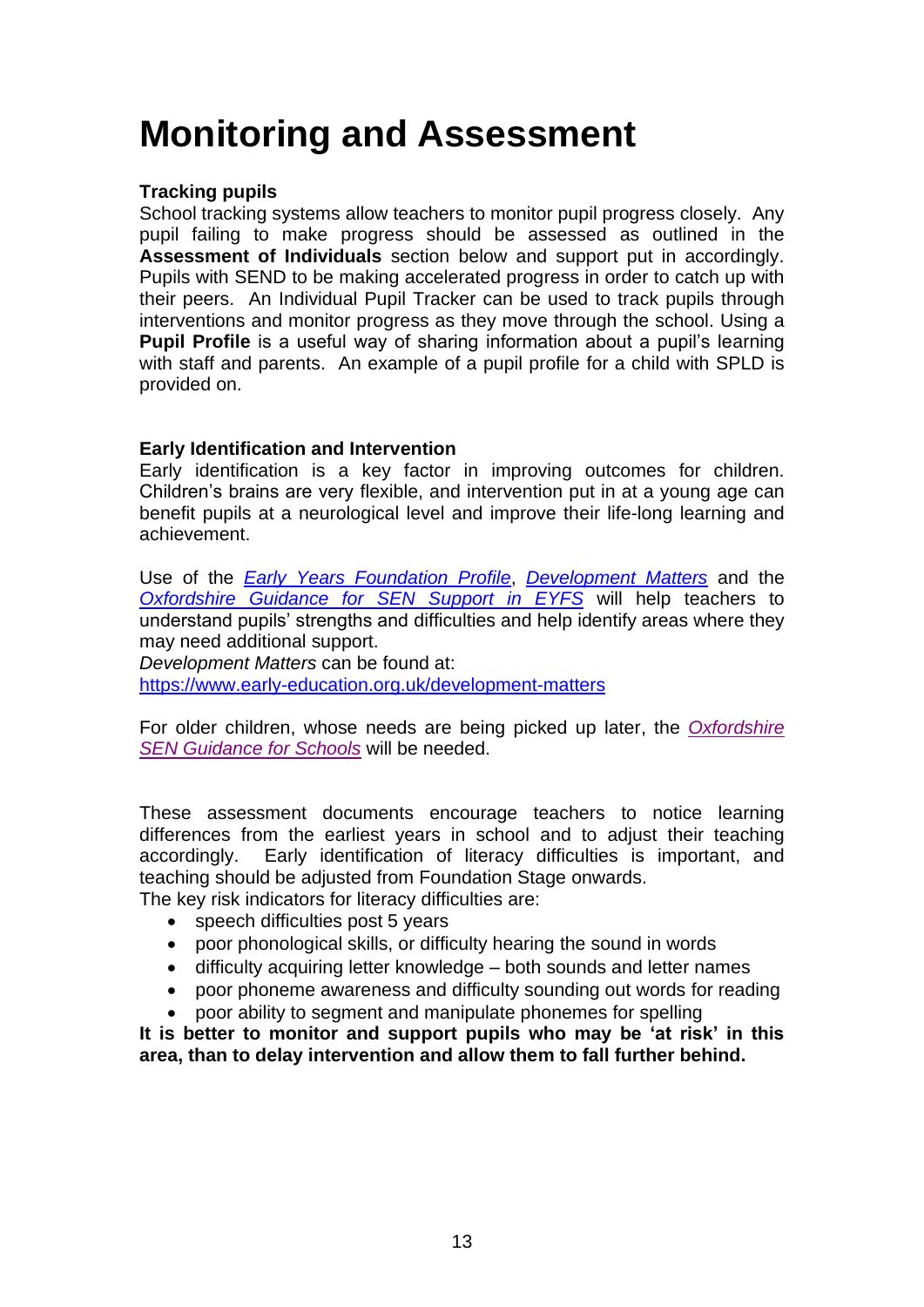### **Example of a Pupil Profile for a pupil with dyslexic difficulties**

|                                                                                                                                                                                                                                                                                                                                                                                                                                                                                                                                                                                                                                                                                                                                                                                                                                                                                                                                                                                                                                                                                                                                                                                                                                                                                                                                                                                                                                                                                                                                                                                                                                                                                                                                                                                                                                                                                                                                                     |                       |                                                                    |                   |                                                                                                                                                                                                                                                                                                                                                                                                                                                                                                 | <b>PRIMARY PUPIL PROFILE</b>                                                          |                                 |                                                |                                      |                              |                                        |                                 |  |
|-----------------------------------------------------------------------------------------------------------------------------------------------------------------------------------------------------------------------------------------------------------------------------------------------------------------------------------------------------------------------------------------------------------------------------------------------------------------------------------------------------------------------------------------------------------------------------------------------------------------------------------------------------------------------------------------------------------------------------------------------------------------------------------------------------------------------------------------------------------------------------------------------------------------------------------------------------------------------------------------------------------------------------------------------------------------------------------------------------------------------------------------------------------------------------------------------------------------------------------------------------------------------------------------------------------------------------------------------------------------------------------------------------------------------------------------------------------------------------------------------------------------------------------------------------------------------------------------------------------------------------------------------------------------------------------------------------------------------------------------------------------------------------------------------------------------------------------------------------------------------------------------------------------------------------------------------------|-----------------------|--------------------------------------------------------------------|-------------------|-------------------------------------------------------------------------------------------------------------------------------------------------------------------------------------------------------------------------------------------------------------------------------------------------------------------------------------------------------------------------------------------------------------------------------------------------------------------------------------------------|---------------------------------------------------------------------------------------|---------------------------------|------------------------------------------------|--------------------------------------|------------------------------|----------------------------------------|---------------------------------|--|
| Name: Alex                                                                                                                                                                                                                                                                                                                                                                                                                                                                                                                                                                                                                                                                                                                                                                                                                                                                                                                                                                                                                                                                                                                                                                                                                                                                                                                                                                                                                                                                                                                                                                                                                                                                                                                                                                                                                                                                                                                                          |                       | Class/YG:                                                          | Date profile      |                                                                                                                                                                                                                                                                                                                                                                                                                                                                                                 | <b>Review:</b>                                                                        |                                 | 1<br>$\mathbf{2}$                              |                                      | EHA/TAF:                     | <b>CWCF: No</b>                        |                                 |  |
| DOB:                                                                                                                                                                                                                                                                                                                                                                                                                                                                                                                                                                                                                                                                                                                                                                                                                                                                                                                                                                                                                                                                                                                                                                                                                                                                                                                                                                                                                                                                                                                                                                                                                                                                                                                                                                                                                                                                                                                                                |                       | 3                                                                  | completed:        |                                                                                                                                                                                                                                                                                                                                                                                                                                                                                                 | Date:                                                                                 |                                 |                                                |                                      | No                           |                                        |                                 |  |
| PP:<br>No                                                                                                                                                                                                                                                                                                                                                                                                                                                                                                                                                                                                                                                                                                                                                                                                                                                                                                                                                                                                                                                                                                                                                                                                                                                                                                                                                                                                                                                                                                                                                                                                                                                                                                                                                                                                                                                                                                                                           | <b>SEN</b><br>status: | <b>Primary Need:</b><br><b>SpLD</b>                                |                   | <b>Additional Need:</b>                                                                                                                                                                                                                                                                                                                                                                                                                                                                         |                                                                                       |                                 | <b>Medical diagnosis if</b><br>appropriate: No |                                      | Current<br><b>Attendan</b>   | N/A                                    | <b>Exclusions:</b>              |  |
|                                                                                                                                                                                                                                                                                                                                                                                                                                                                                                                                                                                                                                                                                                                                                                                                                                                                                                                                                                                                                                                                                                                                                                                                                                                                                                                                                                                                                                                                                                                                                                                                                                                                                                                                                                                                                                                                                                                                                     | SS                    |                                                                    |                   |                                                                                                                                                                                                                                                                                                                                                                                                                                                                                                 |                                                                                       |                                 |                                                |                                      | ce: 93                       |                                        | <b>FTE</b><br>Days:             |  |
| <b>Reading:</b>                                                                                                                                                                                                                                                                                                                                                                                                                                                                                                                                                                                                                                                                                                                                                                                                                                                                                                                                                                                                                                                                                                                                                                                                                                                                                                                                                                                                                                                                                                                                                                                                                                                                                                                                                                                                                                                                                                                                     |                       | 3 years<br>behind                                                  | 2 years<br>behind | <b>AGE</b><br>1 year<br>1 year<br>behind<br><b>RELATED</b><br>above                                                                                                                                                                                                                                                                                                                                                                                                                             |                                                                                       | above                           | 2 years                                        | 3 years<br>above                     |                              | No:<br>Latest<br>SATs/phonic<br>score: |                                 |  |
| Writing:                                                                                                                                                                                                                                                                                                                                                                                                                                                                                                                                                                                                                                                                                                                                                                                                                                                                                                                                                                                                                                                                                                                                                                                                                                                                                                                                                                                                                                                                                                                                                                                                                                                                                                                                                                                                                                                                                                                                            |                       | 3 years<br>behind                                                  | 2 years<br>behind | 1 year<br>behind                                                                                                                                                                                                                                                                                                                                                                                                                                                                                | <b>AGE</b><br><b>RELATED</b>                                                          | 1 year<br>above                 |                                                | 2 years<br>3 years<br>above<br>above |                              |                                        | Latest<br>SATs/phonic<br>score: |  |
| Maths:                                                                                                                                                                                                                                                                                                                                                                                                                                                                                                                                                                                                                                                                                                                                                                                                                                                                                                                                                                                                                                                                                                                                                                                                                                                                                                                                                                                                                                                                                                                                                                                                                                                                                                                                                                                                                                                                                                                                              |                       | 3 years<br>behind                                                  | 2 years<br>behind | 1 year<br>behind                                                                                                                                                                                                                                                                                                                                                                                                                                                                                | AGE<br><b>RELATED</b>                                                                 | 1 year<br>above                 | above                                          | 2 years                              | 3 years<br>above             |                                        | Latest SATs<br>score:           |  |
|                                                                                                                                                                                                                                                                                                                                                                                                                                                                                                                                                                                                                                                                                                                                                                                                                                                                                                                                                                                                                                                                                                                                                                                                                                                                                                                                                                                                                                                                                                                                                                                                                                                                                                                                                                                                                                                                                                                                                     |                       | Standardised scores (see tracker for tests used and past results): |                   |                                                                                                                                                                                                                                                                                                                                                                                                                                                                                                 |                                                                                       |                                 |                                                |                                      |                              |                                        |                                 |  |
|                                                                                                                                                                                                                                                                                                                                                                                                                                                                                                                                                                                                                                                                                                                                                                                                                                                                                                                                                                                                                                                                                                                                                                                                                                                                                                                                                                                                                                                                                                                                                                                                                                                                                                                                                                                                                                                                                                                                                     |                       | Reading age, date<br>and test:                                     |                   | and test:                                                                                                                                                                                                                                                                                                                                                                                                                                                                                       | Comprehension age, date                                                               | Spelling age,<br>date and test: |                                                |                                      | Maths age, date and<br>test: |                                        |                                 |  |
|                                                                                                                                                                                                                                                                                                                                                                                                                                                                                                                                                                                                                                                                                                                                                                                                                                                                                                                                                                                                                                                                                                                                                                                                                                                                                                                                                                                                                                                                                                                                                                                                                                                                                                                                                                                                                                                                                                                                                     |                       | <b>6yrs 6mths</b>                                                  |                   | 7yrs 4 mths                                                                                                                                                                                                                                                                                                                                                                                                                                                                                     |                                                                                       | 6yrs 2mths                      |                                                |                                      | 7yrs 4mths                   |                                        |                                 |  |
| <b>Actual age:</b>                                                                                                                                                                                                                                                                                                                                                                                                                                                                                                                                                                                                                                                                                                                                                                                                                                                                                                                                                                                                                                                                                                                                                                                                                                                                                                                                                                                                                                                                                                                                                                                                                                                                                                                                                                                                                                                                                                                                  |                       | 7yrs 6 mths                                                        |                   | 7yrs 6 mths                                                                                                                                                                                                                                                                                                                                                                                                                                                                                     |                                                                                       | 7yrs 6 mths                     |                                                |                                      | 7yrs 8 mths                  |                                        |                                 |  |
|                                                                                                                                                                                                                                                                                                                                                                                                                                                                                                                                                                                                                                                                                                                                                                                                                                                                                                                                                                                                                                                                                                                                                                                                                                                                                                                                                                                                                                                                                                                                                                                                                                                                                                                                                                                                                                                                                                                                                     |                       | breakdown of scores and date test administered                     |                   |                                                                                                                                                                                                                                                                                                                                                                                                                                                                                                 | Engagement Evidence (SDQ, QCA, Boxall,). Please include full details in next box with |                                 |                                                |                                      |                              |                                        |                                 |  |
| Alex has very good friends who support them well. They are aware of their difficulties and are able to talk about their feelings.<br>They are managing their frustrations well. Their parents are very supportive and read with them regularly at home. They are a<br>bright pupil, very articulate with excellent knowledge and understanding. They have a love of stories and narrative and a rich<br>vocabulary. Alex has a special interest in music and is learning the E flat horn.<br><b>Barriers to learning:</b><br>Alex is not yet secure in their phoneme/grapheme links. They can recognise letters by name but are not always able to identify<br>the sound, which hampers their decoding. They struggle with blending and segmenting and with most digraphs and trigraphs.<br>They are insecure about rhyming and rhythm. Their comprehension is good, and they can retell a story orally. Alex has a good<br>grasp of mathematical concepts but is sometimes hampered by their inability to read the question. Their written and<br>organisational skills mean that they record numbers incorrectly on occasion. They can be disorganised, forgetting equipment<br>and books for example, but this is improving. Their ball skills are poor.<br>Strategies and actions to support (by adults):<br>Desired outcomes for pupil:<br>To secure Alex's phonic knowledge, so<br>Ensure Alex has a buddy to help with reading of texts<br>$\bullet$<br>$\bullet$<br>that they have instant recall of all<br>Regular intensive intervention such as FFT reading programme to<br>graphemes.<br>support decoding skills<br>secure<br>Alex's<br>blending<br>Highlight columns in maths book in different colours so that they get<br>To<br>and<br>$\bullet$<br>$\bullet$<br>segmenting skills (Sound Linkage).<br>the numbers in the right place<br>For Alex to be able to read books that are of<br>Support with drawing diagrams<br>$\bullet$ |                       |                                                                    |                   |                                                                                                                                                                                                                                                                                                                                                                                                                                                                                                 |                                                                                       |                                 |                                                |                                      |                              |                                        |                                 |  |
| sufficient interest for them to enjoy.                                                                                                                                                                                                                                                                                                                                                                                                                                                                                                                                                                                                                                                                                                                                                                                                                                                                                                                                                                                                                                                                                                                                                                                                                                                                                                                                                                                                                                                                                                                                                                                                                                                                                                                                                                                                                                                                                                              |                       |                                                                    |                   | Allow Alex to audio record ideas on occasion<br>$\bullet$<br>Develop use of laptop<br>$\bullet$<br>Build confidence by allowing them to be the expert in class where<br>$\bullet$<br>appropriate<br>Ensure that any homework is well within their skill level to cut down<br>on frustration<br>Focus on literacy only where appropriate and support them to access other<br>aspects of the curriculum through targeted support, peer support, technology<br>and teacher input to build success. |                                                                                       |                                 |                                                |                                      |                              |                                        |                                 |  |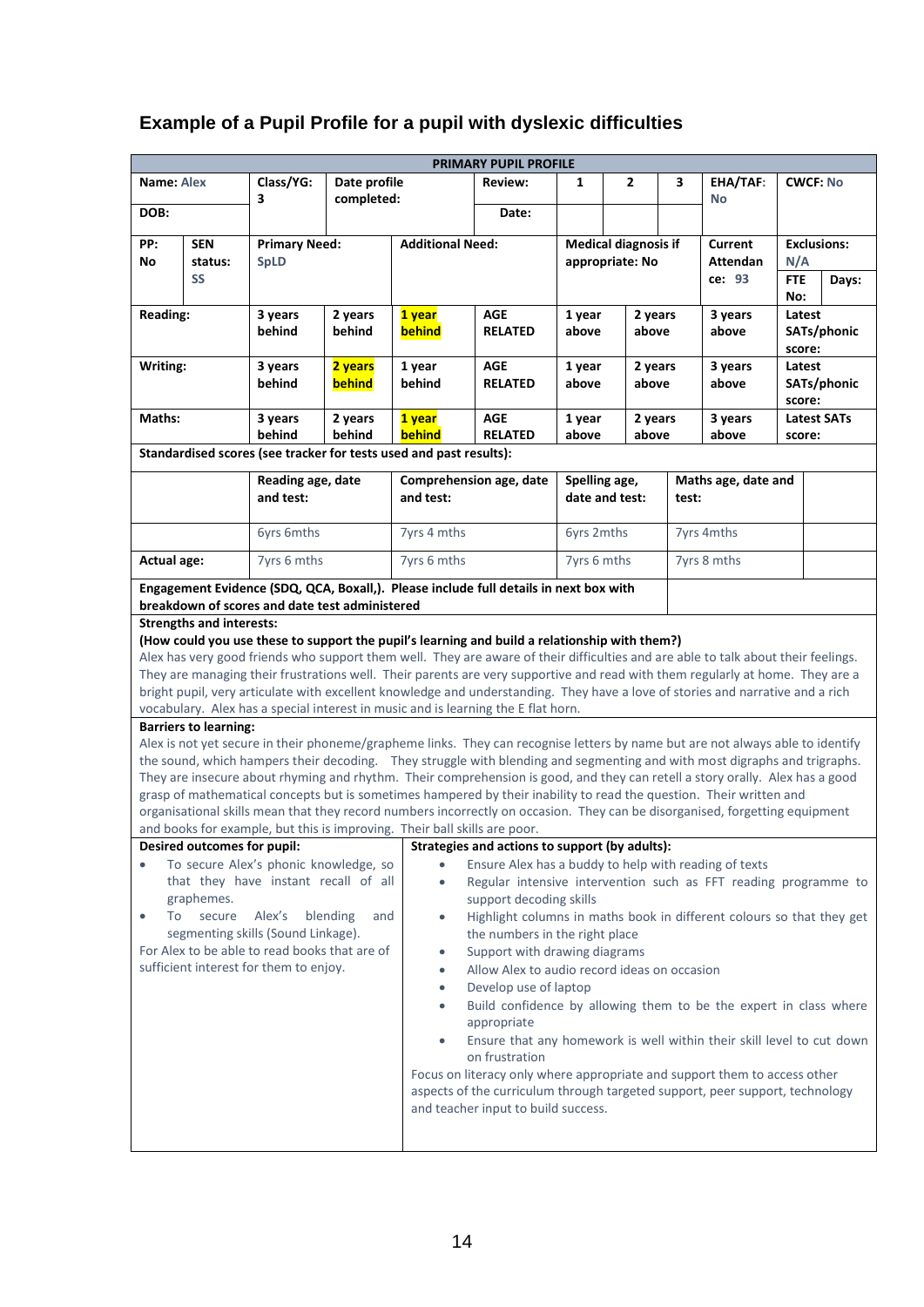### **Example of an Individual Pupil Tracker for a pupil with dyslexic difficulties**

|                                | <b>INDIVIDUAL PROVISION TRACKER</b> |                      |                               |                         |  |  |  |  |
|--------------------------------|-------------------------------------|----------------------|-------------------------------|-------------------------|--|--|--|--|
| Name: Alex Jones               | Date started: 07.07.19              | PP Y/ <mark>N</mark> | EHA/TAF:<br>Y/ <mark>N</mark> | CWCF: Y/ <mark>N</mark> |  |  |  |  |
| SEN Support: <mark>Y</mark> /N | EHC Plan: Y/N Review Date:          |                      | <b>Primary Need: SpLD</b>     |                         |  |  |  |  |

| Interventions and<br>outside agency advice | <b>Duration</b><br>(from $-$<br>to) | Frequency<br>& length<br>(e.g. daily, | <b>Number</b><br>or % of<br>sessions | Cost | Assessment<br>used | Tracking (ages and<br>Standardised scores) |                                 |  |
|--------------------------------------------|-------------------------------------|---------------------------------------|--------------------------------------|------|--------------------|--------------------------------------------|---------------------------------|--|
|                                            |                                     | 20mins)                               | attended                             |      |                    | <b>Baseline</b>                            | <b>End</b>                      |  |
| <b>Letters and Sounds</b>                  | 10.9.YY<br>01.12.YY                 | $3 \times 20$ mins<br>10 weeks<br>1:1 | 25/30                                | £100 | Salford<br>Youngs  | <b>RA 4.3</b><br>SA < 5                    | <b>RA 4.11</b><br><b>SA 5.0</b> |  |
| FFT reading                                | 04.01.YY<br>04.04.YY                | $4 \times 30$ mins                    | 48/50                                | £300 | Salford            | 4.11                                       | 5.9                             |  |
| FFT reading                                | 23.04.YY<br>15.07.YY                | $4 \times 30$ mins                    | 30/50                                | £300 | Salford            | 5.9                                        | 6.5                             |  |
| Sound Linkage                              | 04.09.YY                            | 5x10mins                              |                                      |      | Sound<br>Linkage   |                                            |                                 |  |
|                                            |                                     |                                       |                                      |      |                    |                                            |                                 |  |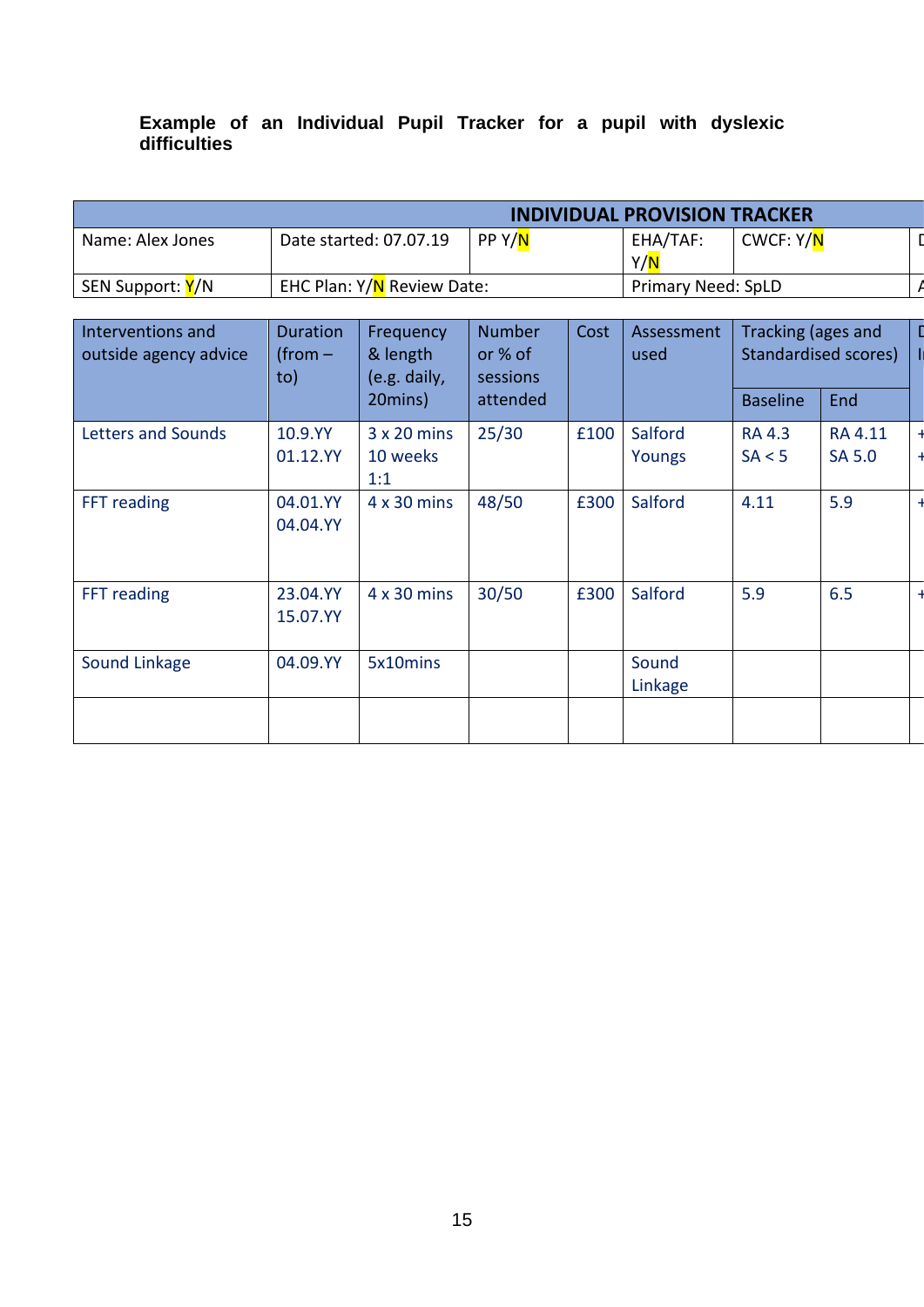### **Assessment of Individuals**

The school needs to build a full picture of the pupil's strengths and difficulties, and this is often only reached by collecting assessment evidence over time.

### **Class based literacy assessments:**

- Assessment of progress against age related expectations and National Curriculum objectives
- Day to day assessment against learning objectives
- Achievement of individual learning targets
- Observation of their reading and writing skills
- Analysis of written work
- Information from parents e.g. family history

If the pupil is not making progress, the class or English teacher should use the *[Oxfordshire Guidance for SEN Support](http://www.oxfordshire.gov.uk/sites/default/files/file/special-educational-needs/Schools_SEN_guidance.docx)*, and discuss with the SENCO.

### **More Detailed Assessment**

**Running Reading Records and Miscue Analysis** provide evidence of how well a pupil is reading independently. They are an invaluable way of assessing and analysing the reading strategies a pupil is using or neglecting, giving diagnostic information about a pupil's reading strengths and difficulties. Learning objectives can be identified to target the development of specific strategies. An analysis of the accuracy rate is useful for ensuring that a pupil is reading books at the appropriate level, neither too difficult nor too easy but offering them a suitable level of challenge.

To work out the accuracy rate for a passage or short book divide the number of words read by the number of errors:

| <b>Error Ratio</b> | Percentage Accuracy  | <b>Reading Level</b>           |
|--------------------|----------------------|--------------------------------|
| 1:20 and above     | 95% accuracy +       | <b>Independent Level</b>       |
|                    |                      | easy for teaching<br>Too       |
|                    |                      | purposes, but ideal<br>for     |
|                    |                      | independent reading.           |
| $1:10 - 1:17$      | $90 - 94\%$ accuracy | <b>Instructional Level</b>     |
|                    |                      | Ideal for teaching. Pupil will |
|                    |                      | able to absorb<br>new<br>be.   |
|                    |                      | learning.                      |
| 1:9 and below      | Below 90% accuracy   | <b>Frustration Level</b>       |
|                    |                      | Too many challenges for pupil  |
|                    |                      | to absorb new learning.        |

| $number of words read = accuracy ratio$ |  |  |
|-----------------------------------------|--|--|
| number of errors                        |  |  |

### **Criterion-Based Assessment**

The *Oxfordshire Literacy Assessment Pack (LAPack)* included in the additional resources with this guidance, is a criterion-based assessment that helps to unpick how the pupil is progressing with the basic skills of reading. It is recommended for use with pupils in KS1 and KS2 and for some pupils in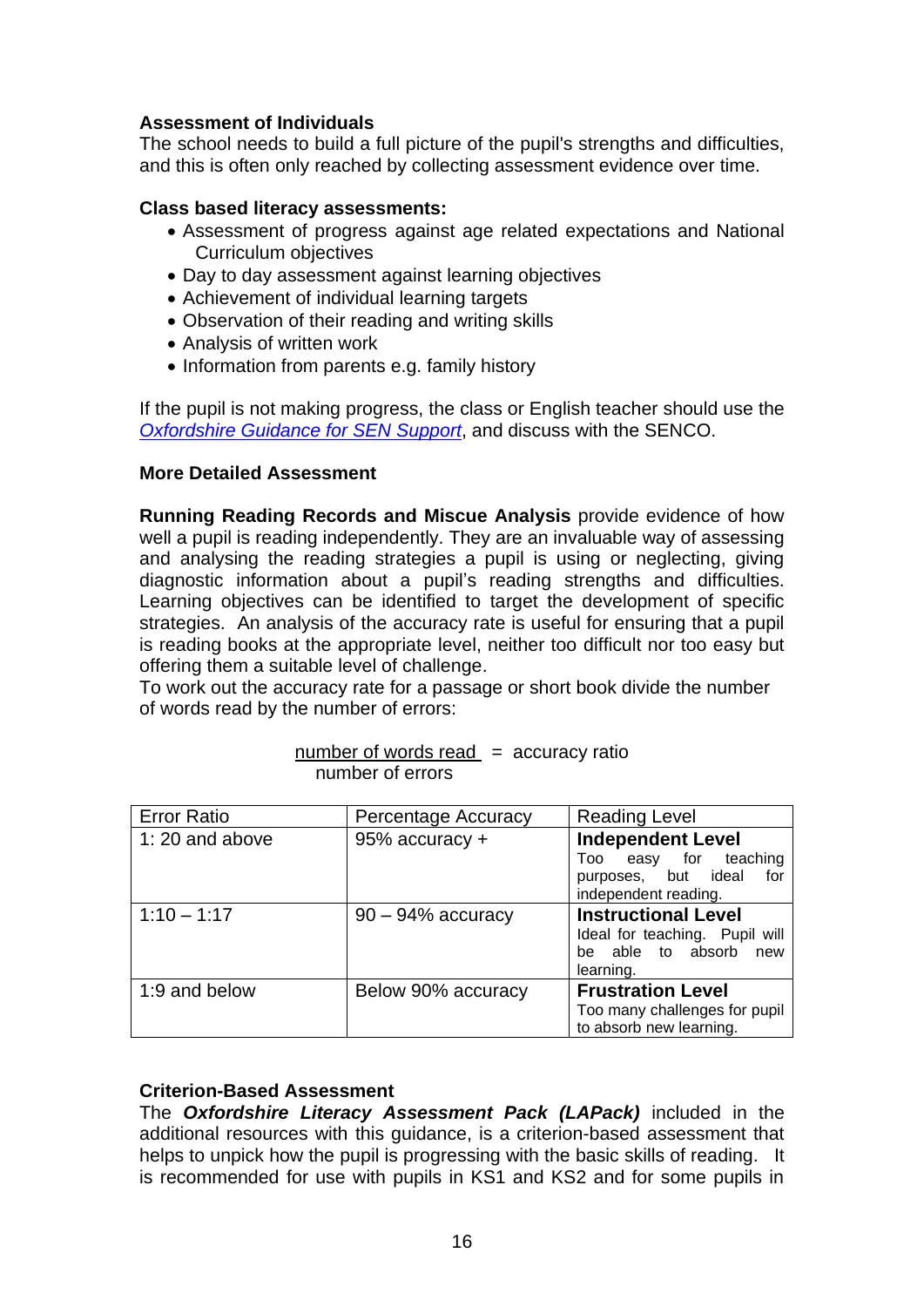KS3.

It contains sections on:

- Phonological skills
- Sight vocabulary
- Sound/letter knowledge
- Knowledge of phonic patterns

The LAPack is an excellent tool not only for assessing pupil's skills, but for monitoring over time and recording small steps of progress. The LAPack Flow Chart helps to identify appropriate interventions following assessment with the LAPack.

[Literacy Assessment Pack](https://drive.google.com/file/d/100-ltAFNf4cWnLoCArTkuu-bQ0qddrw9/view?usp=sharing)

[Flow Chart to show possible interventions for pupils having difficulties on the](https://drive.google.com/file/d/1t8ZHY47DhzQeLO53yGp8giQlQfNSJXky/view?usp=sharing)  [Literacy Assessment Pack](https://drive.google.com/file/d/1t8ZHY47DhzQeLO53yGp8giQlQfNSJXky/view?usp=sharing)

[Letters and Sounds Tracking Sheet](https://drive.google.com/file/d/147dwAHPYApG8YyFaisLpxRNwchWjyvbF/view?usp=sharing)

[Checklist for Assessing Handwriting](https://drive.google.com/file/d/1RNuJa-DJZy_CQR-WngsKjmNBNn4Z-Evf/view?usp=sharing)

### **Standardised Reading and Spelling Tests**

Standardised tests measure the pupil's reading or spelling against peers of precisely the same chronological age. The average standardised score is 100, with 68% of pupils falling between 85 and 115. Pupils with a standardised score below 85 may be a cause for concern, so pupils with scores approaching this should be assessed in detail. Pupils with a standardised score of 80 or below will experience a significant level of difficulty.

### **Assessments Suitable for Primary Schools**

**Salford Sentence Reading Test (2013)** is easy to administer and can be used with children between Y2 and Y6 to measure progress and pick up pupils falling below age appropriate reading levels. The test gives scores for decoding and comprehension.

**Young's Parallel Spelling** or the **Helen Arkell Spelling Test** can be used in primary with whole classes, small groups or individuals for monitoring reading progress and picking up pupils having difficulties with spelling.

**Neale Analysis of Reading (NARA II), York Assessment of Reading Ability (YARC) and Diagnostic Reading Assessment (DRA)** analyse reading in more detail and compare reading accuracy with comprehension levels, giving separate standardised scores for each. The Neale and York are suitable for primary schools, whilst there is a secondary version of the York, and the DRA is for age 11+.

**The Phonics and Early Reading Assessment (PERA)** is a standardised test matched to the Letters and Sounds Framework and the requirements of the DfE Year 1 'Phonics Screening Check', as well as to the teaching and assessment needs of schools both before and after the statutory test. Pera 2 can be used to assess Year 2 pupils retaking the Phonic Check.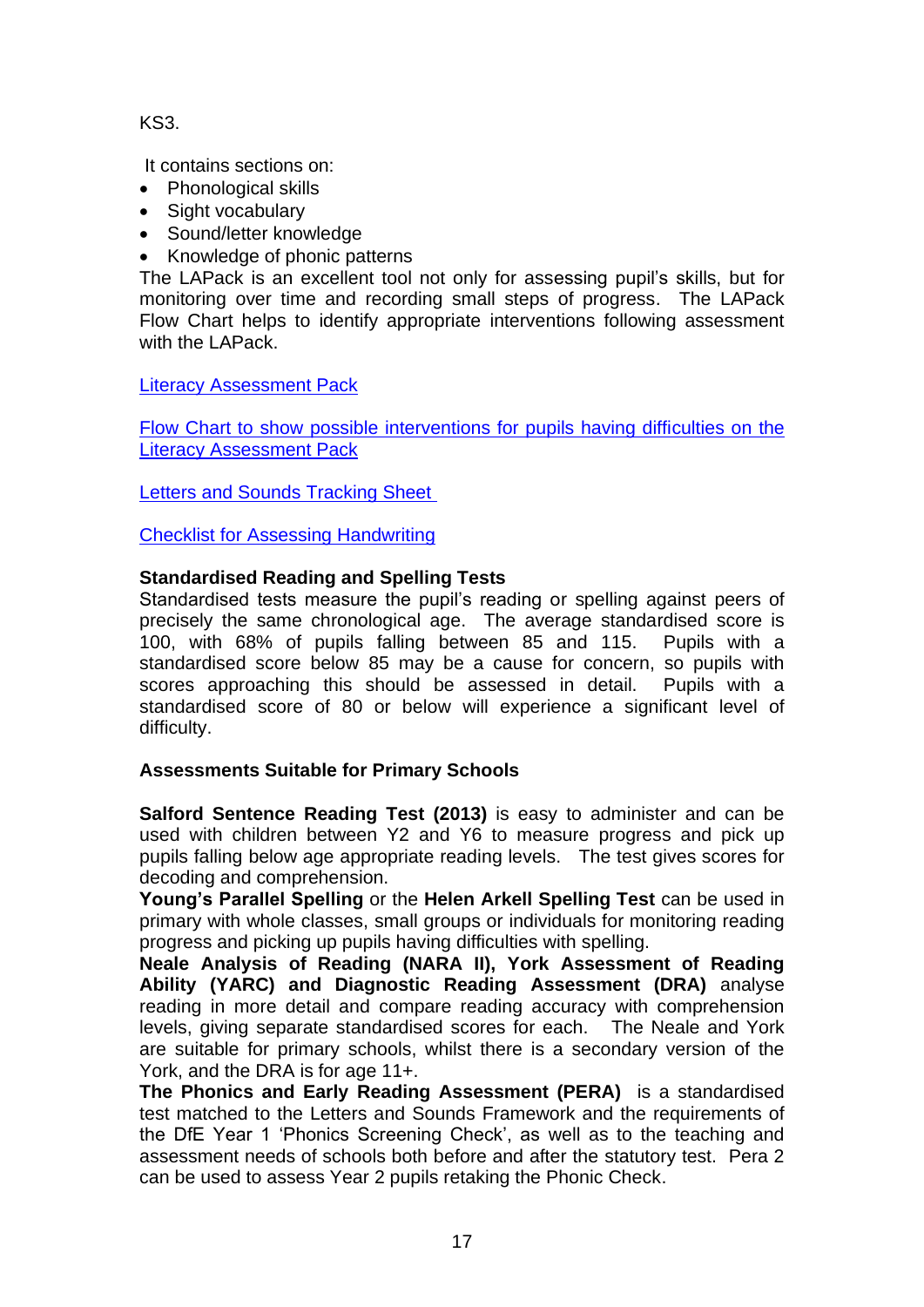### [Assessment Materials](https://drive.google.com/file/d/1HyozC03KYfDw9INMO2obF9417GAhEF5l/view?usp=sharing)

Reading Test [Tracking Sheet](https://drive.google.com/file/d/1sK5ezBDo2iXwVkBRm-ZSucWnZZVMlNWJ/view?usp=sharing)

### **Additional Tests**

### **Other tests that may be useful are:**

**Phonological Assessment Battery (PhAB and PhAB2)** assesses phonological awareness and memory, and processing speed. PhAB2 is suitable for 5-11years, and the original version PhAB for 6-14 years. **British** 

**Picture Vocabulary Scales (BPVS 3)** measure the pupil's understanding of receptive vocabulary. This may be useful with pupils who have scored poorly for comprehension in a standardised reading test, or for pupils with poor language development.

**Raven's Coloured Matrices** looks at a pupil's non-verbal reasoning skills. If a pupil is having literacy difficulties this can be a useful assessment for comparing a pupil's non-verbal reasoning skills with language and literacy skills.

**Renfrew Action Picture Test** is a standardised test of oral language looking at grammatical structures.

**The Record of Oral Language New Edition Update (Marie Clay 2015) l**ooks at recording and assessing change in children's oral language development. Proficiency in oral language is important in the development of early literacy.

**An Observation Survey of Early Literacy 3rd Ed. (Marie Clay 2013)** presents a battery of assessment covering a broad range of literacy skills including: concepts about print, individual word reading, reading in context, writing, letter knowledge and phonic knowledge. The assessment tasks are designed for systematic observation of young children as they learn and each task in the survey has been carefully structured for consistent delivery.

The **QCA checklist, Strengths and Difficulties Questionnaire** or **Boxall Profile** can be used to gauge social, emotional and behavioural difficulties that may affect, or be affected by, poor literacy.

### **It may be necessary to consult with outside professionals such as:**

- A Speech and Language therapist (SLT) or Communication and Interaction Teacher (C&I) from the SEN Support Services (SENSS) if the pupil appears to have an underlying language difficulty
- An occupational therapist if the pupil has poor motor control
- An educational psychologist if the pupil has more complex needs, or the school has been unsuccessful in helping the pupil to progress.

It is always worth asking parents/carers to organise hearing and eyesight checks, as poor hearing and sight can have a huge impact on a child's ability to learn to read.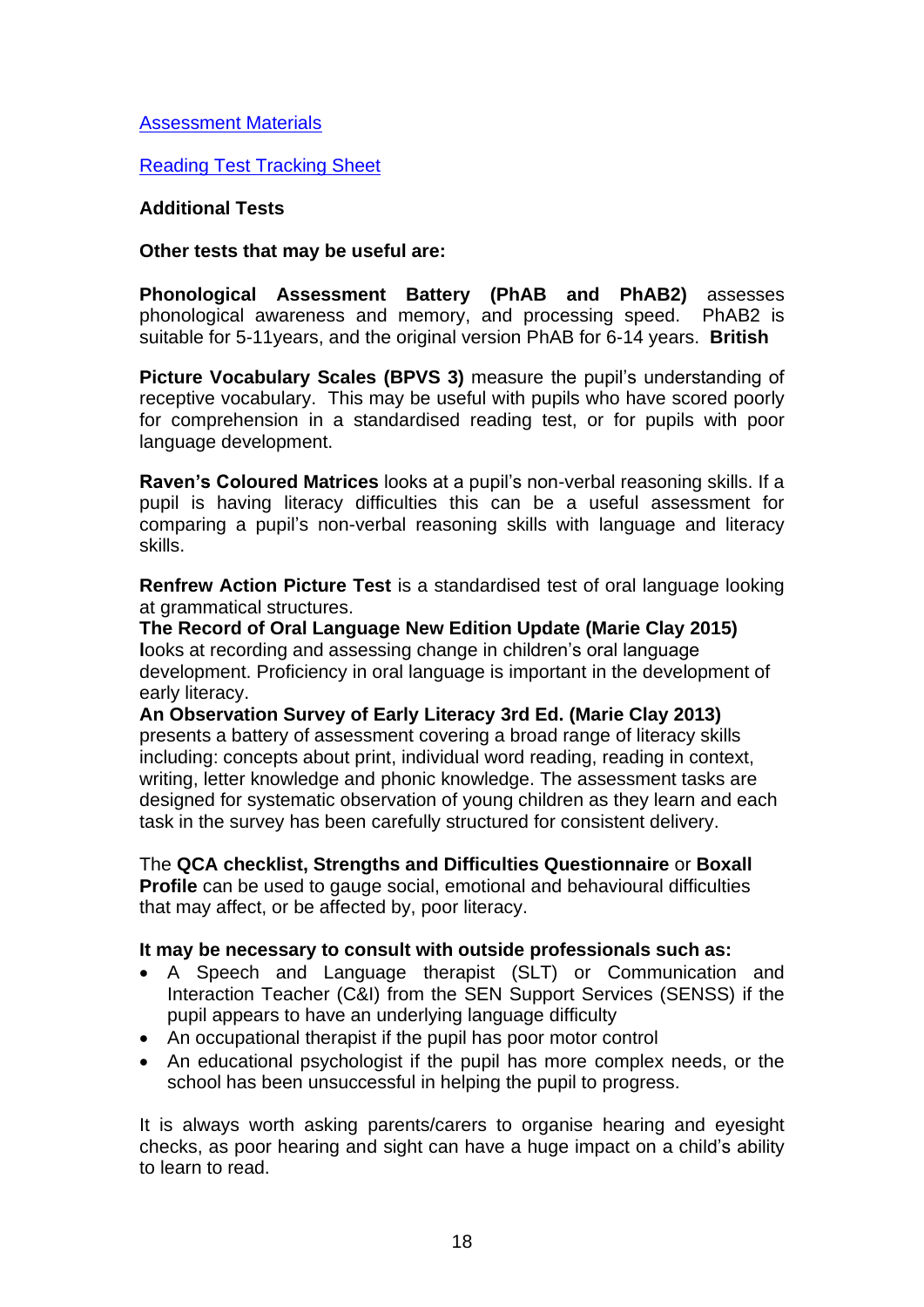It is also valuable to ascertain the pupil's own perception of their strengths and difficulties and what they think works and what is less effective. When pupils are involved in setting their own learning targets, they are often much more motivated to succeed.

### **Assessing children with EAL and children from ethnic and cultural minorities**

Particular care needs to be taken when assessing children with English as an additional language (EAL), including travellers, refugees and unaccompanied asylum-seeking children.

Pupils should be recorded as having a first language other than English if the language or main language they encountered as a baby or small child was a language other than English and they still have some exposure to that language. EAL is not linked to proficiency in English or first language. An EAL learner could be a complete beginner in English or could be fully fluent in English. EAL status depends on which language was learned first

The Equality Act (2010) dictates that schools provide equal opportunities for all pupils. Professionals need to be vigilant to ensure that their practice is not discriminatory. All teachers and non-teaching staff need to be aware of the linguistic and cultural bias of resources such as books and standardised tests, and should be alert to the risk of identifying a literacy difficulty where none is present or failing to identify a learning difficulty through an assumption that the issue is purely EAL.

Research evidence suggests that the response to pupils with English as an additional language who have poor phonological skills should not differ from that to their peers with English as a first language. However, the interpretation of data for individual pupils needs to take full account of the learning opportunities available.

*Guidance to [support identification of EAL pupils who may also have SEN](https://drive.google.com/file/d/17hwCdh1pn7QlCBHBvGsdnMt2gWQQqor-/view?usp=sharing)* provides advice for schools.

*[Guidance for Early Years practitioners on supporting children learning English](https://portal.oxfordshire.gov.uk/content/public/LandC/Childserv/sen/advisory/EAL_or_SEN.pdf)  [as an Additional Language \(EAL](https://portal.oxfordshire.gov.uk/content/public/LandC/Childserv/sen/advisory/EAL_or_SEN.pdf)*) gives advice for practitioners working with younger children.

The 'EAL English Proficiency Assessment Framework' is free to download and can be used to assess pupils' level of English. [https://www.bell-foundation.org.uk/eal-programme/teaching-resources/eal](https://www.bell-foundation.org.uk/eal-programme/teaching-resources/eal-assessment-framework/)[assessment-framework/](https://www.bell-foundation.org.uk/eal-programme/teaching-resources/eal-assessment-framework/)

There is a You Tube channel with tutorials on the assessment framework. <https://www.youtube.com/channel/UCz4Z-7UIVaKNiC23EYjl1eg/videos>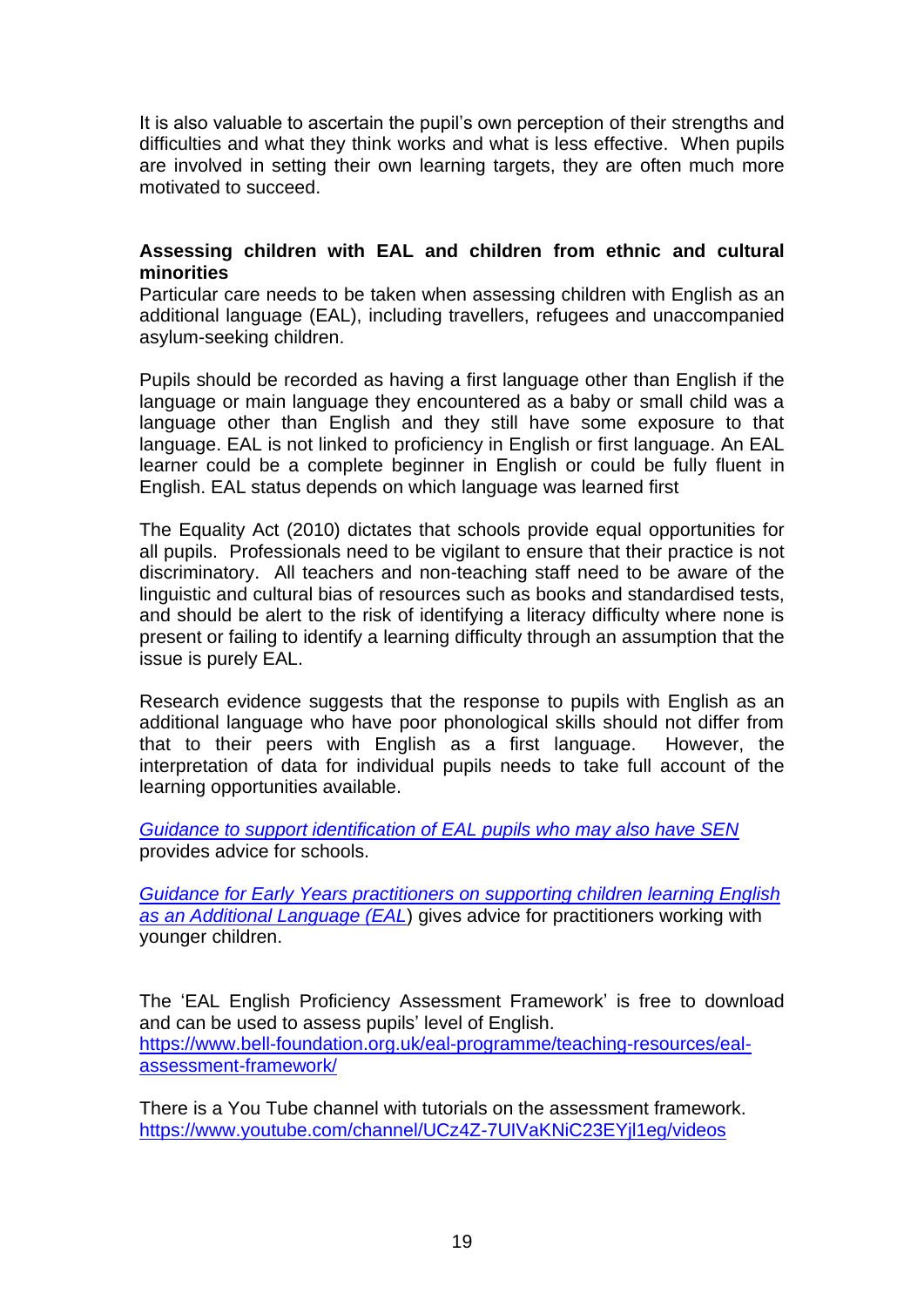Guidance on effective practice and a range of classroom resources to support EAL learners can be found at: <https://ealresources.bell-foundation.org.uk/teachers>

Best practice case studies:

[https://www.thecommunicationtrust.org.uk/resources/resources/resources-for](https://www.thecommunicationtrust.org.uk/resources/resources/resources-for-practitioners/eal-case-studies/)[practitioners/eal-case-studies/](https://www.thecommunicationtrust.org.uk/resources/resources/resources-for-practitioners/eal-case-studies/)

A useful website is NALDIC (National Association for Language Development in the Curriculum), which is the UK's national subject association for EAL <https://naldic.org.uk/>

Further advice on working with pupils with EAL can be found on the Oxfordshire School Inclusion Team website at [www.oxsit.org.uk](http://www.oxsit.org.uk/)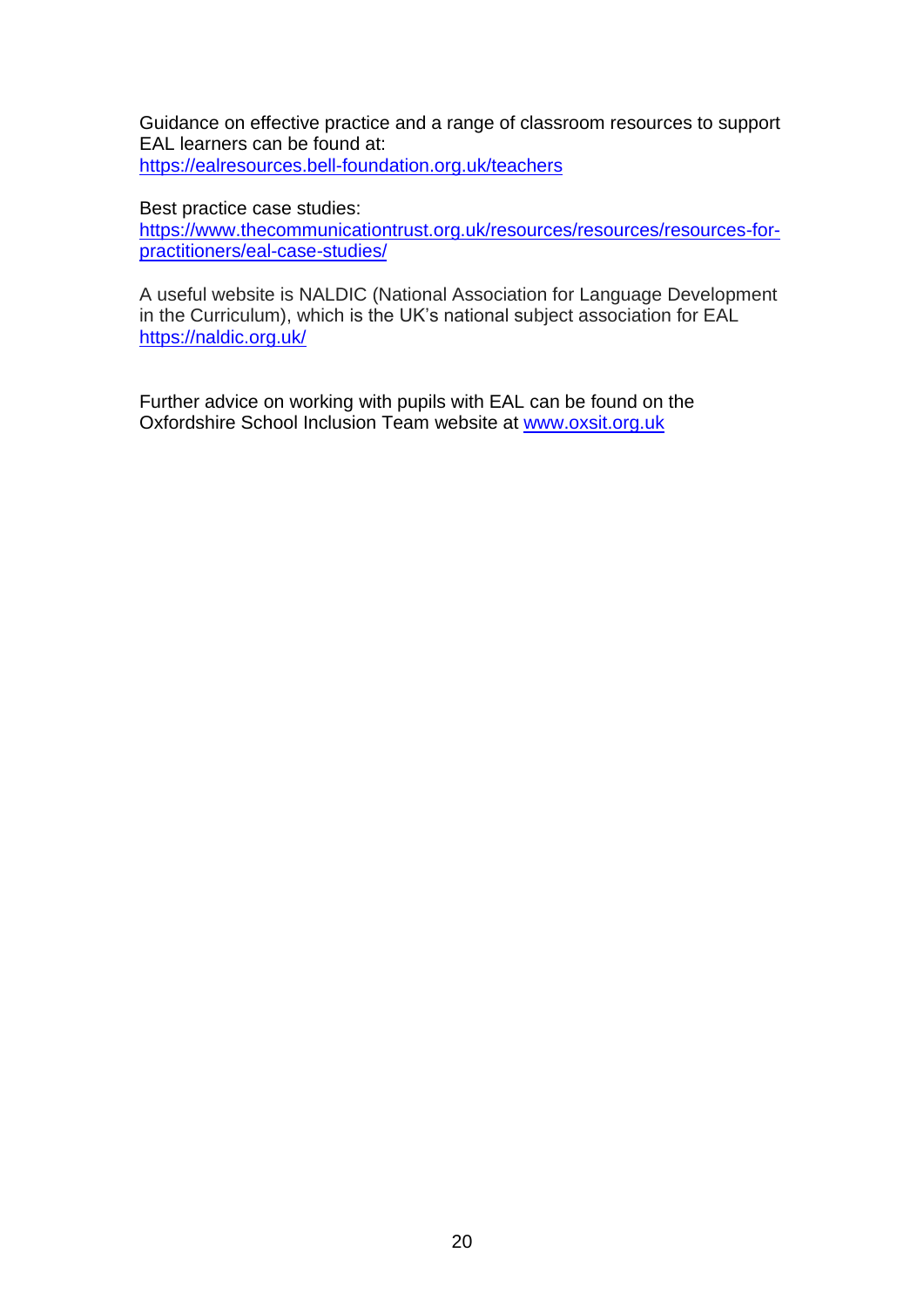# <span id="page-21-0"></span>**Inclusive Teaching and Learning**

### **The Teaching of Reading**

The Rose Report (2007) concluded that for the majority of children, synthetic phonics taught in a structured way is the most successful way of learning to read, though the report emphasised that phonics must be taught within the context of rich language work and experience of books. However, the small minority of children with severe difficulties may also benefit from other teaching methods or a more holistic approach to literacy, such as Reading Recovery or the FFT Reading programme. All children need good language skills in order to fully develop their reading skills. Vocabulary is the greatest predictor of reading ability at age 11, and without the understanding of the syntax and semantics of language reading cannot progress however well phonics are taught. Many children come into school with an impoverished experience of language and literacy; they have poor spoken language and little experience of books. It is important that these experiences and skills are developed alongside the phonic work.

**Letters and Sounds** provides excellent guidance on the teaching of phonics. It is a programme designed for Foundation Stage but is a useful resource for teaching older pupils with literacy difficulties. The programme has six phases which introduce phonics in a developmental way. Phase 1 develops phonological skills and it is essential to continue this work alongside the following five phases, so that pupils develop the necessary phonological skills to meet the demands of increasingly more complex phonic work.

Many schools use other phonic programmes, such as *Read, Write Inc*, which follow a similar structure. Whatever resources are used it is important that pupils, especially those having difficulty, continue structured phonic work until they are secure in all phonic patterns. However, if pupils are struggling with phonics, other approaches, such as the teaching of sight words and rereading familiar books, can help them take their first steps into reading. More holistic literacy approaches, such as Reading Recovery and Fischer Family Trust Reading Programme help pupils to develop skills in all aspects of literacy and are highly effective.

[Developing Phonological Awareness and Early Reading Skills](https://drive.google.com/file/d/16DbdAY65vFIu8lWJEM30ZsSJ-63gSJvY/view?usp=sharing)

### **Language Work**

Language delay or difficulties can seriously delay the acquisition of literacy skills. Literacy is dependent upon spoken language, so it is important to develop pupils' language alongside their literacy. Rich language work in Early Years can help to build the foundations of reading.

*[Development Matters](https://www.early-education.org.uk/development-matters-early-years-foundation-stage-eyfs-download)* can help to pinpoint the level of language acquisition of children in Early Years. For older pupils the British Picture Vocabulary Scales can be a useful tool for looking at the understanding of receptive vocabulary, and this gives a standardised score, which can help to measure the severity of difficulty. If a pupil is presenting a particular concern, then it is very useful to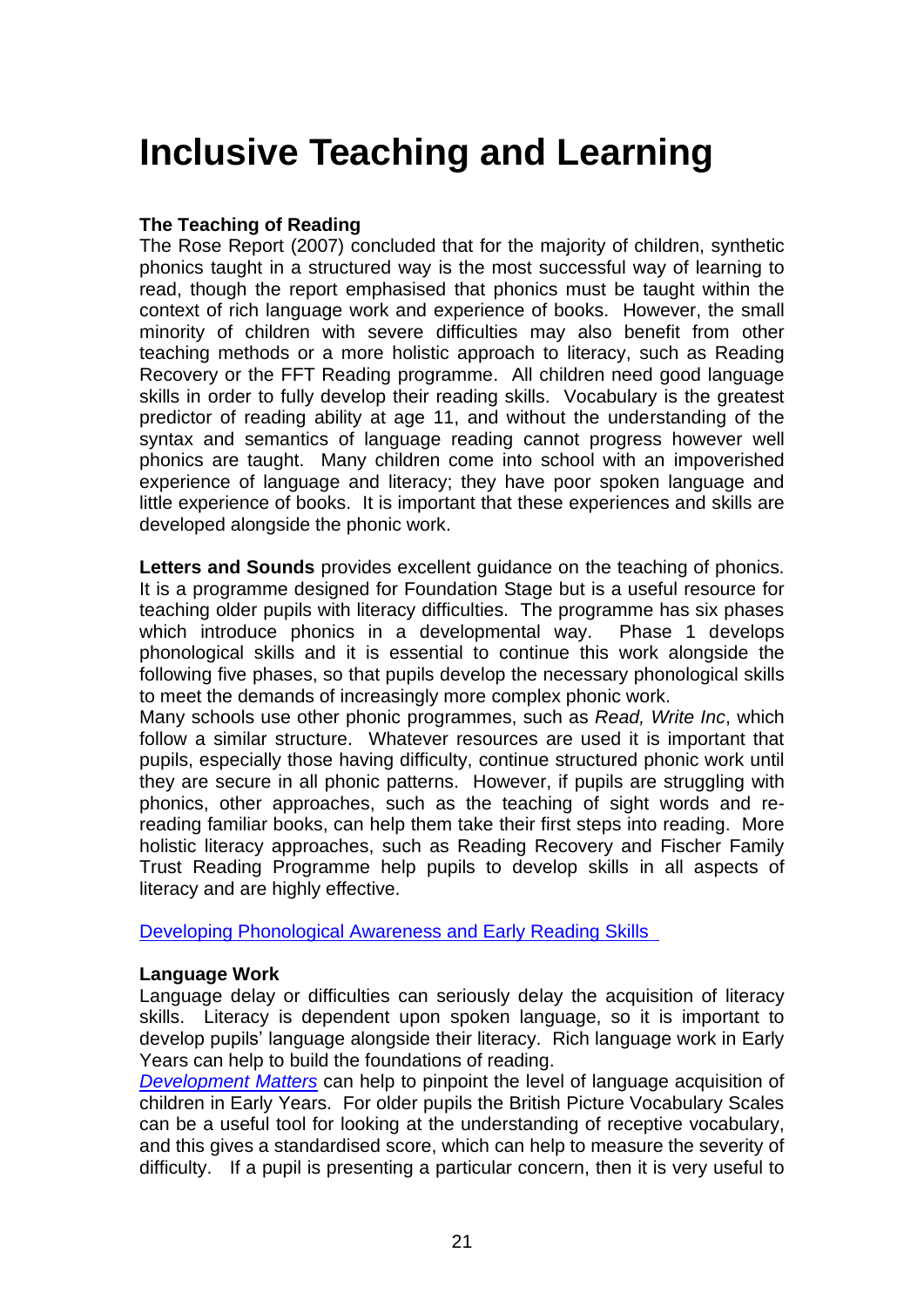refer them to a Speech Therapist or the SENSS Communication and Interaction Teacher for an assessment and advice. Information about these teams and referral information can be found at:

Children's Speech and Language Therapy: [https://www.oxfordhealth.nhs.uk/service\\_description/speech-and-language](https://www.oxfordhealth.nhs.uk/service_description/speech-and-language-therapy-oxfordshire/)[therapy-oxfordshire/](https://www.oxfordhealth.nhs.uk/service_description/speech-and-language-therapy-oxfordshire/)

Communication and Interaction Support Service: [http://schools.oxfordshire.gov.uk/cms/content/communication-and-interaction](http://schools.oxfordshire.gov.uk/cms/content/communication-and-interaction-support-service)[support-service](http://schools.oxfordshire.gov.uk/cms/content/communication-and-interaction-support-service)

Many schools across the county are successfully using the *Spirals* or **Talkboost** programmes as initial interventions in Nursery and Reception classes for children whose language development appears to be slower than that of their peers. Both programmes have been very successful in many settings, and such early intervention will help to prevent pupils falling behind. There are also versions of each programme for KS1, KS2.

Spirals<http://www.spiralstraining.co.uk/> Talkboost [https://integratedtreatmentservices.co.uk/our-approaches/speech](https://integratedtreatmentservices.co.uk/our-approaches/speech-therapy-approaches/talk-boost/#:~:text=What%20is%20Talk%20Boost%3F,their%20language%20and%20communication%20skills.)[therapy-approaches/talk](https://integratedtreatmentservices.co.uk/our-approaches/speech-therapy-approaches/talk-boost/#:~:text=What%20is%20Talk%20Boost%3F,their%20language%20and%20communication%20skills.)[boost/#:~:text=What%20is%20Talk%20Boost%3F,their%20language%20and](https://integratedtreatmentservices.co.uk/our-approaches/speech-therapy-approaches/talk-boost/#:~:text=What%20is%20Talk%20Boost%3F,their%20language%20and%20communication%20skills.) [%20communication%20skills.](https://integratedtreatmentservices.co.uk/our-approaches/speech-therapy-approaches/talk-boost/#:~:text=What%20is%20Talk%20Boost%3F,their%20language%20and%20communication%20skills.)

The OCC [Reading Comprehension](https://portal.oxfordshire.gov.uk/content/public/LandC/Childserv/sen/advisory/reading_comprehension.pdf) document on the intranet has lots of ideas for developing language skills, and your LACAT will be able to offer advice and support for individual pupils.

### **Inclusive Teaching and Learning for those with Literacy Difficulties**

A truly inclusive school supports all pupils to become successful learners. To do this, teachers need to know where a pupil is in their learning and what very small next steps are needed in order for them to make progress. For all teachers to know where pupils are in their learning, they need access to finetuned assessments, and an effective Assessment for Learning (AfL) approach to teaching and learning.

One of the major barriers to achievement for pupils with literacy difficulties is being rendered dependent on adults to help them learn. This will always happen if the work set is not within the capabilities of the learner. Learning should be pitched so that pupils can work independently but still feel challenged. If children are constantly working beyond their current level of skill, they may well be at risk of 'learned helplessness' or of displaying a range of avoidance tactics. Pupils need opportunities to apply their skills, working collaboratively with other children and independently. To become increasingly independent learners, pupils will need: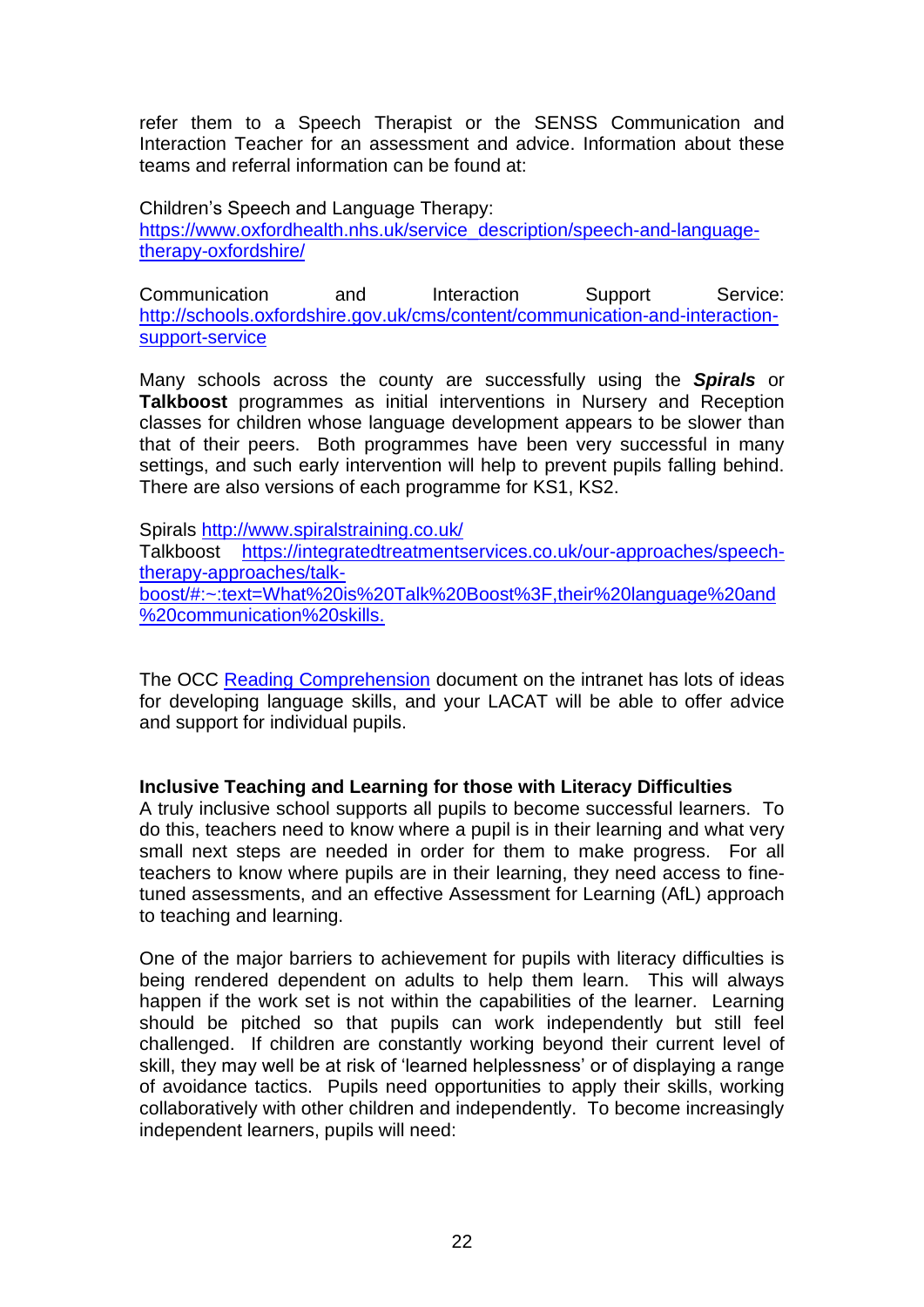- to be regularly assessed using fine-tuned assessments and formative assessment so that everyone is absolutely clear about what small step they need to take;
- independent tasks within their current capabilities that have been clearly explained and modelled for them;
- regular feedback on how they are progressing:
- scaffolded support in pairs or small groups;
- adult guidance to try out learning with collaborative support before having a go on their own;
- clear guidance to support organisational skills;
- teacher awareness of the readability of texts and how to support access;
- careful planning of TA support to guard against over-dependence;
- a range of easily accessible resources to aid independent work;
- regular teaching by a teacher in a small group rather than always being taught by TAs;
- focused, regular and consistent intervention to support the development of skills.

All pupils need to access a sequence that moves them from dependence on the teacher, through modelled, shared and guided group activities to a point where they are sufficiently skilled and confident to work independently.

[Scaffolding Writing Handbook](https://drive.google.com/file/d/1UlM9Sdada-mJdMc2EV12rzxsSUYzDAeh/view?usp=sharing)

### **Teaching Assistant Support**

Pupils with literacy difficulties will often have some support in class from a teaching assistant (TA) or Learning Support Assistant (LSA). The aim of the support is to allow them access to the written curriculum. It is vital that teachers plan carefully for the use of TAs so that pupils do not become overly dependent. Teachers should consider planning for these pupils as if they have no support so that they are essentially planning the next step in their independent learning. TAs can then support the development of these independent skills and work with other members of the class.

<span id="page-23-0"></span>All pupils with literacy difficulties benefit from short, focused interventions to develop their skills. TAs will need to be well trained to deliver these, which should be based on well-founded research and be proven to accelerate progress.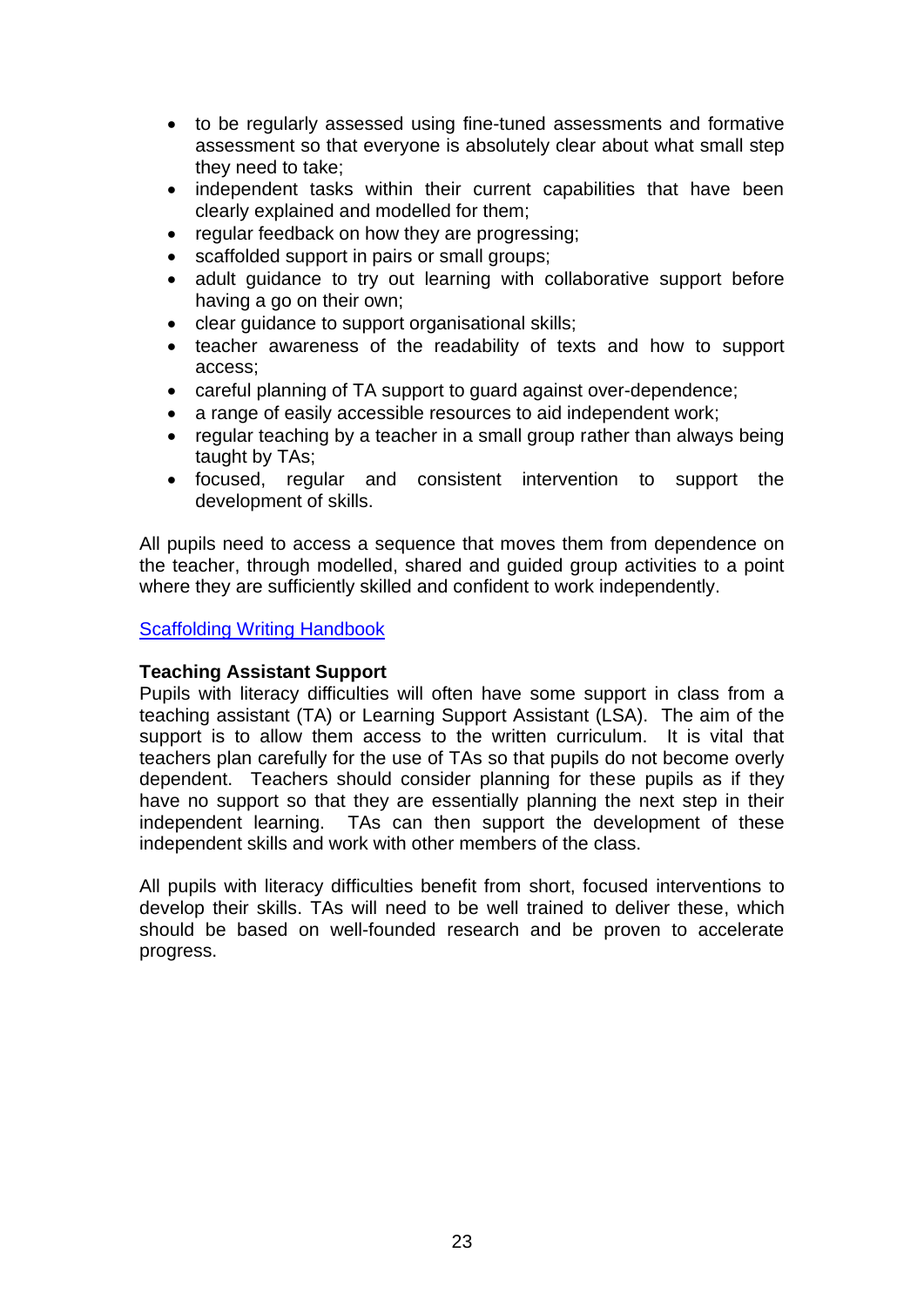# <span id="page-24-0"></span>**Intervention**

For pupils who are really struggling with literacy, even outstanding classroom teaching is unlikely to address all their needs. However, it is important to use good quality intervention materials and to monitor the progress pupils make in order to evaluate the impact. TAs need to be properly trained to deliver sessions and monitored for quality assurance. Research shows that short, intense interventions have as much impact as those that carry on for longer. However, for pupils with severe levels of difficulty, daily sessions may be needed for learning to be secured and maintained. Intervening as early as possible prevents pupils falling behind further. (Brookes 2016) *What [Works](https://www.helenarkell.org.uk/documents/files/What-works-for-children-and-young-people-with-literacy-difficulties-5th-edition.pdf) for [Children and Young People with Literacy](https://www.helenarkell.org.uk/documents/files/What-works-for-children-and-young-people-with-literacy-difficulties-5th-edition.pdf) Difficulties*, gives an overview of successful interventions nationally, and below are summaries of intervention materials that have shown to be effective in schools across Oxfordshire.

### **The Importance of Multi-sensory Teaching and Learning**

Pupils with dyslexia and other literacy difficulties need the opportunity to overlearn skills and knowledge. Poor short term and working memory, as well as slow processing skills, can make learning arduous. Doing things in different sensory ways - visually, aurally, orally and kinaesthetically – helps build neural pathways in the brain, and the more sensory pathways are built up, the more secure the learning. *[Multi-sensory Planning Grids](https://drive.google.com/file/d/1qIXred3yN8DywDJxRrkFlbZDXOYgy-KB/view?usp=sharing)* may be a helpful way of planning support for pupils.

### **Phonological Skills Interventions**

### **Launch into Reading Success**

This was designed as a group intervention for Year 1 children **at risk** of reading difficulty and is an auditory training programme to develop phonological skills. It consists of 9 sections with 66 activities, which are all outlined clearly and for which resources are provided. It can be run by an experienced TA with support from the teacher. To some extent *Letters and Sounds Phase 1* covers these skills, but this programme can be useful for pupils struggling at this early stage.

### **Sound Linkage**

This is a programme of phonological skills training for pupils in KS2 consisting of 5 minutes a day 1-1. It can be done in isolation but can also be used as part of a longer tailored package for pupils with higher levels of need. It includes:

- Phoneme seamentation
- Phoneme blending
- Phoneme deletion
- Phoneme substitution
- Phoneme transposition
- Phonological linkage activities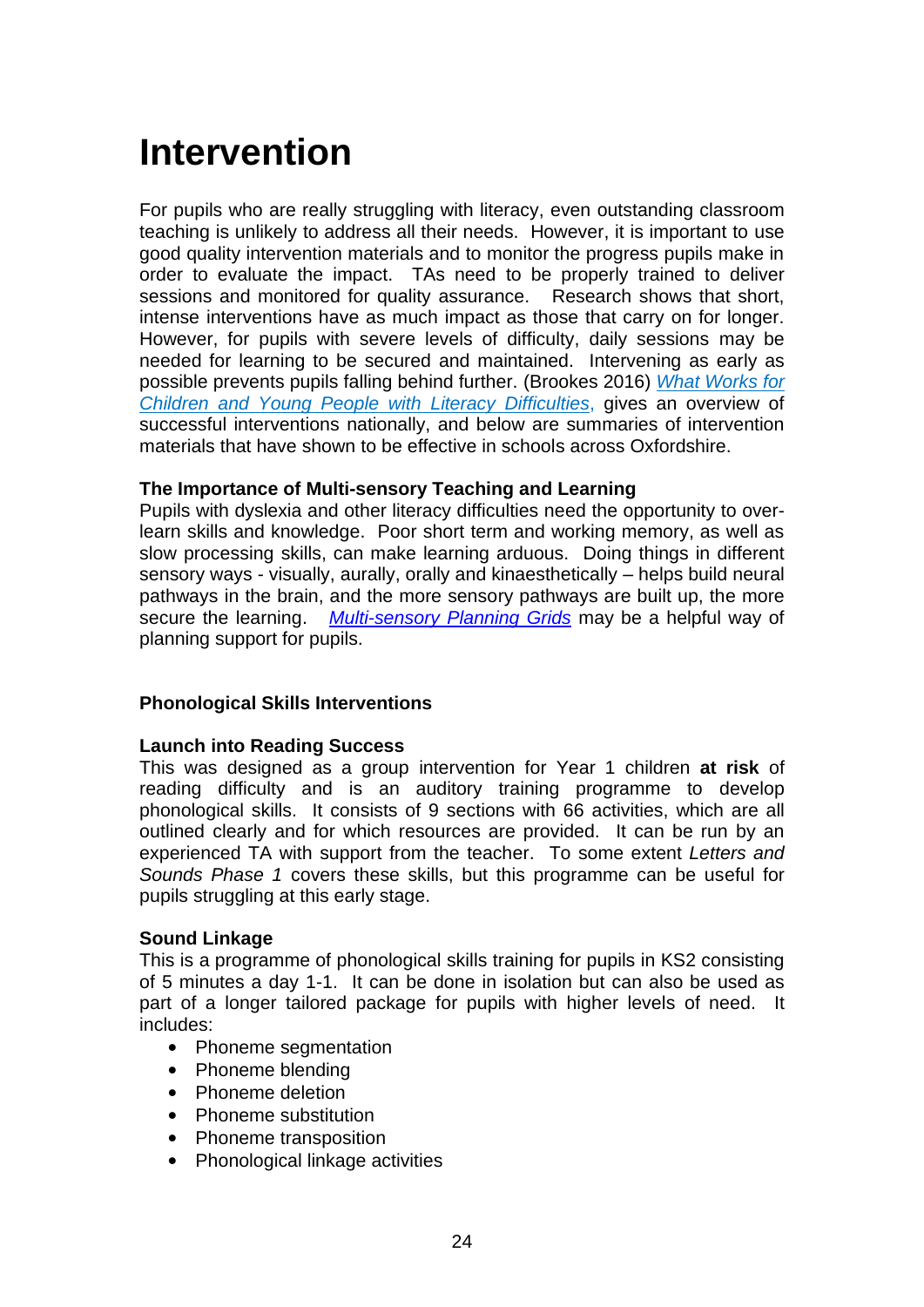### **Phonic Interventions**

### **Letters and Sounds**

*Letters and Sounds* gives really good guidance on the order in which to teach phonics. If pupils struggle with learning phonics they still need to complete all 6 phases, otherwise they will be missing essentials aspects of phonic knowledge. Phase 1 develops phonological skills that are vital to learning and using phonics, and those skills need to continue to be taught as pupils progress through the other phases. *Letters and Sounds* can be used as a teaching guide for phonic intervention throughout every key stage.

### **Acceleread Accelewrite**

This programme uses a talking word processor programme to give auditory feedback to help pupils develop their phonological skills. Any talking programme can be used: Clicker, Texthelp, Read and Write, Write: Outloud, and Talking Textease, but Clicker is probably the best. Sessions are designed to run for 15 minutes a day for 4 weeks (20 sessions) but a short term also works well. Pupils can return to the programme again at a later date. Pupils memorise sentences from cards then type them into the computer, listening to check sounds and self-correct where possible. A TA needs to supervise to pick up errors missed by the pupil. The cards present phonic patterns in developmental order, so assessment is needed to find the starting point for pupils. The *[LAPack Flow Chart](https://drive.google.com/file/d/1TTAn3vmeJBZGR7F9zQCGDz1OAiYA8KSe/view?usp=sharing)* will help. Keeping a chart of their progress through the programme helps pupils to see the steps they are taking and gain confidence.

### **Read Write Inc and Freshstart**

There are several *Read Write Inc* programmes providing a systematic approach to literacy, covering the teaching of reading, writing, spelling and comprehension.

- Read Write Inc Phonics Systematic literacy programme rooted in phonics (ages 4-7)
- Read Write Inc Comprehension literacy programme for children who can read (ages 7-9)
- Read Write Inc Comprehension Plus- (ages 9-11)
- Read Write Inc Spelling- 10 minutes a day spelling programme (ages 7-9)
- Read Write Inc Freshstart- intervention for struggling readers (ages 9- 11)

These can be used as independent programmes or as a whole-school approach to literacy. Schools in Oxford City with high numbers of pupils with SEN and EAL have used this programme successfully. *Read Write Inc Freshstart* is a programme for older pupils who are struggling with reading. It is designed for KS2 and secondary.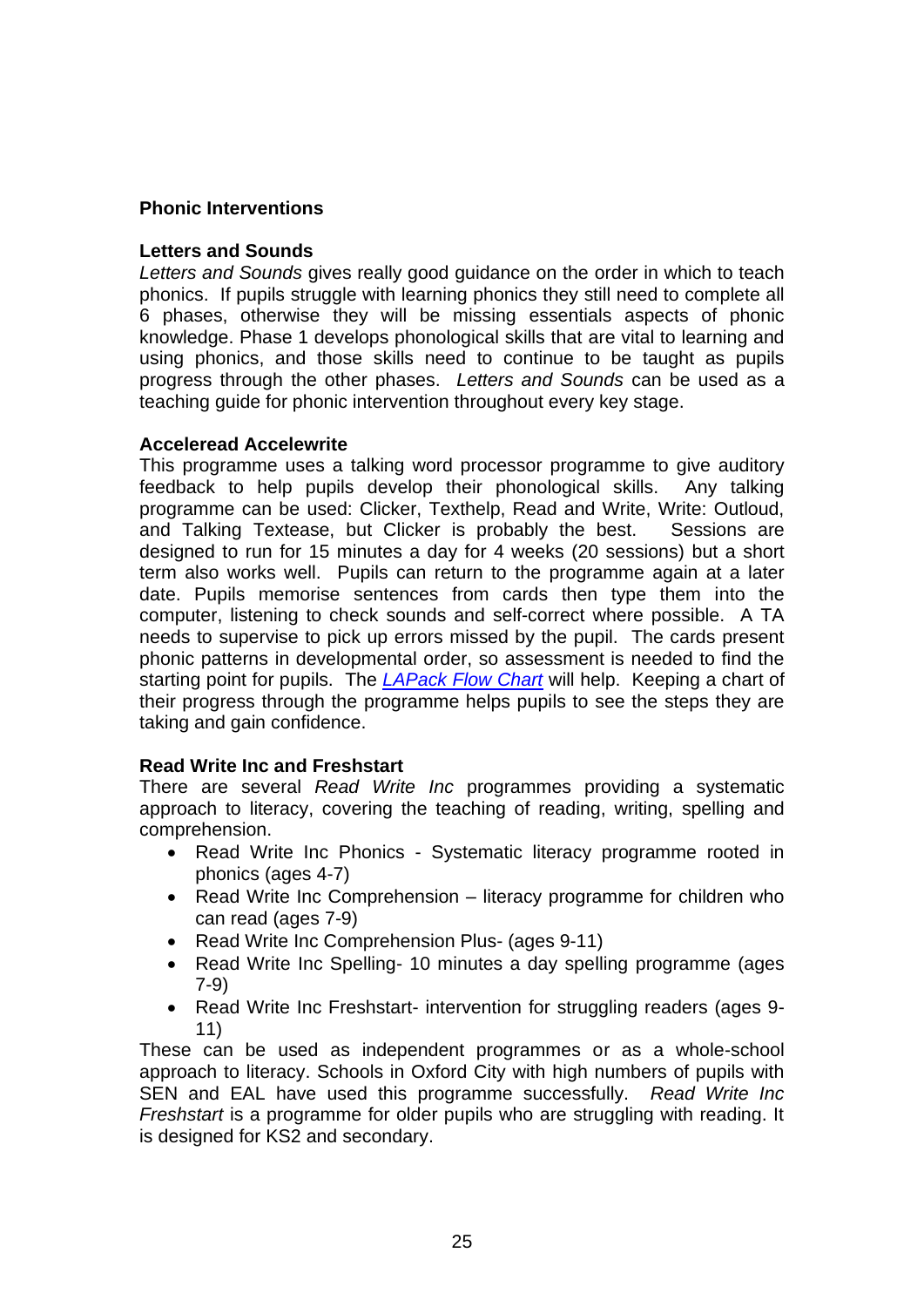### **Word Level Interventions**

### **Precision Teaching**

This is a really good way of monitoring and embedding multi-sensory teaching, and of speeding up reading for pupils who are struggling with decoding skills. It is a useful way of helping pupils learn letter sounds, sight vocabulary as well as times tables and other number facts. Using the precision grid alone is not enough to embed learning, so multi-sensory practice alongside this, is essential.

- Daily focussed session of multi-sensory teaching 1:1 or in a small group: 5-10 minutes
- Each pupil then individually completes a precision grid for 1 minute
- Sessions should be daily –less than 3x a week will not have

When addressing sight vocabulary, it is useful to focus on high frequency words (HFW). All HFW lists are pretty much the same. The list from Letters and Sounds was revised most recently, but the Dolch list is very similar. The current National Curriculum has example words for each year group which relate to the phonic patterns and spelling rules pupils should be learning. However, older pupils who are struggling with phonics and spelling may be better to focus on the words they will use most often. John Taylor's Freebies website has a tool for creating personalised grids very quickly. <http://www.johnandgwyn.co.uk/>

[Letters and Sounds High Frequency Word List](https://drive.google.com/file/d/1l6giVt-2IwiiyJPz1DR3NWMedo8kmqtx/view?usp=sharing)

[Dolch List](https://drive.google.com/file/d/1i97Fll4EanIGxSh9FTpQXZgMkgj26kBy/view?usp=sharing)

### **Reading Interventions**

### **Fischer Family Trust (FFT) Literacy Programmes**

Programmes from FFT Literacy are designed to be run by Teaching Assistants with the support of a teacher. Schools will be required to send both a teacher and a TA to training sessions. The Oxfordshire School Inclusion Team runs training under licence from the Fischer Family Trust. This can be booked through the Oxfordshire Partners in Learning (OPL) website. <https://oxfordshireschoolscpd.org.uk/cpd/default.asp>

### **FFT Wave 3 Reading Programme**

This is a 1:1 programme designed for children in Y1 who are working within and below Book Band 2. However, it has also been successfully used for older children, including secondary pupils, and those working at slightly higher levels of literacy. The programme uses an approach based on the principles of Marie Clay's Reading Recovery with daily sessions of 20 minutes running for a maximum of 22 weeks. The focus for sessions alternates between reading and writing.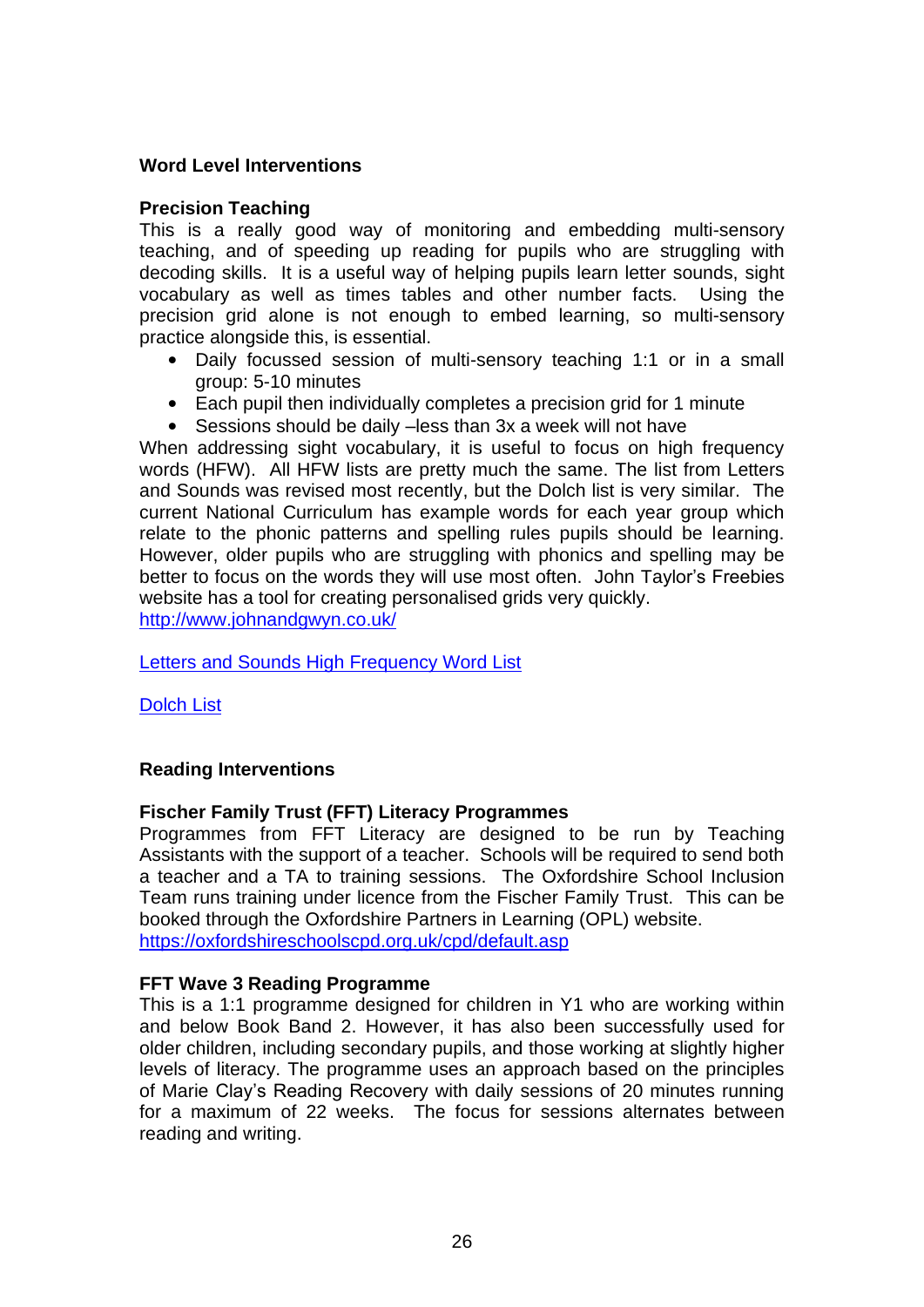### **Reading Recovery**

Reading Recovery is often described as the 'Rolls Royce of literacy interventions. It is a short-term intervention for children who have the lowest achievement in literacy learning. A trained Reading Recovery Teacher works individually with these children for 30 minutes each day for an average of 12- 20 weeks. The goal is for children struggling with literacy to develop effective reading and writing strategies. The majority of children taking part in the programme reach age related expectations or above and able to approach typical classroom tasks successfully.

<http://ilc.ioe.ac.uk/rr.html>

### **Talking Partners@Primary**

TP@Primary is a small group intervention programme which aims to give children the basic life skills of how to be good communicators; it gives children the opportunity to develop the skills to listen attentively and talk confidently. TP@Primary promotes risk-taking, raises self-esteem and independence, develops interactive listening and an awareness of the audience and produces measurable progress in speaking and listening. It is a TA led 10 week intervention for pupils from Foundation to Year 6.

[https://www.educationworks.org.uk/what-we-do/speaking-and](https://www.educationworks.org.uk/what-we-do/speaking-and-listening/talkingpartnersprimar)[listening/talkingpartnersprimar](https://www.educationworks.org.uk/what-we-do/speaking-and-listening/talkingpartnersprimar)

### **Boosting Reading Potential @Primary (BRP)**

BRP is a TA-lead intervention. It is a targeted, time-limited, one-to-one intervention over 10 weeks. It is designed to improve the way children read, enabling them to be independent problem solvers who read with understanding and enjoyment.

The programme is for pupils in KS1 & KS2 who:

- Lack skills and confidence as readers
- Require a boost to their reading age
- Need to develop their understanding of texts

[https://www.educationworks.org.uk/what-we-do/reading-support/boosting](https://www.educationworks.org.uk/what-we-do/reading-support/boosting-reading)[reading](https://www.educationworks.org.uk/what-we-do/reading-support/boosting-reading)

### **Project X Code**

Project X Code embeds systematic synthetic phonics into a series adventure books that is targeted at struggling readers in Years 2 to 4 who are not on track to achieve appropriate levels for their age. This includes:

- children who have had problems with the Year 1 phonics screening check
- children whose reading is still not fully secure at the transition from Year 2 to Year 3

Edge Hill University, in partnership with Oxford University Press, provides training to help teachers or teaching assistants to deliver it effectively to children who need a helping hand to develop phonics and comprehension skills and a love of reading. The training ensures maximum impact from the intervention.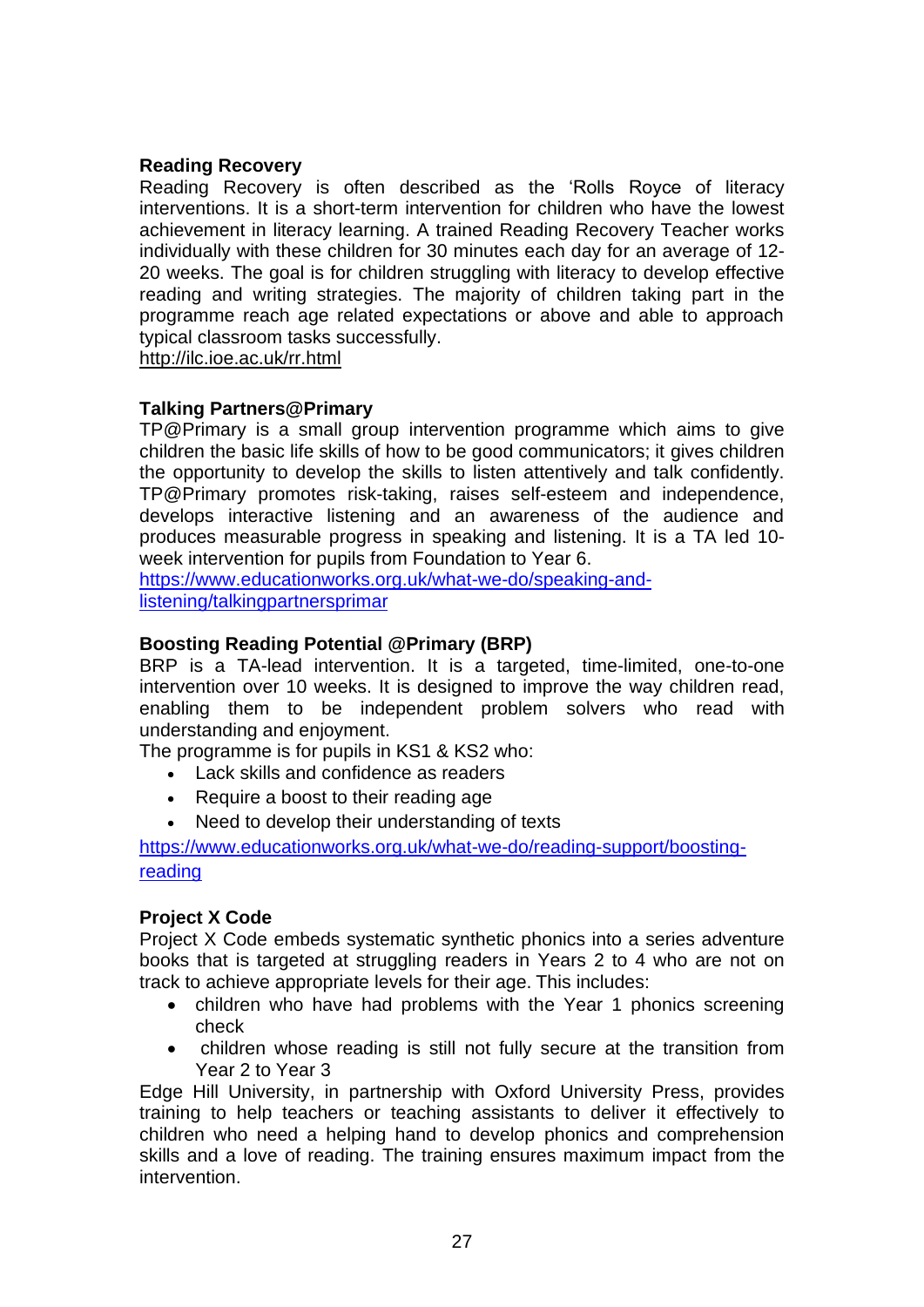[https://everychildcounts.edgehill.ac.uk/project-x](https://everychildcounts.edgehill.ac.uk/project-x-code/#:~:text=Sessions%20developed%20by%20Edge%20Hill,their%20skills%20and%20enjoy%20reading.)[code/#:~:text=Sessions%20developed%20by%20Edge%20Hill,their%20skills](https://everychildcounts.edgehill.ac.uk/project-x-code/#:~:text=Sessions%20developed%20by%20Edge%20Hill,their%20skills%20and%20enjoy%20reading.) [%20and%20enjoy%20reading.](https://everychildcounts.edgehill.ac.uk/project-x-code/#:~:text=Sessions%20developed%20by%20Edge%20Hill,their%20skills%20and%20enjoy%20reading.)

### **Rapid Readers**

This reading scheme from Pearson is colourful and engaging. There is an emphasis on comprehension with questions for discussion at the end of each book. There is also software available that allows pupils to read into a computer which will then highlight words they have read incorrectly and prompt them to self-correct. Pupils who are reluctant to read aloud are sometimes more confident reading into a computer. Boys particularly seem to enjoy the IT aspect and find the books interesting. Schools using the scheme have been very successful in accelerating progress in reading.

### **Rapid Plus**

This series is designed to be dyslexia friendly and support KS3 struggling, EAL, and SEN readers. The aim is for students see themselves as 'real readers', and gain confidence across all of their subjects. Like Rapid Readers, the books come with interactive software.

### **Comprehension Interventions**

### **New Reading and Thinking / More Reading and Thinking**

These six booklets provide work on inferential comprehension at an increasingly complex level. The reading age of Book 1 is about 7 years and Book 6 is about 9 years. However, books can be used with pupils with a lower reading age either by doing the activities as listening comprehension or by buying the accompanying audio CDs. Pupils working through the books have shown huge rates of improvement both in comprehension and in overall reading. Pupils can work 1:1 but can also benefit from small group discussion. Answers do not need to be written; it is the thinking process that is important.

### **Hi Five**

Hi Five is designed for groups of 1-4 pupils from Y5 or above, working at a low Level 2 with a RA of 6.5 to 7.0. There are 4 sessions a week, each lasting 15- 20 minutes, for a minimum of 10 weeks. One chapter of text is used each week.

The focus of sessions is as follows: Session 1 Guided reading and clarification Session 2 Re-reading, questioning and summarizing Session 3 Supported writing Session 4 Editing

### **Writing Interventions**

### **Write Away Together**

This programme can be delivered 1:1 or in small groups (4 max). It is based on an Assessment for Learning approach and works at the editing stage of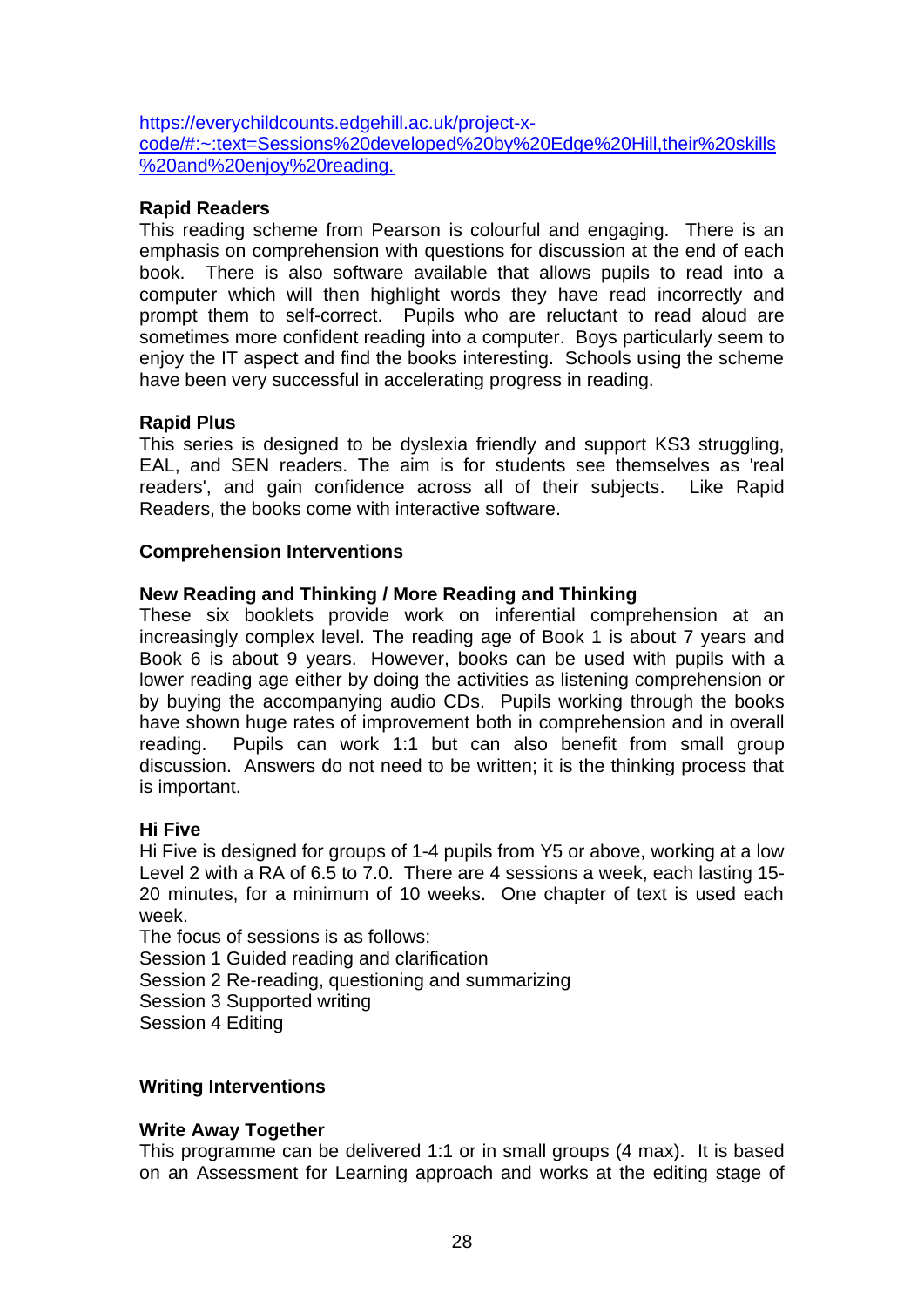writing. A piece of the child's independent writing is used for discussion and improvement. The programme is suitable for any pupil, from those who are beginning to write a couple of sentences to those who are gifted writers.

### **1stclass@writing**

1stClass@Writing is a structured 'light touch' intervention for a small group of up to 4 pupils of 7-9 years old who struggle to write confidently and accurately. It is particularly suitable for pupils who need to work on key elements of transcription (spelling, handwriting, grammar and punctuation) and to apply these skills to compose a range of writing.

1stClass@Writing is an *Every Child Counts* literacy programme developed by Edge Hill University. Teaching assistants (TAS) are trained to deliver it by an accredited *Every Child Counts* literacy trainer. The training runs alongside the delivery of the intervention in the training term.

<https://everychildcounts.edgehill.ac.uk/literacy/1stclasswriting/>

### **Monitoring and Evaluating Interventions**

All interventions used need to be rigorously evaluated. Assessing pupils at the beginning and end of a programme of work shows what impact the intervention has had. The assessments used do not always need to be complicated or time consuming. Sections of the LAPack can sometimes suffice. The Interventions section has suggestions of suitable assessments. Schools need to ensure that interventions are effective. See also the Monitoring and Evaluating section.

[List of Intervention Materials](https://drive.google.com/file/d/1vohIqkpF2Nd-wnTE4b0j_qTNrxQv7F1_/view?usp=sharing)

[Flow Chart to show possible interventions for pupils having difficulties on the](https://drive.google.com/file/d/1TTAn3vmeJBZGR7F9zQCGDz1OAiYA8KSe/view?usp=sharing)  [Literacy Assessment Pack](https://drive.google.com/file/d/1TTAn3vmeJBZGR7F9zQCGDz1OAiYA8KSe/view?usp=sharing)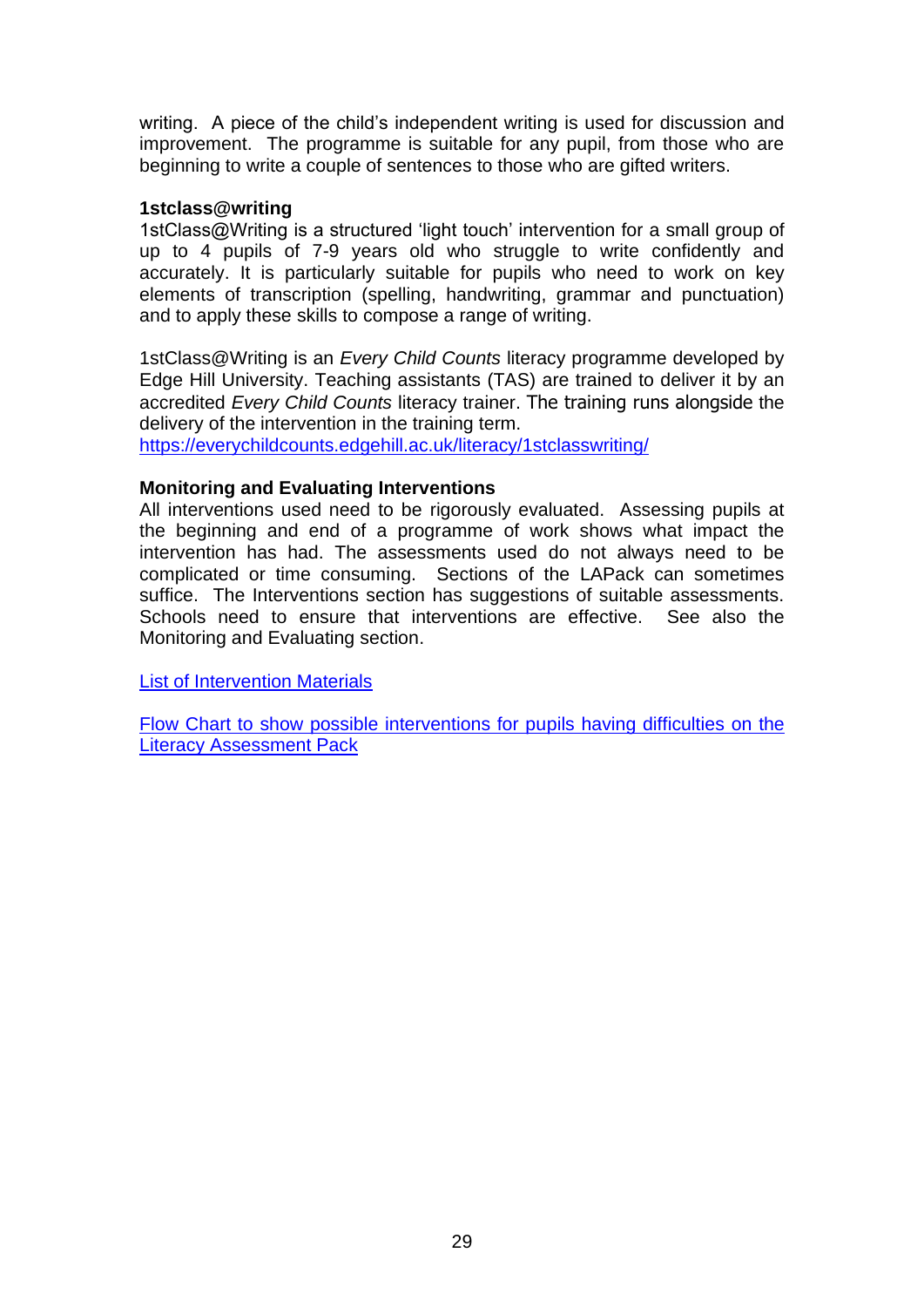# <span id="page-30-0"></span>**ICT to Support Literacy and Maths**

There are a number of programmes available to support pupils with literacy difficulties. The ones included here are those that are used in schools across the county and are recommended by the SEN/ICT team.

### **Clicker**

Clicker is a word processing programme, suitable for primary pupils, which supports writing. The programme allows pupils to word process but gives the teacher options for providing support in different ways. Grids of words and/or phrases can be set up that relate to class topics or are specific to the individual. Pictures can be added, and the programme can be set to read back the text written. There is an option to add a library of symbols and sets of words can be downloaded from the website, as well as a predictive text option. However, teachers need to be aware that pupils may still need adult support to use this programme.

<https://www.cricksoft.com/uk/clicker>

### **Docs Plus**

Docs Plus is designed for secondary pupils. This has an organisational mind mapping tool to help pupils plan their writing, and other features including: word bars, writing frames, predictive text to help students write and speech feedback for proof reading. There is also the facility for pupils to login from home.

<http://www.cricksoft.com/uk/products/writeonline/default.aspx>

### **Co:Writer**

Co:writer has similar feature to Docs Plus, but is compatible with other programmes such as MS Word, Google, blogs and email, so is more suitable for KS4/5. Features include, predictive text, word banks and screen reader. As the pupil writes, the programme interprets spelling and grammar mistakes and offers word suggestions in real time.

<http://donjohnston.com/cowriter/>

### **Read and Write**

Read&Write offers support with everyday tasks like reading text out loud, understanding unfamiliar words, researching assignments and proofing written work. It's also used as a digital reader for UK school examinations at GCSE and A-level, assisting students who are entitled to extra help in the exam room.

<https://www.texthelp.com/en-gb/products/read-write/>

### **ClaroRead**

ClaroRead Windows supports reading and writing. ClaroRead is a simple, easy-to-use and flexible software program that helps you to read, write, study, sit [exams,](https://www.clarosoftware.com/education/exams/) and increase your confidence. You can read any on-screen text out loud and improve your writing in Microsoft Word. ClaroRead Plus and Pro also let you read aloud scanned paper books and documents.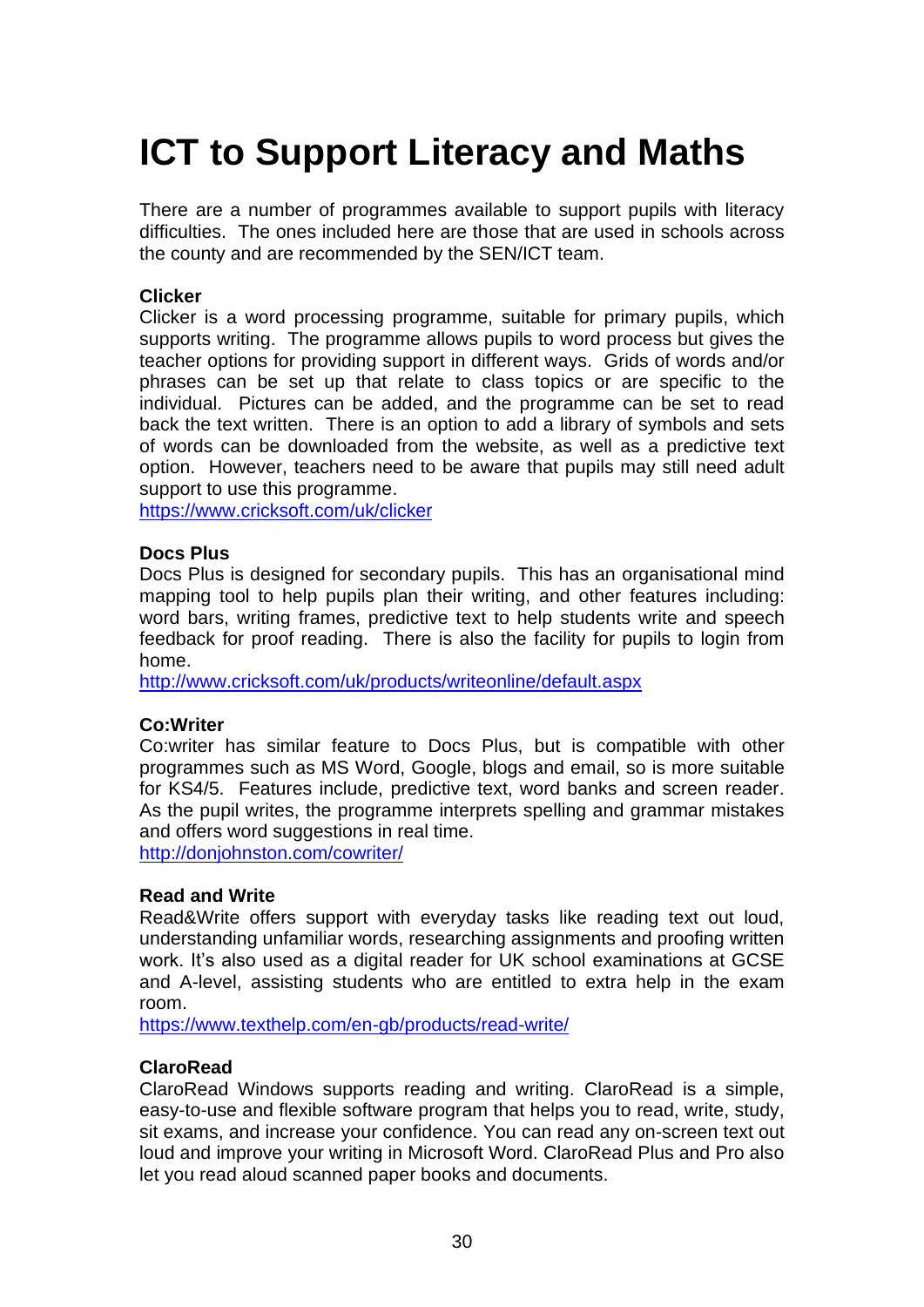<https://www.clarosoftware.com/portfolio/claroread/>

### **imindmap**

Combines mind-mapping with task management systems. There is also an app version.

<https://www.ayoa.com/previously-imindmap/> <https://app.imindmap.com/>

### **CALL Scotland**

CALL Scotland is a good website for apps for schools and source of free advice on assistive technology.

<https://www.callscotland.org.uk/Home/>

### **Touch Typing**

There are a variety of touch-typing packages, including BBC Dance Mat, which is free online.

### <http://www.bbc.co.uk/guides/z3c6tfr>

However, research has shown that pupils who struggle with handwriting also struggle with typing. If when a pupil places their fingers on the home-keys they are unable to move individual fingers up and down independently, they are likely to struggle to touch-type using all their fingers and may be better to find their own method of typing.

### **Splash! City**

Splash! City produces 3 programmes to support pupils with SEN in maths.

### **Splash! Infant**

This programme is aimed at all children between the ages of 4 and 7 but it has been specifically designed for children with special needs, so may be suitable for children over 7 working at KS1 level. It has activities for drawing, making patterns, sorting, measuring, and using numbers.

### **Splash! Junior**

This programme is an extension of Splash! Infant designed for 7-11 year olds, and has the additional features of number square and number line tools and lets pupils set out and solve number problems.

### **Splash! Senior**

Aimed at 11+ pupils, this programme includes drawing, geometry, measuring, and manipulating number, chemical and algebraic problems. In addition, technical diagrams and graphs can be completed easily and there are comprehensive resources which can be personalised to maths, chemistry and physics syllabuses.

### <http://www.splash-city.com/>

The OCC SEN/ICT team, part of SENSS, are able to provide advice to support pupils with complex needs.

<http://schools.oxfordshire.gov.uk/cms/content/sen-ict-aac-team>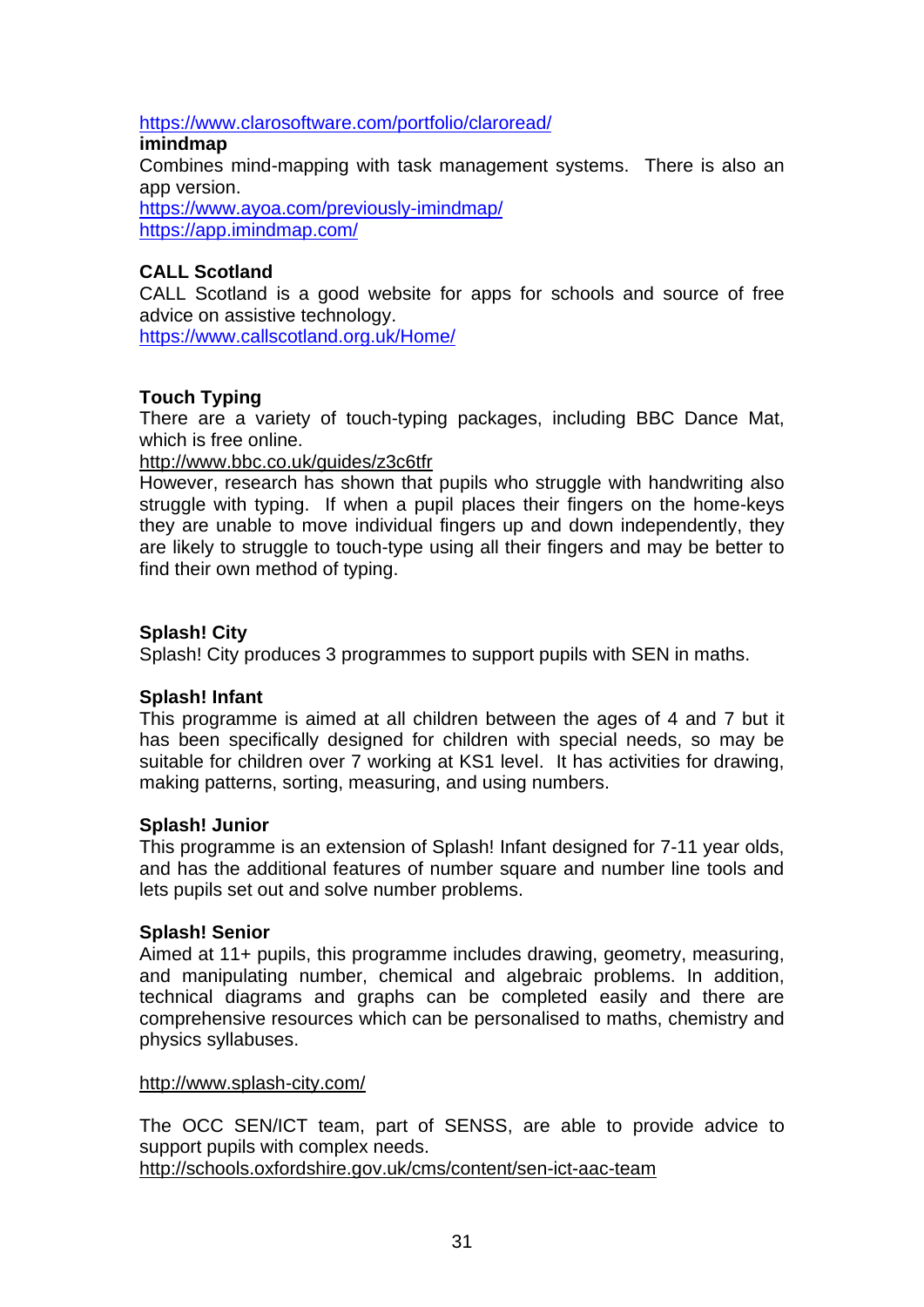# <span id="page-32-0"></span>**Exam Access Arrangements**

Schools will need to consider whether children/young people with dyslexia or other literacy difficulties require any concessions to help them access public exams and assessments or Statutory Assessment Tests (SATs).

Access arrangements, or exam concessions as they are sometimes called, are designed to enable young people with special educational needs and/or disabilities to demonstrate their skills and knowledge around what is being tested in exams without being disadvantaged by their difficulty/disability in areas of learning that are not being tested. For instance, if a student taking a science exam has difficulty with reading, support can be given with reading the test paper, so that the student is not disadvantaged in demonstrating their ability in science.

### **Secondary Schools and Further Education Colleges**

Information for secondary schools and FE colleges can be found on the **Joint Council for Qualifications** website: [https://www.jcq.org.uk/exams](https://www.jcq.org.uk/exams-office/access-arrangements-and-special-consideration/)[office/access-arrangements-and-special-consideration/](https://www.jcq.org.uk/exams-office/access-arrangements-and-special-consideration/)

Exam regulations and details about assessing students' needs can be found in the Access Arrangements Regulations: [https://www.jcq.org.uk/wp](https://www.jcq.org.uk/wp-content/uploads/2020/01/AA-regs-2019-2020.pdf)[content/uploads/2020/01/AA-regs-2019-2020.pdf](https://www.jcq.org.uk/wp-content/uploads/2020/01/AA-regs-2019-2020.pdf) 

**Be aware that these change from year to year, so make sure you are using the current version**. For example, from 2019-20, JCQ removed the need for assessment and completion of sections of Form 8 for those needing a reader (computer or human). SENCOs can now provide evidence that this is the students 'normal way of working', without the need for further assessment.

### **Concessions**

There are a whole range of different arrangements that can be put in place to support students, and the school should work with individual students to decide which ones are most helpful to them. Students can have different arrangements for different exams, including:

- Supervised rest breaks
- 25 per cent extra time
- Extra time of up to 50 per cent
- Extra time of over 50 per cent
- Computer reader/reader
- Read aloud and/or an examination reading pen
- Scribe/voice recognition technology
- Word processor
- Transcript
- Prompter
- Oral language modifier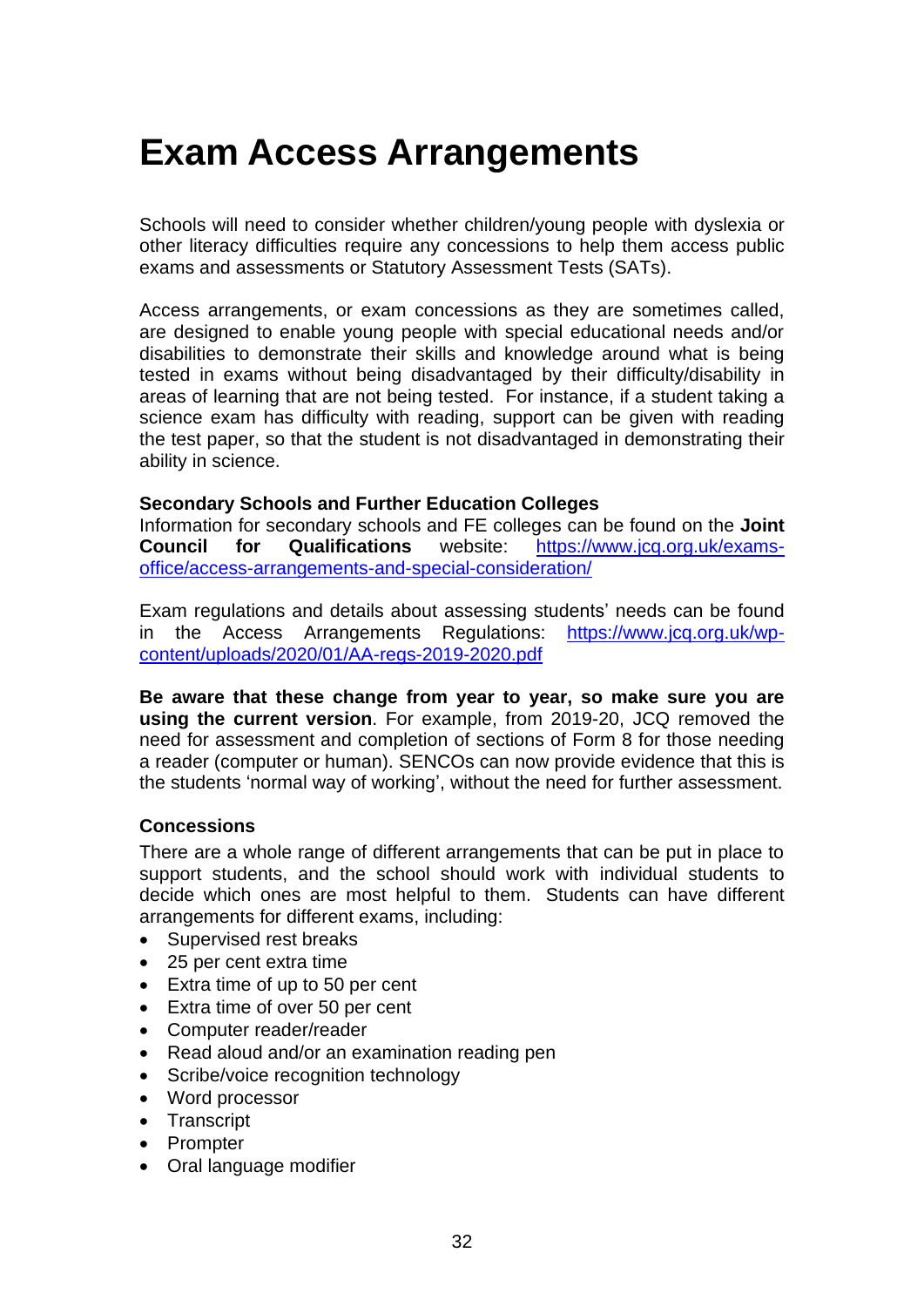- Live speaker for pre-recorded examination components
- Communication Professional (for candidates using Sign Language)
- Practical assistant
- Alternative accommodation away from the centre
- Bilingual translation dictionaries with up to a maximum of 25 per cent extra time
- Modified paper, for example, coloured, enlarged and Braille papers
- Modified language papers and transcript of listening test/video

The school or college needs to consider carefully what is most helpful to students and whatever arrangements are decided on should become part of the student's normal way of working and should be put in place for controlled assessments as well as exams.

### **Who is eligible for concessions?**

- Pupils with an [education, health and care plan \(EHCP\)](https://www2.oxfordshire.gov.uk/cms/taxonomy/term/1089)
- Pupils on SEN support whose learning difficulty affects their ability to access the tests
- Pupils who require alternative access arrangements because of a disability, (which may or may not give rise to a special educational need)
- Pupils who are unable to sit and work at a test for a sustained period because of a disability or social, emotional or mental health difficulty.
- Pupils for whom English is an additional language and have limited fluency in English.

Students with an EHC plan are eligible for exam concessions, if the school is able to submit supplementary evidence to demonstrate the level of need.

Other students whom the school considers eligible for access arrangements are assessed to check whether they meet the criteria. Access arrangements need to be applied for online and should be done as early as possible to cover the whole course, so assessments are usually done in Year 9 or 10 for Keystage 4 courses such as GCSE and BTECs, and Year 12 for A level and other post 16 courses.

### **The deadline for schools applying for access arrangements is three months before an exam or controlled assessment takes place.**

The guidance on access arrangements can be found on the [Joint Commission](https://www.jcq.org.uk/)  [for Qualifications \(JCQ\) website](https://www.jcq.org.uk/)

### **Primary Schools**

There are similar access arrangements available for Keystage 2 SAT tests, but the assessment process for applying for these is much simpler. Schools apply for access arrangements online by giving details about the levels at which pupils are working.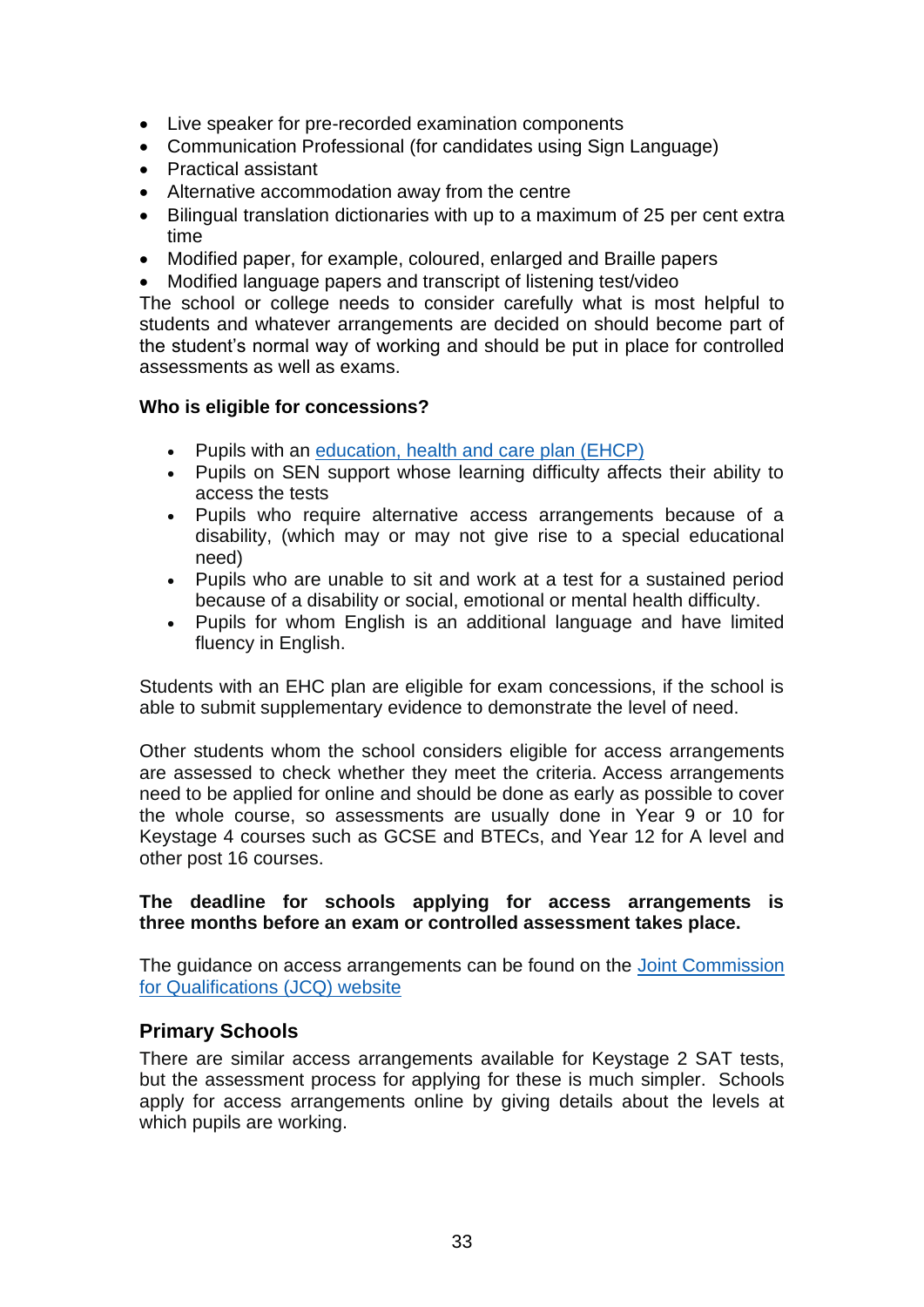# <span id="page-34-0"></span>**Building Capacity Within the School**

Expertise within a school is often built up around the specific children on roll at any one time. As staff come and go expertise changes and it is important to continually update and refresh training. Schools build capacity to deal with pupils with SEND by maintaining high levels of training and ensuring that when teachers and TAs leave, other staff are trained in their skills. In promoting good practice, Senior Leaders and SENCOs should make clear that:

- all teachers are teachers of all pupils, including those with special educational needs and literacy difficulties
- all teachers should notice individual differences in the way pupils learn and adjust their teaching accordingly
- good practice for dyslexic pupils is good practice for all

### **Staff training**

Training all staff to be aware of literacy difficulties, how to identify pupils with difficulties and how to include them within classroom teaching is perhaps the most important step a school can take. Evidence from Ofsted and SEND Reviews carried out in the county shows that schools are most successful with pupils with SEND when inclusive teaching within classrooms is good; when teachers are able to identify the next small steps in each pupil's learning and adjust the teaching to ensure those steps are met. Schools with good intervention programmes are able to move pupils' literacy skills on, but unless those pupils have a good experience back in the classroom, those skills are not always maintained and utilised, and may not impact on overall progress.

The *British Dyslexia Association* has a range of training for teachers, available at:

<https://www.bdadyslexia.org.uk/advice/educators/training-for-educators>

Advanced Modules on the *SEND Gateway* provide online training in autism; dyslexia; speech and language; [emotional, social and behavioural difficulties;](http://www.advanced-training.org.uk/)  [and moderate learning difficulties.](http://www.advanced-training.org.uk/) These are designed for teachers wanting to develop a deeper understanding of areas of need.

[https://www.sendgateway.org.uk/resources.advanced-training-materials-for](https://www.sendgateway.org.uk/resources.advanced-training-materials-for-autism-dyslexia-speech-language-and-communication-emotional-social-and-behavioural-difficulties-moderate-learning-difficulties_1.html)[autism-dyslexia-speech-language-and-communication-emotional-social-and](https://www.sendgateway.org.uk/resources.advanced-training-materials-for-autism-dyslexia-speech-language-and-communication-emotional-social-and-behavioural-difficulties-moderate-learning-difficulties_1.html)[behavioural-difficulties-moderate-learning-difficulties\\_1.html](https://www.sendgateway.org.uk/resources.advanced-training-materials-for-autism-dyslexia-speech-language-and-communication-emotional-social-and-behavioural-difficulties-moderate-learning-difficulties_1.html)

*The Inclusion Development Programme: Teaching and supporting pupils with dyslexia* (DfE 2011) provides training for all staff, teachers and TAs, in four modules:

- understanding and supporting reading
- understanding and supporting spelling
- a focus (awareness of difficulties)
- adapting practice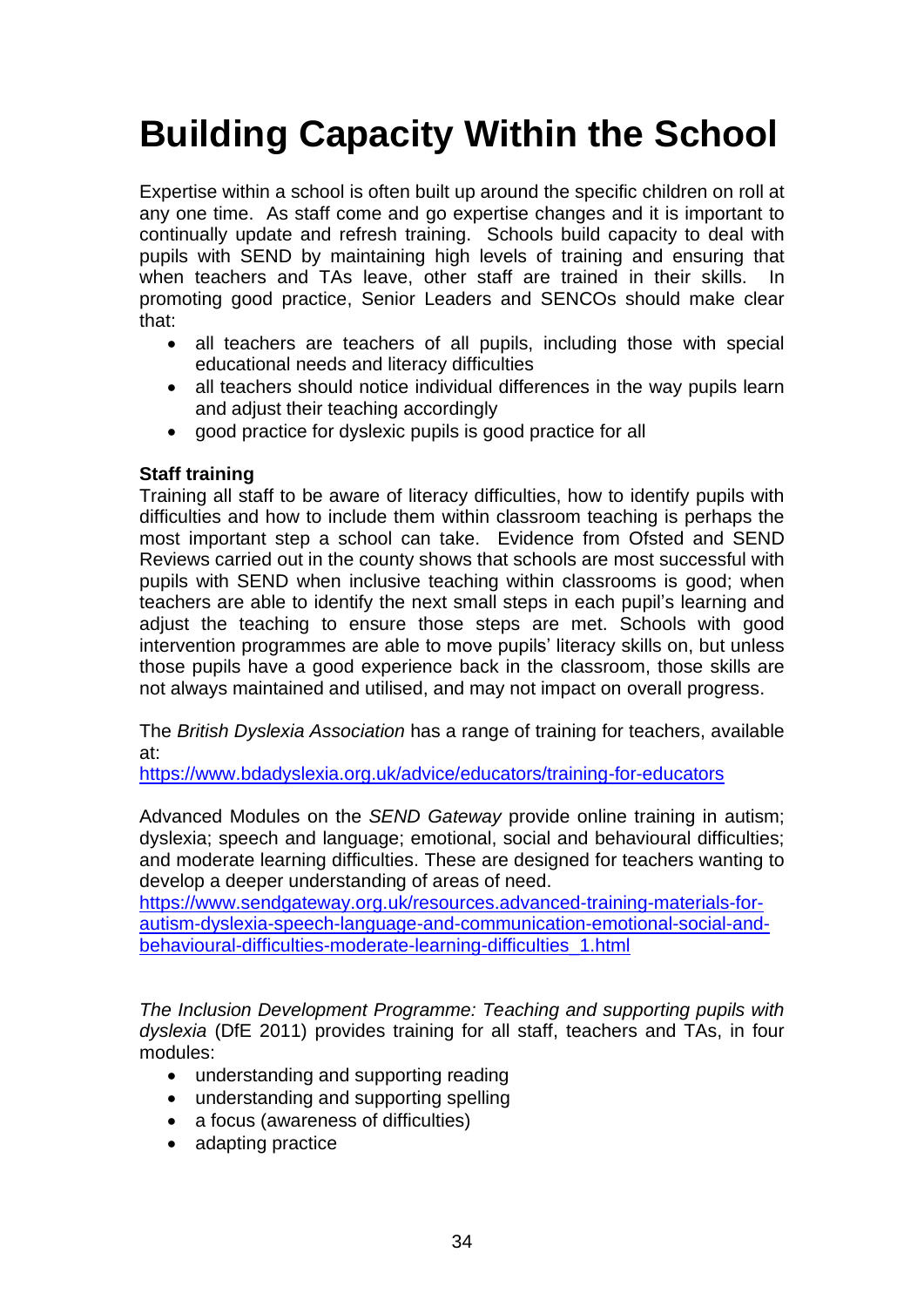This gives good guidance on supporting pupils within the classroom and is a good starting point for improving the teaching of literacy across the school. The programme takes about 2 hours to complete individually, but discussion with colleagues can help staff to share good practice. The self-evaluation can help to audit existing skills and pinpoint parts of the resource that are most useful.

*Inclusion Development Programme: Teaching and supporting pupils with SLCN* (DfE 2011) is equally helpful in developing staff understanding of language issues and how to support pupils within the classroom. <http://www.idponline.org.uk/>

### **Further training for Teachers and Teaching Assistants**

Oxfordshire School Inclusion Team (OXSIT) runs courses and in-school training for Teachers and Teaching Assistants on:

- Dyslexia Awareness
- SpLD for Teachers
- Dyslexia for Teaching Assistants
- Assessment
- Inclusive Teaching and Learning
- Fischer family Trust Programmes *FFT Reading Programme*, *Write Away Together* and *Hi Five*

Inclusion Consultants are also available to do bespoke training for individual schools. See [www.oxsit.org.uk](http://www.oxsit.org.uk/) for details or contact your inclusion consultant or [oxsit@oxfordshire.gov.uk](mailto:oxsit@oxfordshire.gov.uk)

All training delivered for Oxfordshire is advertised in the Oxfordshire Partners in Learning brochure:

<http://schools.oxfordshire.gov.uk/cms/content/oxfordshire-partners-learning-0>

### **Training for Specialist Teachers**

Oxford Brookes University in conjunction with OXSIT runs a year's Postgraduate Certificate of Education (PG Cert) in *Working with Children and Young People with Literacy Difficulties.* Teachers who complete this course then have the option of working towards the Associate Member of the British Dyslexia Association (AMBDA) and/or an MA. [https://www.brookes.ac.uk/courses/postgraduate/children-with-literacy](https://www.brookes.ac.uk/courses/postgraduate/children-with-literacy-difficulties/)[difficulties/](https://www.brookes.ac.uk/courses/postgraduate/children-with-literacy-difficulties/)

For further details contact Georgina Glenny at [goglenny@brookes.ac.uk](mailto:goglenny@brookes.ac.uk)

### **Assessment**

Ensuring that the school has good assessment procedures in place is vital not only for tracking progress, but for unpicking pupils' difficulties and working out what provision will help them. Use the Monitoring and Assessment section to decide the best assessments to use with each pupil and which assessment materials are most useful for the school. Ensuring that the SENCO and Foundation Stage teachers are confident about identifying pupils at risk of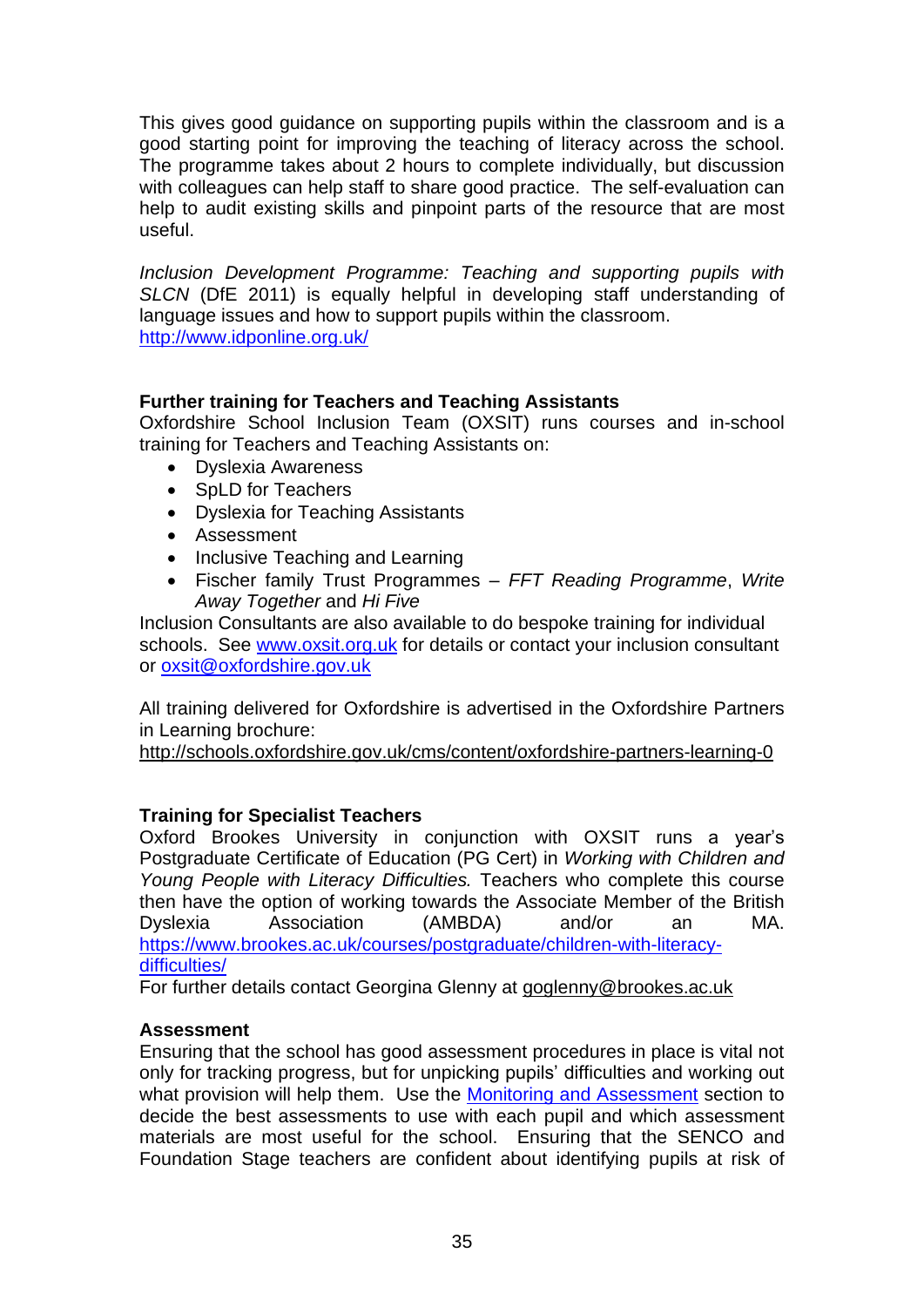literacy difficulties in Early Years, will mean that support can be put in place before problems worsen and pupils fall further behind.

### **Intervention**

It is important to take an evidence-based approach to intervention and ensure that interventions used have been demonstrated to have successful results. The [Intervention](#page-23-0) section will help, as the interventions recommended are ones that have been used successfully throughout the county but colleagues in other schools may be able to make recommendations too. Over time schools can build up a bank of resources that address the range of needs. Inclusion Consultants will be very happy to advise on interventions if you have any queries.

Making links between in-class provision and additional intervention can be tricky, but crucial in helping pupils to generalise their learning. It is important that the class teacher knows exactly what a pupil is learning and particularly what new skills they have gained, so that teaching can be targeted accordingly. Some schools are following up on interventions with classroom support in the following term to help pupils consolidate the skills they have gained. Having the TA who delivers an intervention also supporting in class can be highly effective.

### **Monitoring and Evaluating**

Implementing intervention programmes is not just about buying resources. Teachers and TAs delivering them need to be properly trained and monitored. Above all, provision must be rigorously and frequently evaluated. Ideally pupils should be making at least twice the rate of progress e.g. 6 months gain in reading at the end of a 3-month intervention. Where this is not happening teachers need to investigate the cause – it might be that the intervention did not take place regularly; the assessments may not have been done rigorously enough to indicate the starting point; the intervention may have been unsuitable for the pupil; or the intervention was not delivered effectively. The SENCO's role in this cannot be emphasised strongly enough. Much time can be wasted on poorly delivered provision that makes no significant difference. Assessing pupils before and after an intervention, not only shows how much they have progressed, but indicates where they need to go next. The [Intervention Materials](https://drive.google.com/file/d/1vohIqkpF2Nd-wnTE4b0j_qTNrxQv7F1_/view?usp=sharing) in the Supporting Materials gives suggestions for assessments that can be used to monitor each intervention programme.

### **Using Data to Inform Practice**

Data can help identify pupils at risk of literacy difficulties as well as support the tracking of those already identified. The DfE's Analysis School Performance (ASP) data can be used to identify trends within the school and help leaders plan future action. Analysis of the school's tracking data will give a detailed picture of which groups of pupils are making accelerated progress and those where the gap is widening. Targeting resources and provision to support literacy enables pupils to access other areas of the curriculum. Schools need to focus on early intervention rather than waiting until pupils start falling further behind.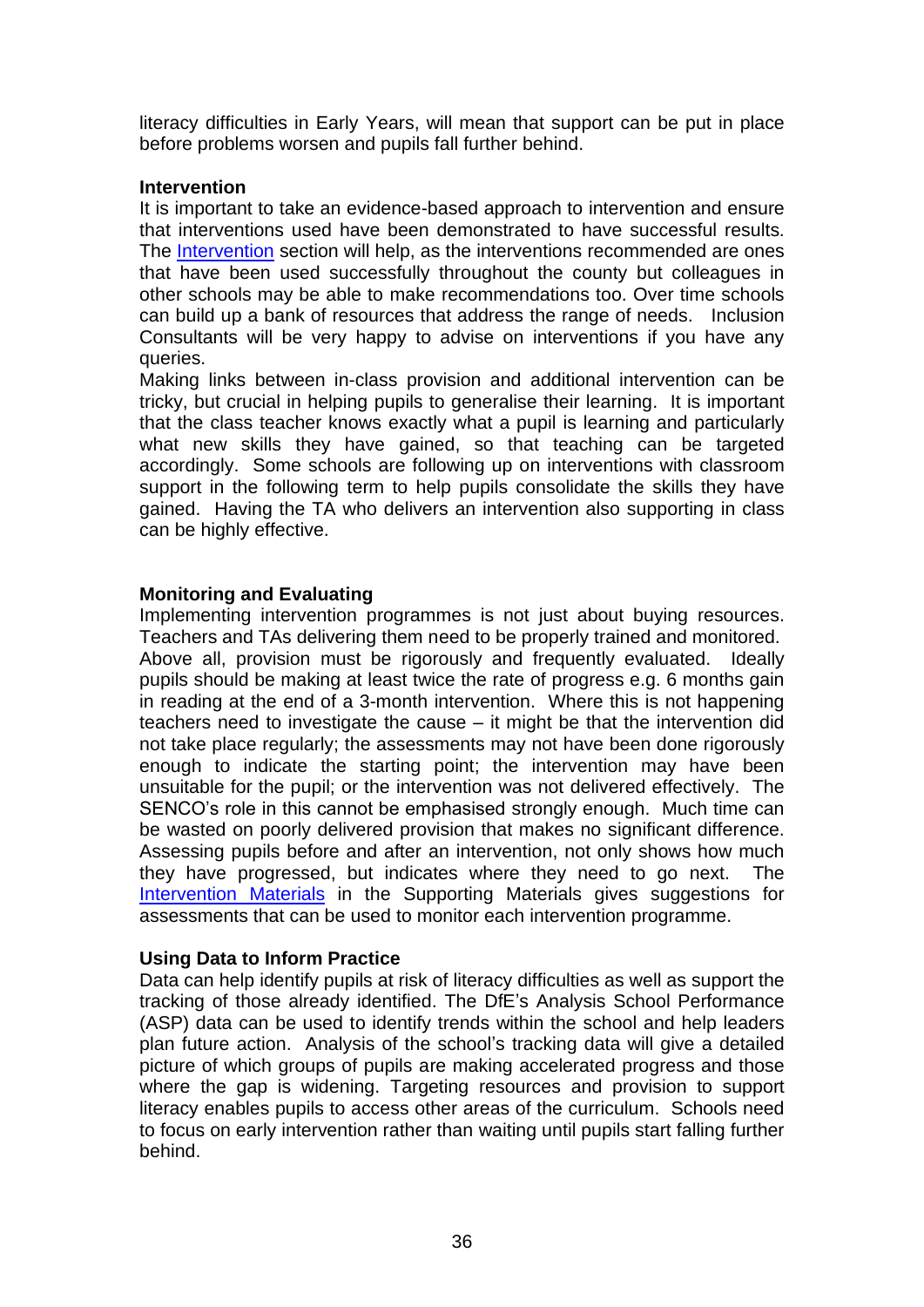# <span id="page-37-0"></span>**Working with Parents**

### **Promoting partnership with parents**

Parents' concerns regarding their children's progress should be acknowledged and addressed promptly and constructively. If parent and school have differing views about a child's progress, it is the school's responsibility to collect evidence of the pupil's performance to inform discussion. Teachers need to be confident in being able to explain children's literacy difficulties to parents and in communicating how teaching is being adjusted to help the child or young person.

Parents' worries need to be dealt with sensitively. Having a clear, detailed picture of the child/young person's strengths and difficulties helps parents to feel confident that teachers know their child; and sharing ideas about how the school can help, will reassure them that their child is being supported. The Prompt Sheets for Parents in the Supporting Materials may be useful.

### [Prompt sheets](https://drive.google.com/file/d/1ca2_PdB7cKWKr-QvmoWo7U440q_1vK9T/view?usp=sharing) parents

It is also important to remember that some parents have literacy difficulties themselves, and their own experiences at school may make meetings difficult for them. They may not be confident about supporting their children's reading at home, so find ways in which they can help. Perhaps make sure that younger children can read books independently before they take them home, so that the parent can still hear them read without feeling they need to teach them.

Some parents will find it difficult to accept that their child has a difficulty. Using the questions below to talk about family background may help them to see similarities with other family members. It is important that information given by the school is accurate and detailed, and that the picture is built up over time. Explaining the assessment process, interventions and support the school is giving to the child/young person can reassure parents that their child has been accurately assessed and that their needs are being addressed.

In meeting parents, teachers may find the structured conversation presented in *Achievement for All* (National Strategies 2010) a useful guide. This gives a framework that can help to give focus and momentum to meetings.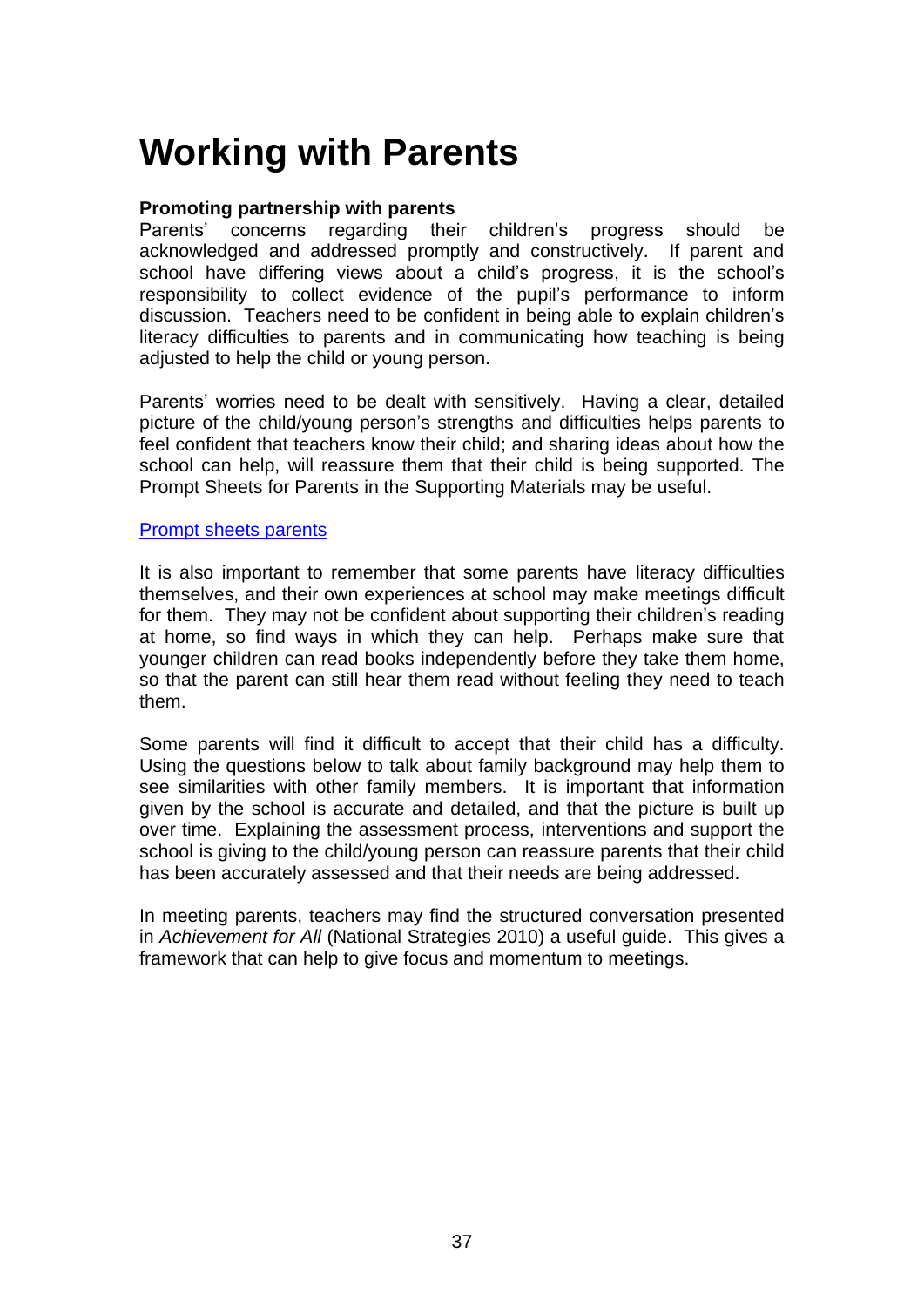### **Framework for the structured conversation**



[http://complexneeds.org.uk/modules/Module-1.3-Talking-to-families--](http://complexneeds.org.uk/modules/Module-1.3-Talking-to-families---listening-to-families/C/downloads/m03p150c/structured_conversation_handbook.pdf) [listening-to](http://complexneeds.org.uk/modules/Module-1.3-Talking-to-families---listening-to-families/C/downloads/m03p150c/structured_conversation_handbook.pdf)[families/C/downloads/m03p150c/structured\\_conversation\\_handbook.pdf](http://complexneeds.org.uk/modules/Module-1.3-Talking-to-families---listening-to-families/C/downloads/m03p150c/structured_conversation_handbook.pdf)

### **Seeking information from parents**

Parents can give very useful information about their child that can aid understanding of their difficulties with literacy. Here are some ideas that can be used as prompts when talking to parents.

### **Literacy**

• Does your child enjoy literacy activities at home, e.g. reading, hearing stories, nursery rhymes?

### **Early Development**

At what age did your child reach developmental milestone, such as walking, talking

### **Health**

- Has your child had illnesses that have affected language, motor skills and education?
- Has your child had hearing and sight checks?

### **Language**

- When did your child start talking?
- Has your child ever had speech therapy?
- Has your child ever had glue ear or hearing problems?

### **Motor skills**

- When did your child start walking?
- How well can they do things involving motor skills, both gross and fine motor skills e.g. sports, ball skills, riding a bike, drawing, buttons?
- Which hand do they prefer to use?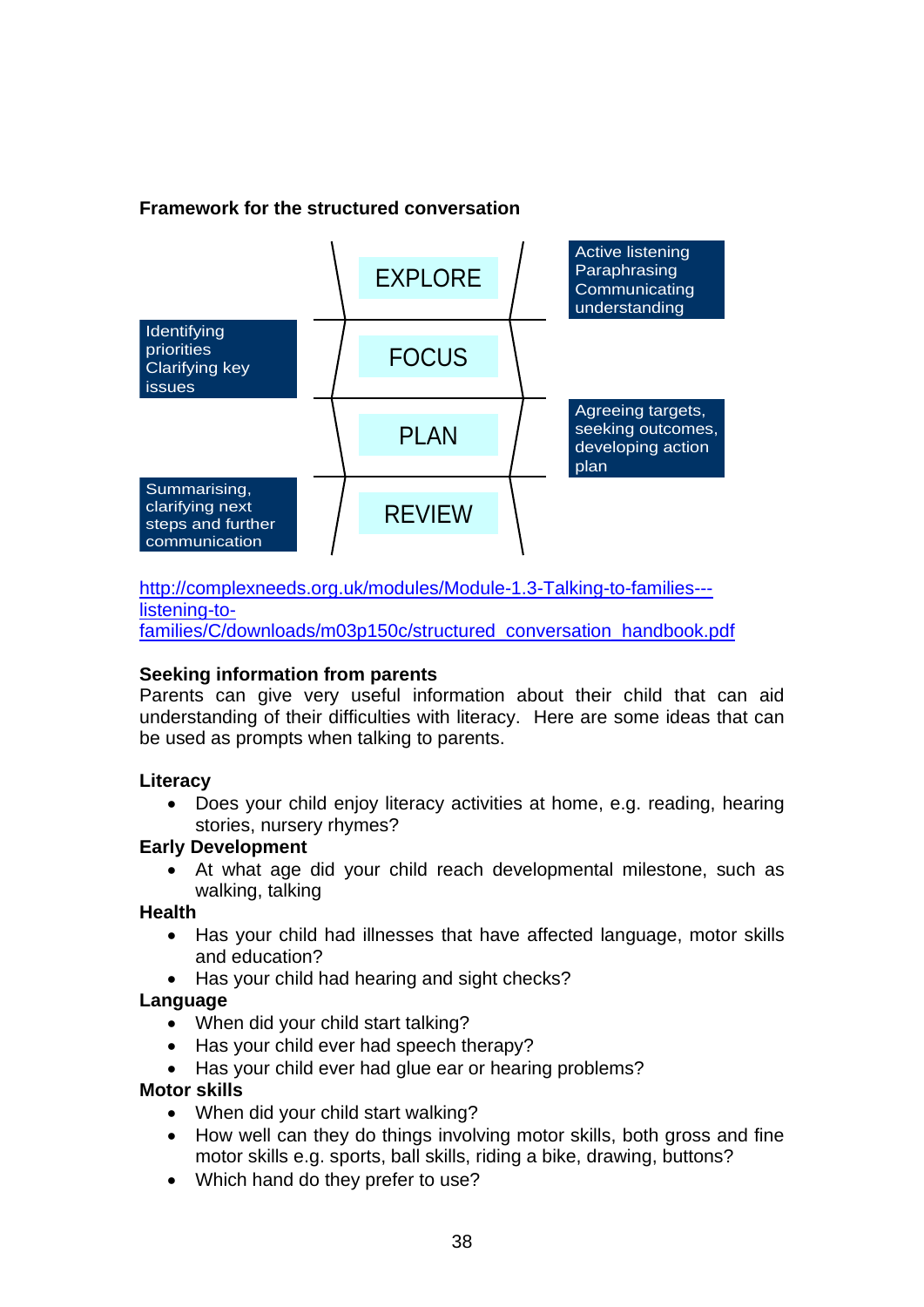### **Family background**

• Has anyone in the family had difficulties with literacy?

### **How can parents help?**

Most parents are eager to help their children's literacy skills but may need some guidance. A consistent approach to reading between home and school is helpful, and home/school communication books can support this. 'Paired reading' and 'pause, prompt, praise' can be useful for parents, and guidance on these, as well as ways to help with spelling can be found in the Supporting Materials.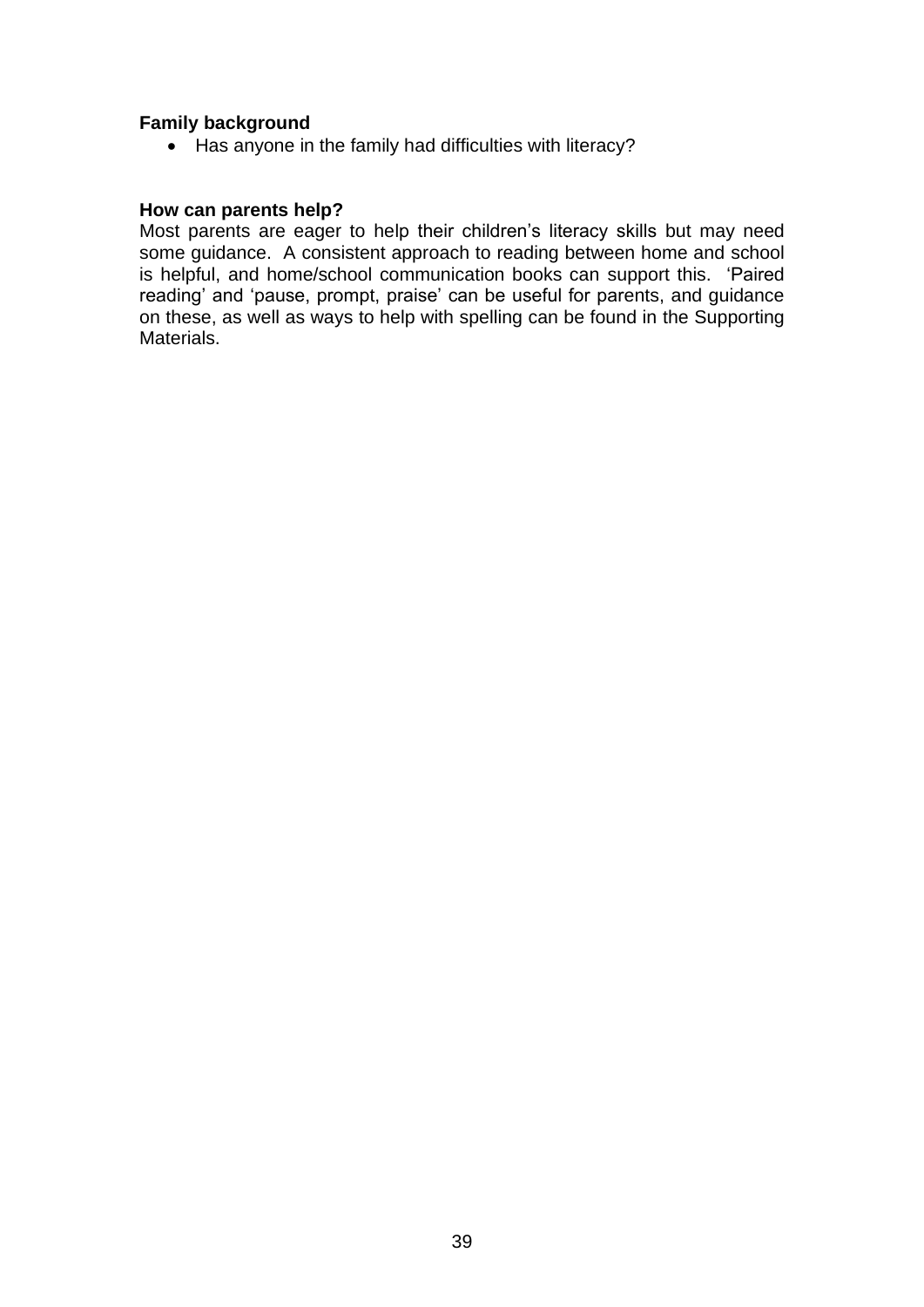# <span id="page-40-0"></span>**Working with Pupils**

### **Promoting pupil participation**

Pupils should be regarded as active participants in their own learning process. They should be encouraged to take an active role by helping to set their own targets, identifying helpful and less helpful support strategies, and receiving prompt feedback on their progress. The older the pupil the more important this process becomes.

Pupils are generally much better motivated to learn when they have identified their own targets. These may not be the targets the teacher would suggest, but confidence has a huge impact on learning, and it is vital to build and foster self-esteem.

Helping pupils to understand the difficulties they have can influence how they overcome them and improve their confidence. For instance, explaining that they have dyslexic difficulties, which make learning to read difficult for them and describing how the school will support them, can help some pupils' deal with their difficulties more positively. Knowing that they have a specific difficulty that is not their fault and realising that they are not considered 'stupid' can be extremely empowering and raise their self-esteem dramatically. Other pupils may not respond in this way, so it is important to know your pupils and spend time listening to how they feel about the difficulties they are having.

The Useful Teaching Strategies section contains resources that may be helpful for pupils.

[Useful teaching strategies](https://drive.google.com/file/d/1I0d7aXJWHaTCf5IixyTLY8-fjcXW6XJf/view?usp=sharing)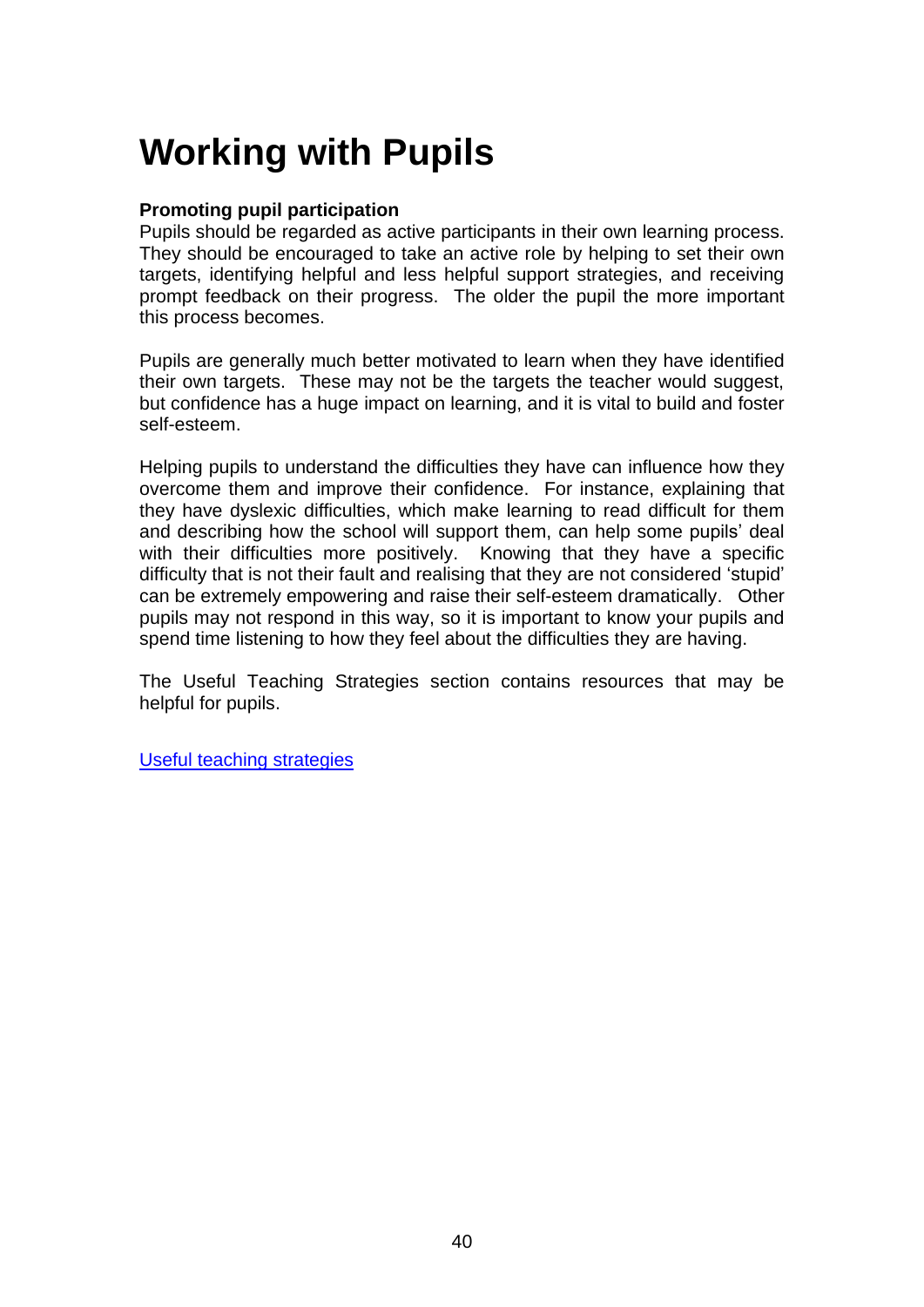# <span id="page-41-0"></span>**Local Authority Support**

### **Local Authority Agencies**

As mentioned in the *Monitoring and Assessment* section, the school's Education Psychologist (EP), Speech and Language Therapist (SALT), Communication and Interaction Advisory Teacher, or Occupational Therapist (OT) may be able to help unpick a pupil's difficulties and give advice on intervention and support work.

### **The Oxfordshire School Inclusion Team (OXSIT)**

The Oxfordshire School Inclusion Team offers a range of training courses, and can offer bespoke training to schools and partnerships. Inclusion Consultants are available to advise schools on provision. Schools can buy packages of support on an annual basis but are also able to purchase one-off visits. Although the team do not offer diagnostic dyslexia assessments, schools can purchase an assessment and advice visit for individual pupils by contacting their Inclusion Consultant. Use the Working with Pupils with Literacy Difficulties Flow Chart on the next page to determine the best course of action but contact your Inclusion Consultant for advice at any point where you feel uncertain.

Information: [www.oxsit.org.uk](http://www.oxsit.org.uk/)

Contact: [oxsit@oxfordshire.gov.uk](mailto:vulnerable.learners@oxfordshire.gov.uk)

### **Oxfordshire Partners in Learning**

All training delivered by Oxfordshire teams is advertised in the Oxfordshire Partners in Learning brochure:

<http://schools.oxfordshire.gov.uk/cms/content/oxfordshire-partners-learning-0>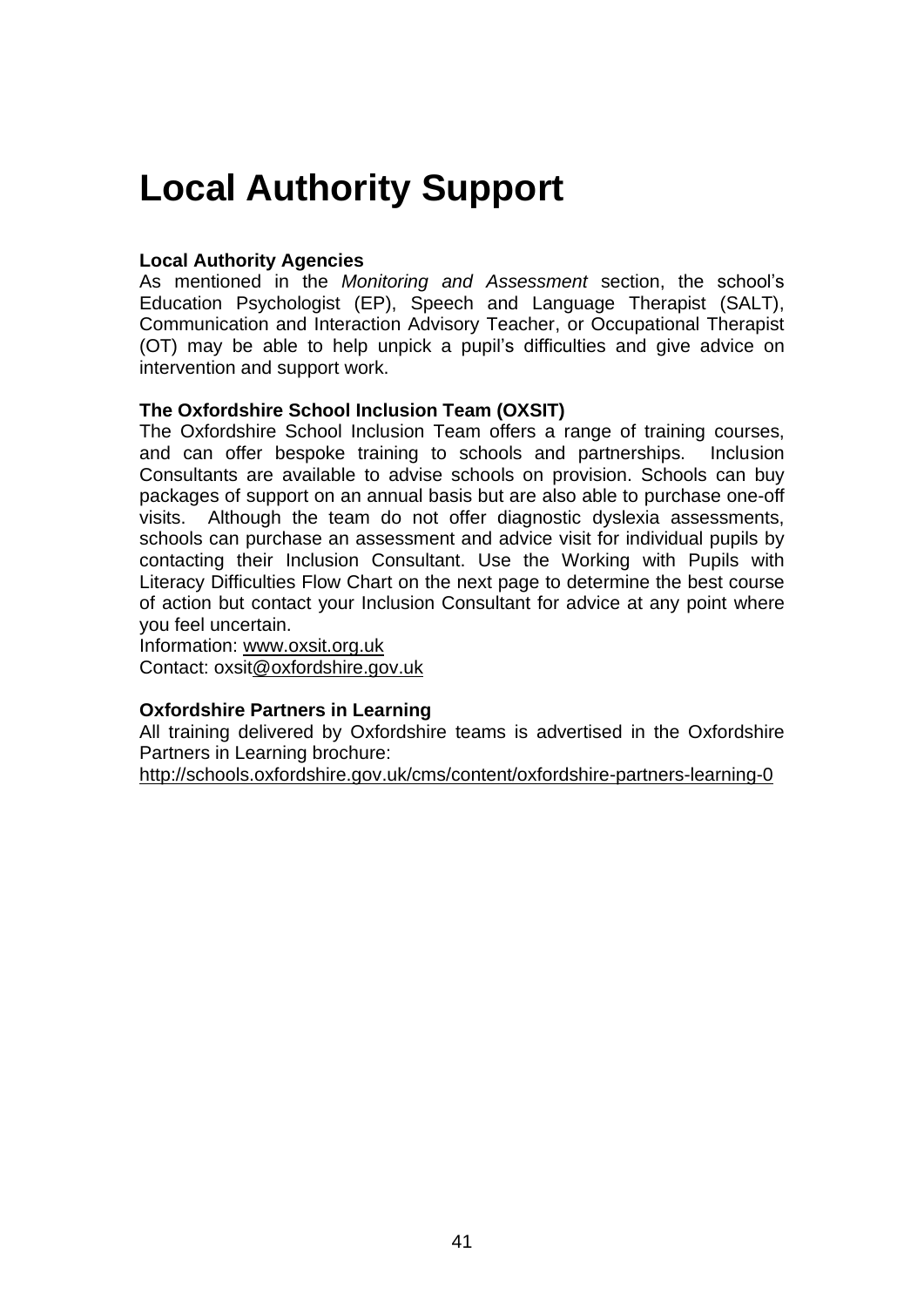

# Contact your Inclusion Consultant  $\frac{a}{t}$ any time for suppor

Continue assess, plan, do, review cycle.

Consult Inclusion Consultant or EP.